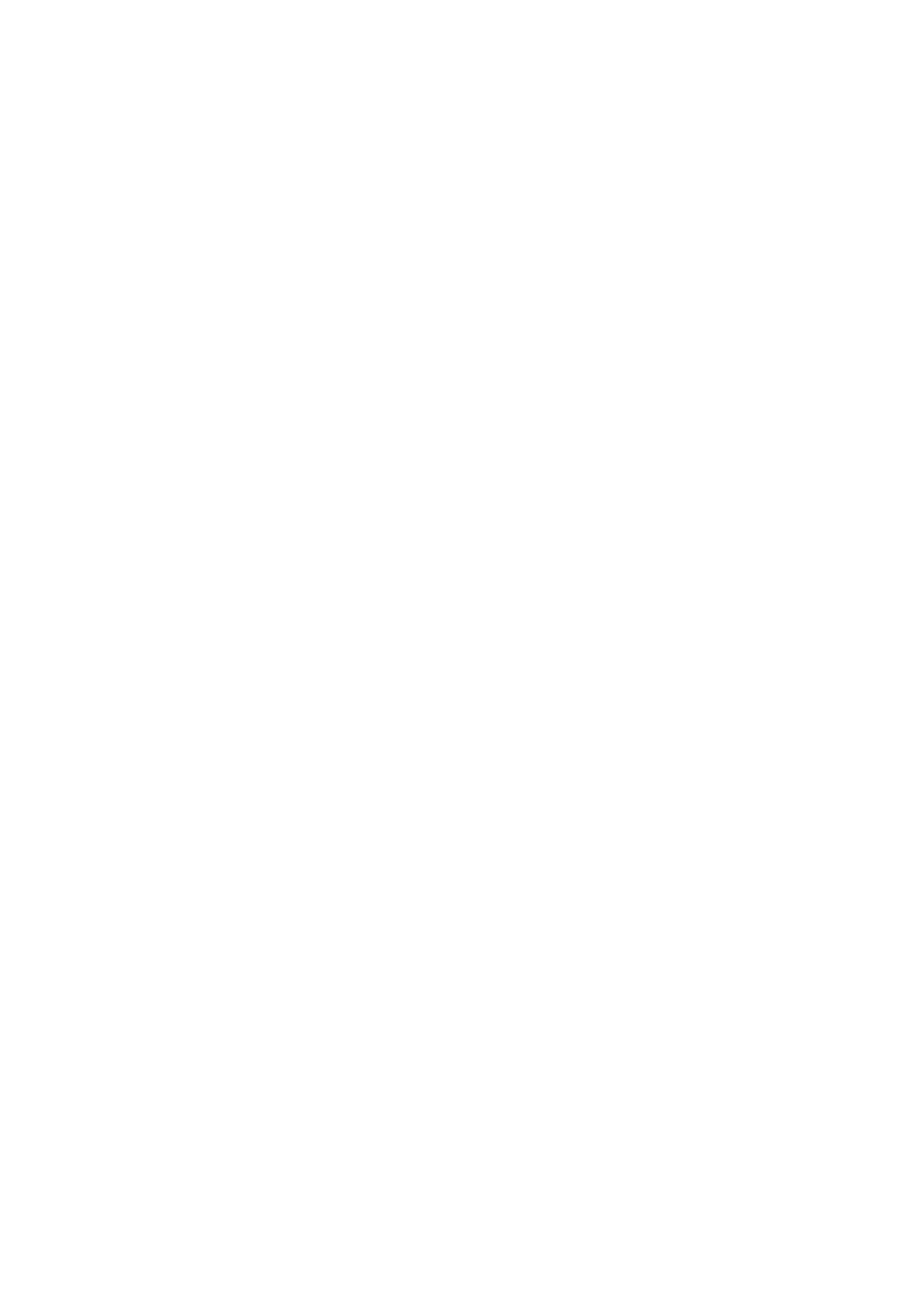

# basic education

Department: Basic Education **REPUBLIC OF SOUTH AFRICA** 

# **Curriculum and Assessment Policy Statement Grades 10-12**

**ECONOMICS**

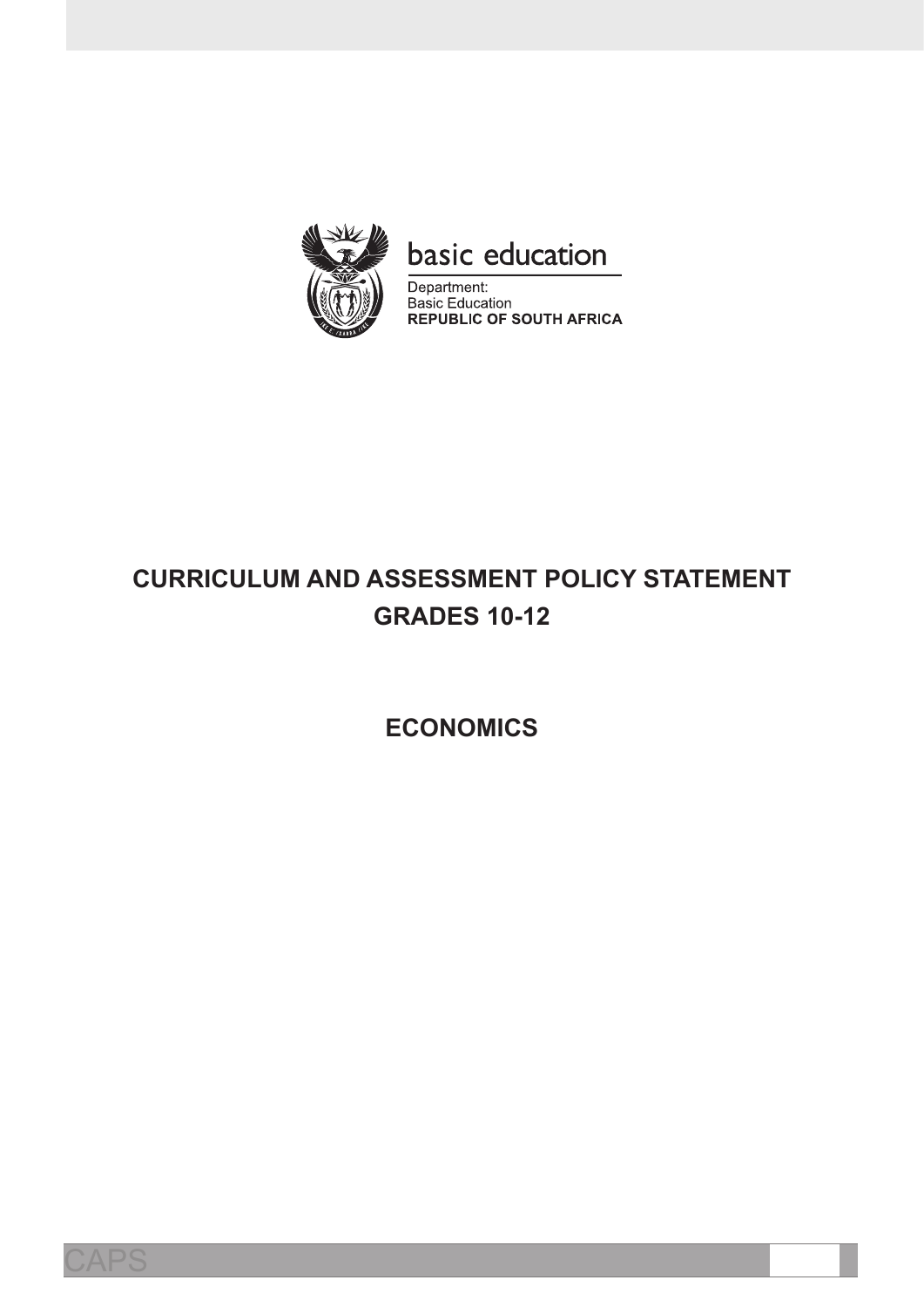#### **Department of Basic Education**

222 Struben Street Private Bag X895 Pretoria 0001 South Africa Tel: +27 12 357 3000 Fax: +27 12 323 0601

120 Plein Street Private Bag X9023 Cape Town 8000 South Africa Tel: +27 21 465 1701 Fax: +27 21 461 8110 Website: http://www.education.gov.za

### **© 2011 Department of Basic Education**

#### **Isbn: 978-1-4315-0568-5**

Design and Layout by: Ndabase Printing Solution Printed by: Government Printing Works

CURRICULUM AND ASSESSMENT POLICY STATEMENT (CAPS)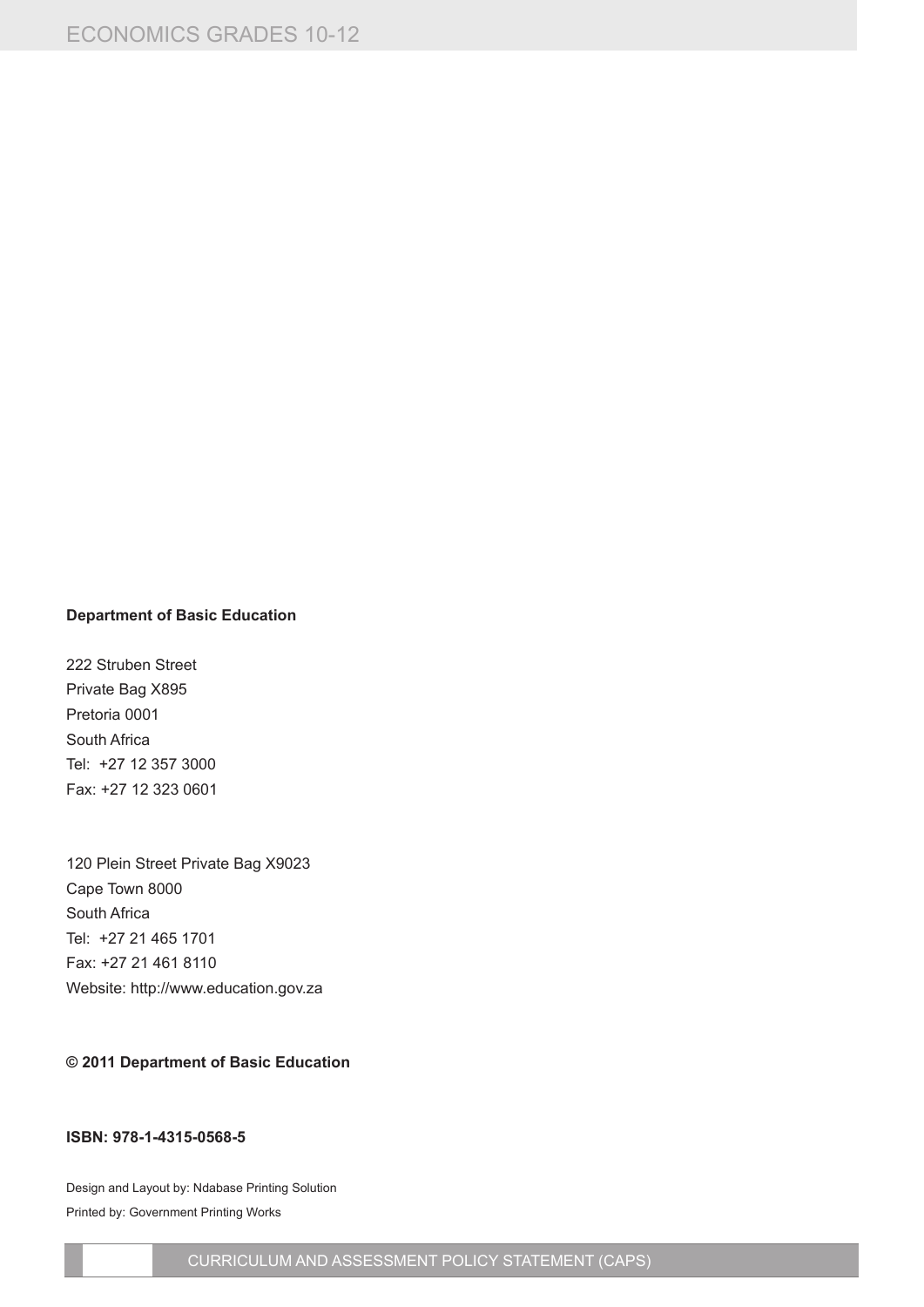# FOREWORD by the minister



Our national curriculum is the culmination of our efforts over a period of seventeen years to transform the curriculum bequeathed to us by apartheid. From the start of democracy we have built our curriculum on the values that inspired our Constitution (Act 108 of 1996). The Preamble to the Constitution states that the aims of the Constitution are to:

- heal the divisions of the past and establish a society based on democratic values, social justice and fundamental human rights;
- improve the quality of life of all citizens and free the potential of each person;
- lay the foundations for a democratic and open society in which government is based on the will of the people and every citizen is equally protected by law; and
- build a united and democratic South Africa able to take its rightful place as a sovereign state in the family of nations.

Education and the curriculum have an important role to play in realising these aims.

In 1997 we introduced outcomes-based education to overcome the curricular divisions of the past, but the experience of implementation prompted a review in 2000. This led to the first curriculum revision: the *Revised National Curriculum Statement Grades R-9* and the *National Curriculum Statement Grades 10-12* (2002).

Ongoing implementation challenges resulted in another review in 2009 and we revised the *Revised National Curriculum Statement* (2002) to produce this document.

From 2012 the two 2002 curricula, for *Grades R-9* and *Grades 10-12* respectively, are combined in a single document and will simply be known as the *National Curriculum Statement Grades R-12.* The *National Curriculum Statement for Grades R-12* builds on the previous curriculum but also updates it and aims to provide clearer specification of what is to be taught and learnt on a term-by-term basis.

The *National Curriculum Statement Grades R-12* accordingly replaces the Subject Statements, Learning Programme Guidelines and Subject Assessment Guidelines with the

- (a) Curriculum and Assessment Policy Statements (CAPS) for all approved subjects listed in this document;
- (b) *National policy pertaining to the programme and promotion requirements of the National Curriculum Statement Grades R-12*; and
- (c) *National Protocol for Assessment Grades R-12.*

skgety

**MRS ANGIE MOTSHEKGA, MP MINISTER OF BASIC EDUCATION**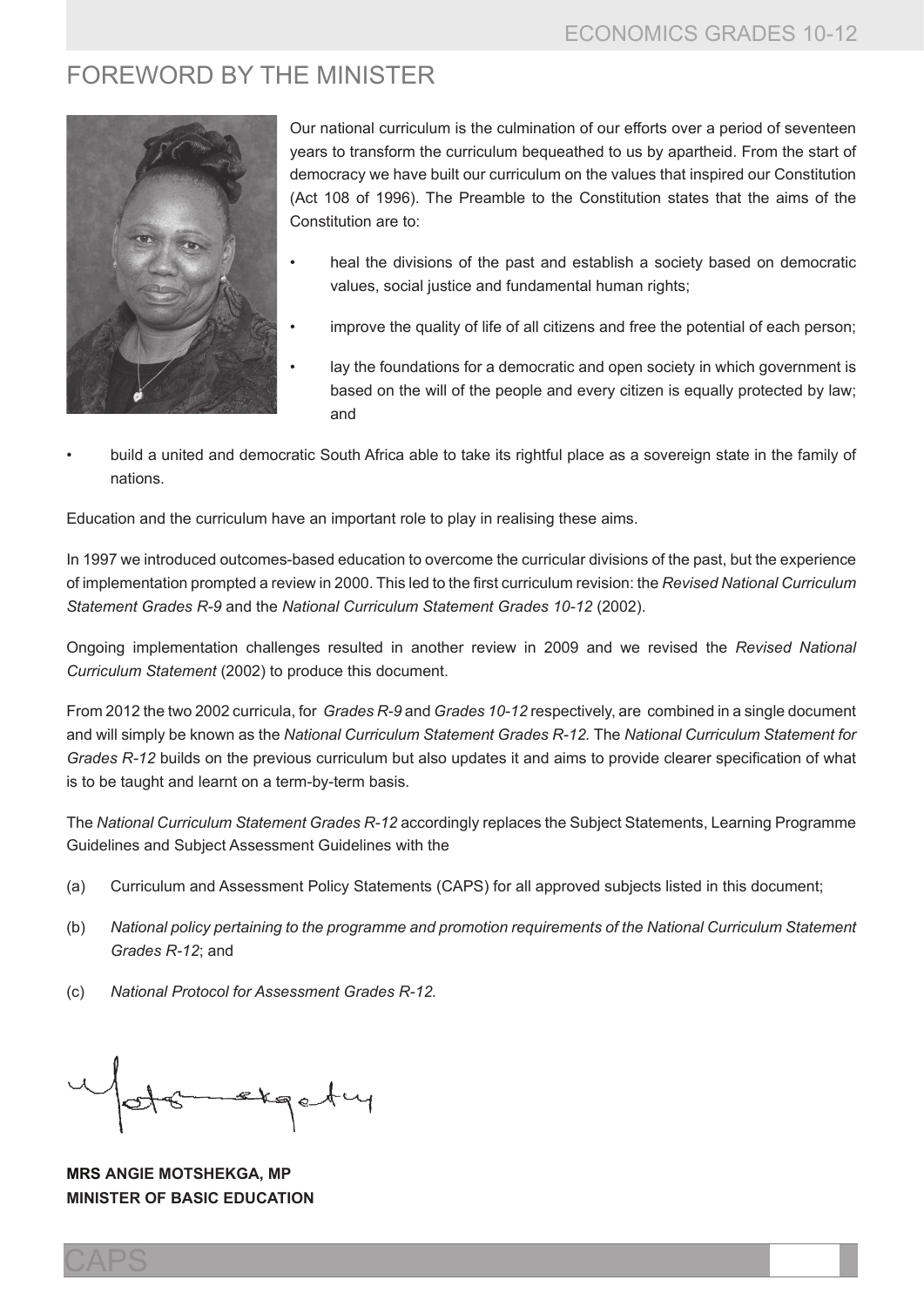CURRICULUM AND ASSESSMENT POLICY STATEMENT (CAPS)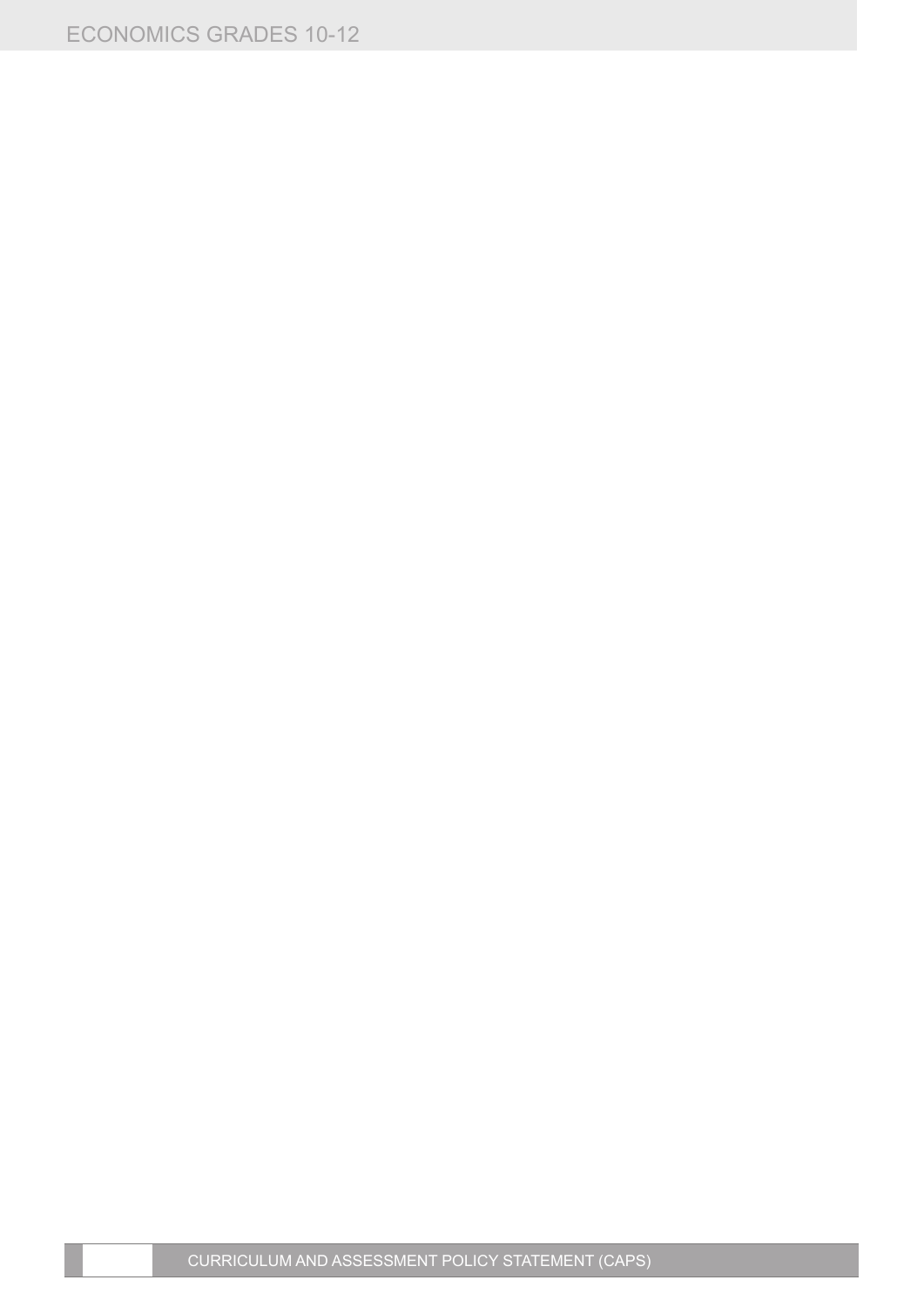# **CONTENTS**

|     | SECTION 1: INTRODUCTION TO THE CURRICULUM AND ASSESSMENT POLICY STATEMENTS 3 |  |
|-----|------------------------------------------------------------------------------|--|
| 1.1 |                                                                              |  |
| 1.2 |                                                                              |  |
| 1.3 |                                                                              |  |
| 1.4 |                                                                              |  |
|     |                                                                              |  |
|     |                                                                              |  |
|     |                                                                              |  |
|     |                                                                              |  |
|     |                                                                              |  |
| 2.1 |                                                                              |  |
| 2.2 |                                                                              |  |
| 2.3 |                                                                              |  |
| 2.4 |                                                                              |  |
|     | SECTION 3: OVERVIEW OF TOPICS PER TERM AND ANNUAL TEACHING PLANS 11          |  |
| 3.1 |                                                                              |  |
| 3.2 |                                                                              |  |
|     |                                                                              |  |
|     |                                                                              |  |
|     |                                                                              |  |
|     |                                                                              |  |
|     |                                                                              |  |
|     |                                                                              |  |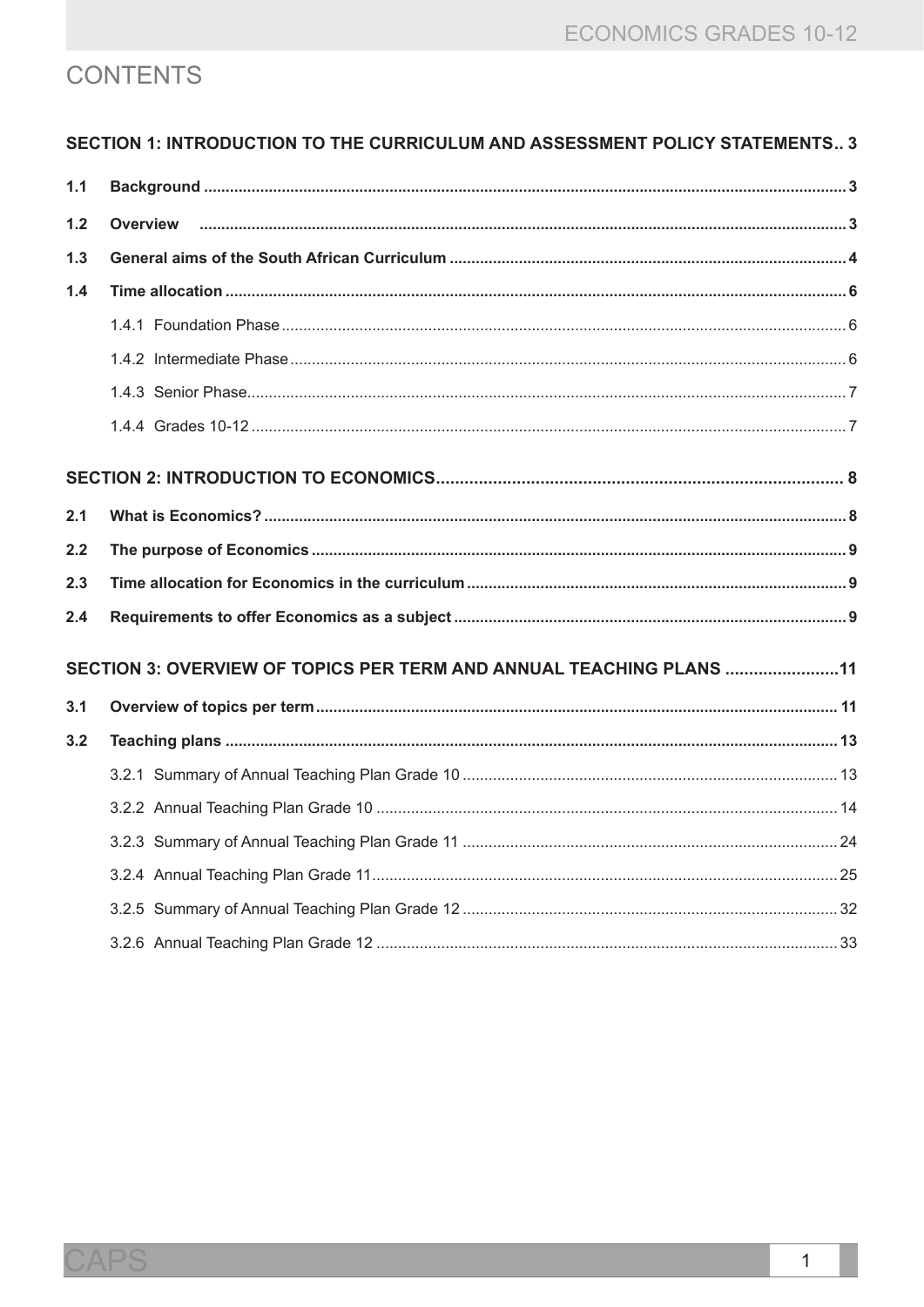| 4.2 |  |
|-----|--|
|     |  |
| 4.4 |  |
|     |  |
|     |  |
| 4.5 |  |
| 4.6 |  |
|     |  |
|     |  |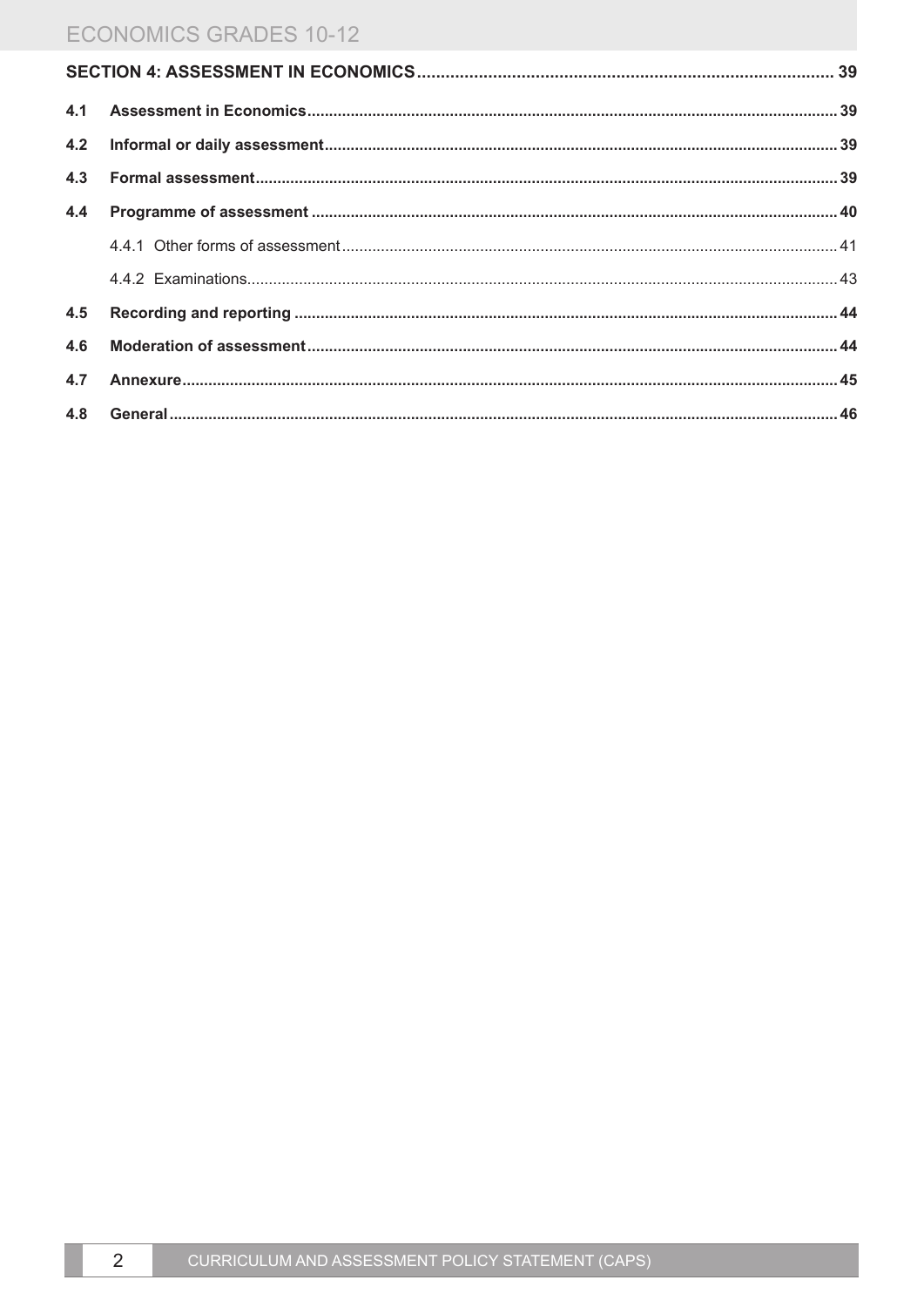# sECTION 1

# **INTRODUCTION TO THE Curriculum and Assessment Policy StatementS for economics GRADES 10-12**

### **1.1 Background**

The *National Curriculum Statement Grades R-12 (NCS)* stipulates policy on curriculum and assessment in the schooling sector.

To improve implementation, the National Curriculum Statement was amended, with the amendments coming into effect in January 2012. A single comprehensive Curriculum and Assessment Policy document was developed for each subject to replace Subject Statements, Learning Programme Guidelines and Subject Assessment Guidelines in Grades R-12.

### **1.2 Overview**

- (a) The *National Curriculum Statement Grades R-12 (January 2012)* represents a policy statement for learning and teaching in South African schools and comprises the following:
	- *(i) Curriculum and Assessment Policy Statements for each approved school subject;*
	- *(ii) The policy document, National policy pertaining to the programme and promotion requirements of the National Curriculum Statement Grades R-12; and*
	- *(iii) The policy document, National Protocol for Assessment Grades R-12 (January 2012).*
- (b) The *National Curriculum Statement Grades R-12 (January 2012)* replaces the two current national curricula statements, namely the
	- *(i) Revised National Curriculum Statement Grades R-9, Government Gazette No. 23406 of 31 May 2002, and*
	- *(ii) National Curriculum Statement Grades 10-12 Government Gazettes, No. 25545 of 6 October 2003 and No. 27594 of 17 May 2005.*
- (c) The national curriculum statements contemplated in subparagraphs b(i) and (ii) comprise the following policy documents which will be incrementally repealed by the *National Curriculum Statement Grades R-12 (January 2012)* during the period 2012-2014:
	- *(i) The Learning Area/Subject Statements, Learning Programme Guidelines and Subject Assessment Guidelines for Grades R-9 and Grades 10-12;*
	- *(ii) The policy document, National Policy on assessment and qualifications for schools in the General Education and Training Band d, promulgated in Government Notice No. 124 in Government Gazette No. 29626 of 12 February 2007;*

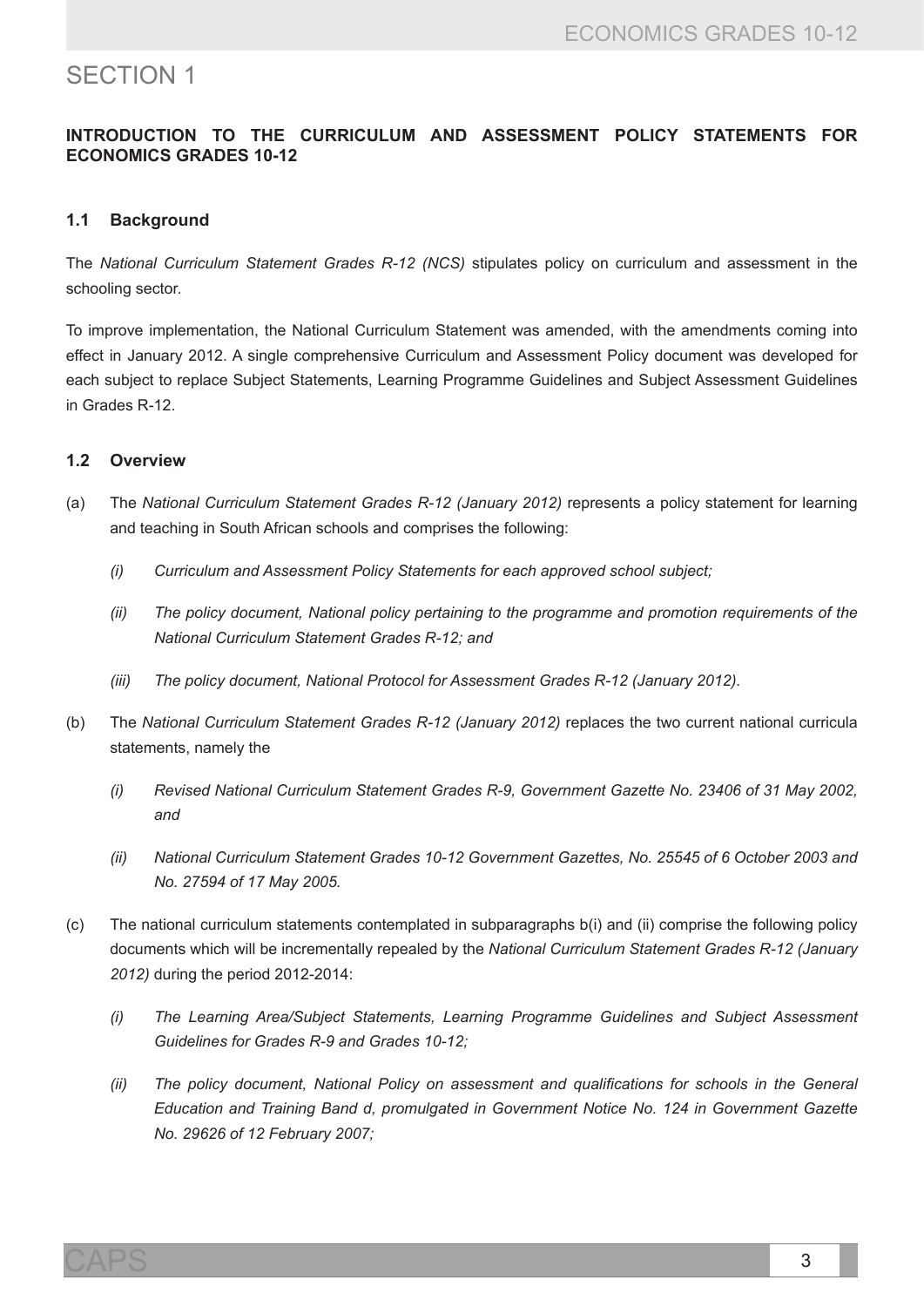- *(iii) The policy document, the National Senior Certificate: A qualification at Level 4 on the National Qualifications Framework (NQF), promulgated in Government Gazette No.27819 of 20 July 2005;*
- *(iv) The policy document, An addendum to the policy document, the National Senior Certificate: A qualification at Level 4 on the National Qualifications Framework (NQF), regarding learners with special needs, published in Government Gazette, No.29466 of 11 December 2006, is incorporated in the policy document, National policy pertaining to the programme and promotion requirements of the National Curriculum Statement Grades R-12; and*
- *(v) The policy document, An addendum to the policy document, the National Senior Certificate: A qualification at Level 4 on the National Qualifications Framework (NQF), regarding the National Protocol for Assessment (Grades R-12), promulgated in Government Notice No.1267 in Government Gazette No. 29467 of 11 December 2006.*
- (d) The policy document, *National policy pertaining to the programme and promotion requirements of the National Curriculum Statement Grades R-12*, and the sections on the Curriculum and Assessment Policy as contemplated in Chapters 2, 3 and 4 of this document constitute the norms and standards of the *National Curriculum Statement Grades R-12.* It will therefore, in terms of *section 6A* of the *South African Schools Act, 1996 (Act No. 84 of 1996,)* form the basis for the Minister of Basic Education to determine minimum outcomes and standards, as well as the processes and procedures for the assessment of learner achievement to be applicable to public and independent schools.

### **1.3 General aims of the South African Curriculum**

- (a) The *National Curriculum Statement Grades R-12* gives expression to the knowledge, skills and values worth learning in South African schools. This curriculum aims to ensure that children acquire and apply knowledge and skills in ways that are meaningful to their own lives. In this regard, the curriculum promotes knowledge in local contexts, while being sensitive to global imperatives.
- (b) The National Curriculum Statement Grades R-12 serves the purposes of:
	- • equipping learners, irrespective of their socio-economic background, race, gender, physical ability or intellectual ability, with the knowledge, skills and values necessary for self-fulfilment, and meaningful participation in society as citizens of a free country;
	- providing access to higher education;
	- facilitating the transition of learners from education institutions to the workplace; and
	- providing employers with a sufficient profile of a learner's competences.
- (c) The National Curriculum Statement Grades R-12 is based on the following principles:
	- • Social transformation: ensuring that the educational imbalances of the past are redressed, and that equal educational opportunities are provided for all sections of the population;
	- • Active and critical learning: encouraging an active and critical approach to learning, rather than rote and uncritical learning of given truths;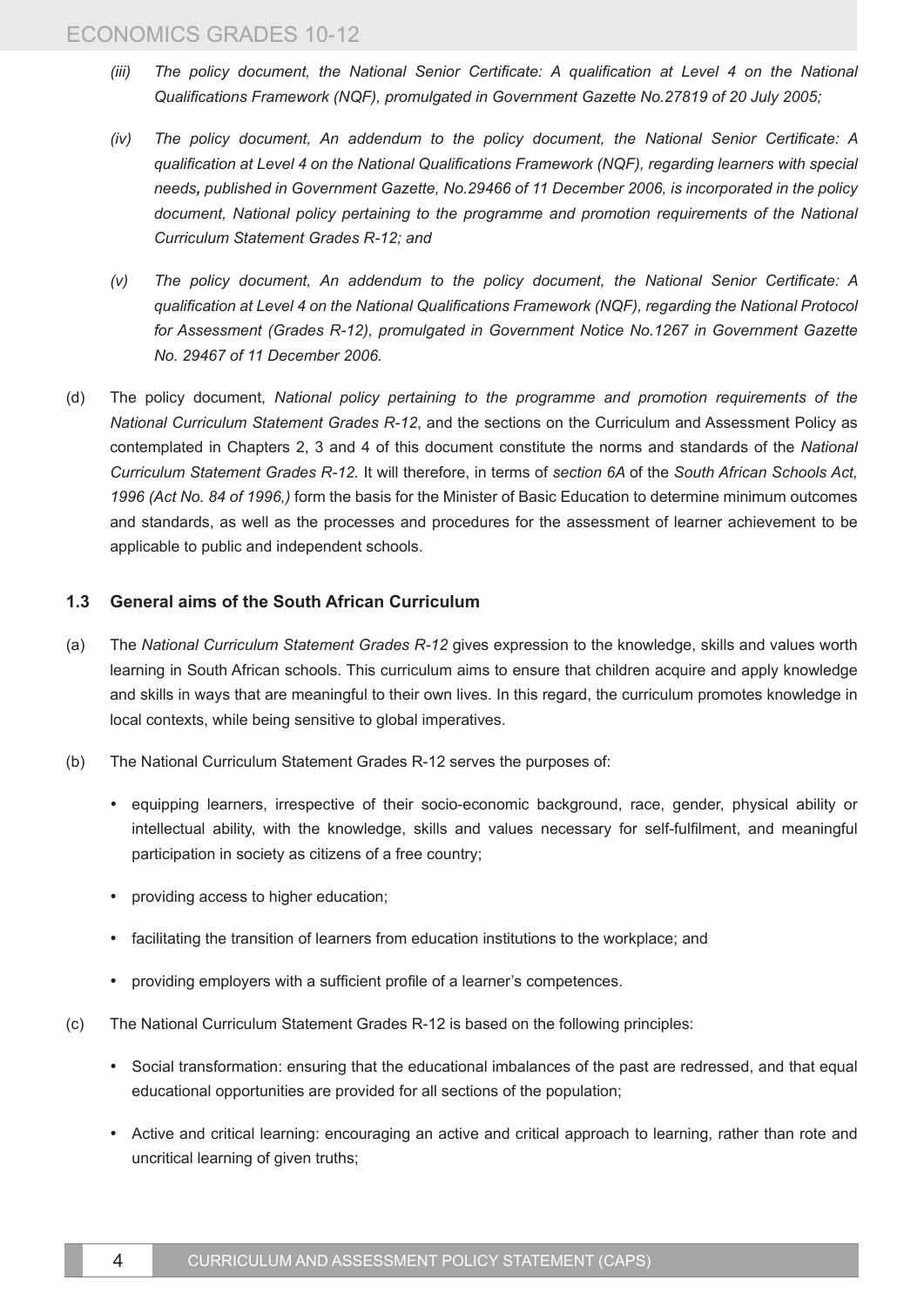- • High knowledge and high skills: the minimum standards of knowledge and skills to be achieved at each grade are specified and set high, achievable standards in all subjects;
- Progression: content and context of each grade shows progression from simple to complex;
- • Human rights, inclusivity, environmental and social justice: infusing the principles and practices of social and environmental justice and human rights as defined in the Constitution of the Republic of South Africa. The National Curriculum Statement Grades R-12 is sensitive to issues of diversity such as poverty, inequality, race, gender, language, age, disability and other factors;
- • Valuing indigenous knowledge systems: acknowledging the rich history and heritage of this country as important contributors to nurturing the values contained in the Constitution; and
- • Credibility, quality and efficiency: providing an education that is comparable in quality, breadth and depth to those of other countries.
- (d) The National Curriculum Statement Grades R-12 aims to produce learners that are able to:
	- identify and solve problems and make decisions using critical and creative thinking:
	- work effectively as individuals and with others as members of a team;
	- organise and manage themselves and their activities responsibly and effectively;
	- collect, analyse, organise and critically evaluate information;
	- communicate effectively using visual, symbolic and/or language skills in various modes;
	- • use science and technology effectively and critically showing responsibility towards the environment and the health of others; and
	- demonstrate an understanding of the world as a set of related systems by recognising that problem solving contexts do not exist in isolation.
- (e) Inclusivity should become a central part of the organisation, planning and teaching at each school. This can only happen if all teachers have a sound understanding of how to recognise and address barriers to learning, and how to plan for diversity.

 The key to managing inclusivity is ensuring that barriers are identified and addressed by all the relevant support structures within the school community, including teachers, District-Based Support Teams, Institutional-Level Support Teams, parents and Special Schools as Resource Centres. To address barriers in the classroom, teachers should use various curriculum differentiation strategies such as those included in the Department of Basic Education's *Guidelines for Inclusive Teaching and Learning* (2010).

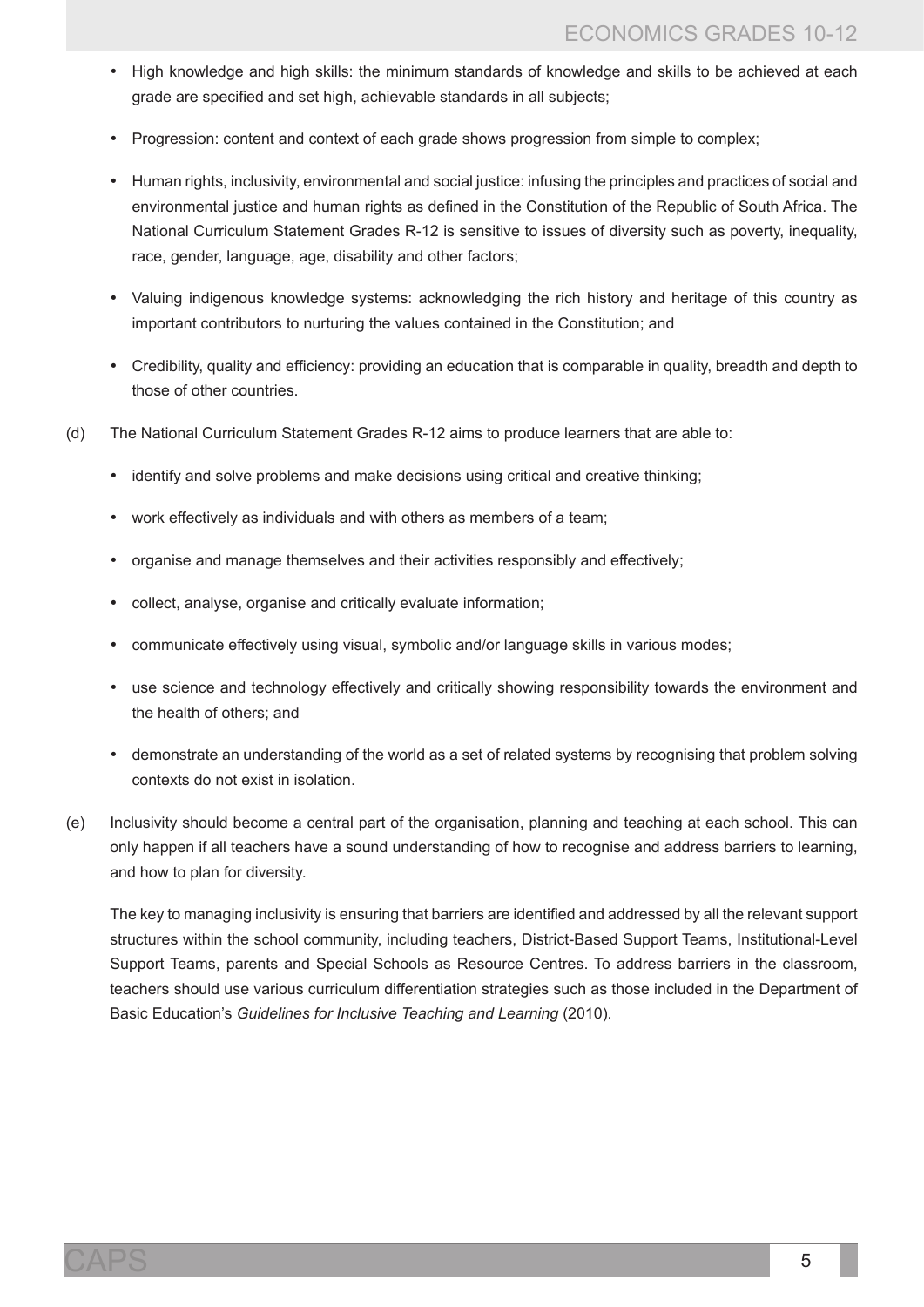# **1.4 Time Allocation**

### **1.4.1 Foundation Phase**

(a) The instructional time in the Foundation Phase is as follows:

| <b>SUBJECT</b>                                                                        | <b>GRADE R</b><br>(HOURS) | <b>GRADES 1-2</b><br>(HOURS) | <b>GRADE 3</b><br>(HOURS) |
|---------------------------------------------------------------------------------------|---------------------------|------------------------------|---------------------------|
| Home Language                                                                         | 10                        | 8/7                          | 8/7                       |
| <b>First Additional Language</b>                                                      |                           | 2/3                          | 3/4                       |
| <b>Mathematics</b>                                                                    | 7                         | 7                            | 7                         |
| Life Skills                                                                           | 6                         | 6                            | 7                         |
| <b>Beginning Knowledge</b><br>$\bullet$                                               | (1)                       | (1)                          | (2)                       |
| <b>Creative Arts</b><br>$\bullet$                                                     | (2)                       | (2)                          | (2)                       |
| <b>Physical Education</b><br>$\bullet$<br>Personal and Social Well-being<br>$\bullet$ | (2)                       | (2)                          | (2)                       |
|                                                                                       | (1)                       | (1)                          | (1)                       |
| <b>TOTAL</b>                                                                          | 23                        | 23                           | 25                        |

- (b) Instructional time for Grades R, 1 and 2 is 23 hours and for Grade 3 is 25 hours.
- (c) Ten hours are allocated for languages in Grades R-2 and 11 hours in Grade 3. A maximum of 8 hours and a minimum of 7 hours are allocated for Home Language and a minimum of 2 hours and a maximum of 3 hours for Additional Language in Grades 1-2. In Grade 3 a maximum of 8 hours and a minimum of 7 hours are allocated for Home Language and a minimum of 3 hours and a maximum of 4 hours for First Additional Language.
- (d) In Life Skills Beginning Knowledge is allocated 1 hour in Grades R-2 and 2 hours as indicated by the hours in brackets for Grade 3.

# **1.4.2 Intermediate Phase**

(a) The instructional time in the Intermediate Phase is as follows:

| <b>SUBJECT</b>                              | <b>HOURS</b> |
|---------------------------------------------|--------------|
| Home Language                               | 6            |
| <b>First Additional Language</b>            | 5            |
| <b>Mathematics</b>                          | 6            |
| Natural Sciences and Technology             | 3,5          |
| Social Sciences                             | 3            |
| Life Skills                                 | 4            |
| <b>Creative Arts</b><br>٠                   | (1,5)        |
| <b>Physical Education</b><br>٠              | (1)          |
| Personal and Social Well-being<br>$\bullet$ | (1,5)        |
| <b>TOTAL</b>                                | 27,5         |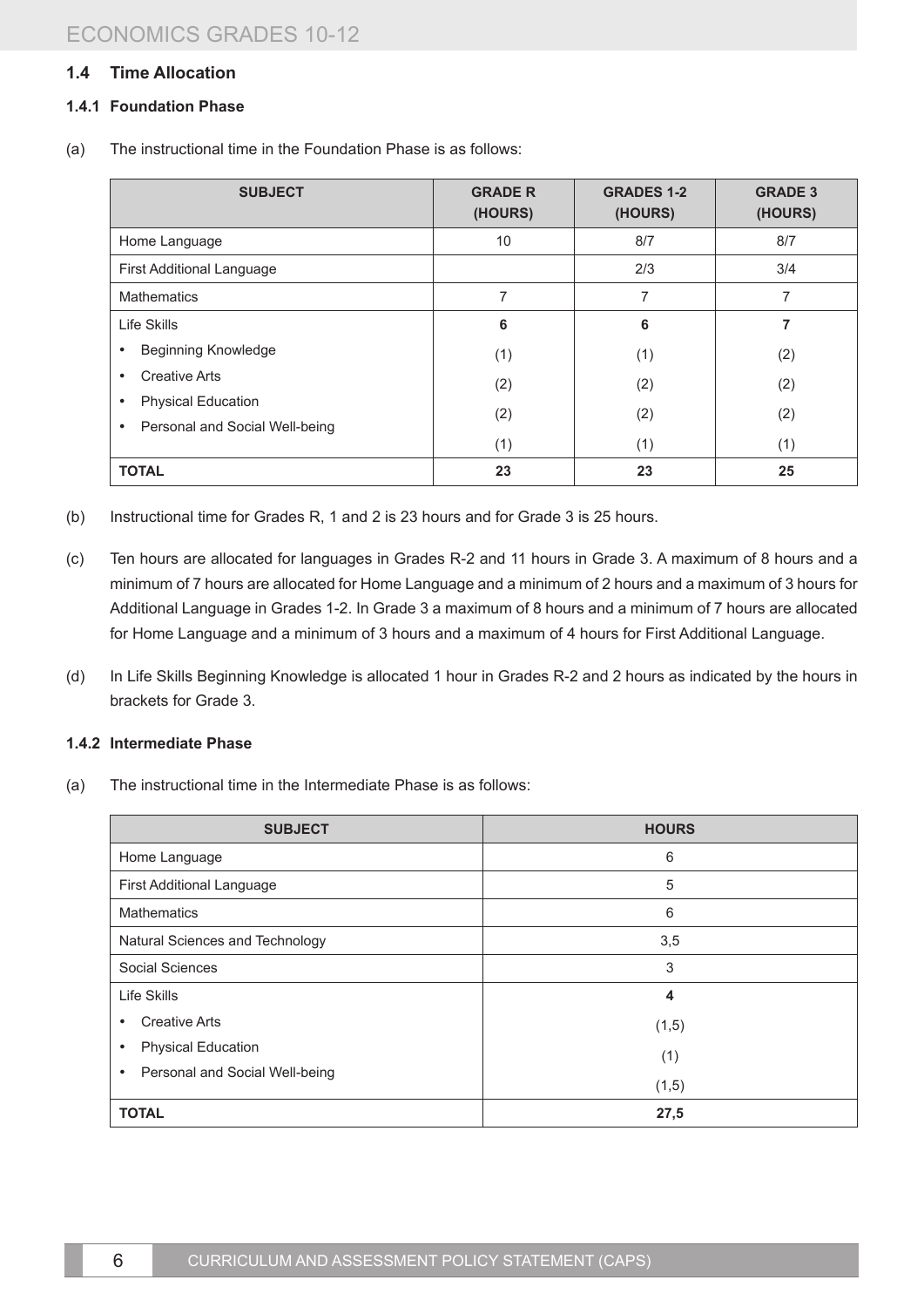### **1.4.3 Senior Phase**

(a) The instructional time in the Senior Phase is as follows:

| <b>SUBJECT</b>                      | <b>HOURS</b> |
|-------------------------------------|--------------|
| Home Language                       | 5            |
| <b>First Additional Language</b>    | 4            |
| <b>Mathematics</b>                  | 4,5          |
| <b>Natural Sciences</b>             | 3            |
| Social Sciences                     | 3            |
| Technology                          | 2            |
| <b>Economic Management Sciences</b> | 2            |
| Life Orientation                    | 2            |
| <b>Creative Arts</b>                | 2            |
| <b>TOTAL</b>                        | 27,5         |

#### **1.4.4 Grades 10-12**

(a) The instructional time in Grades 10-12 is as follows:

| <b>SUBJECT</b>                                                                                                                                                                                                                                                                                                                     | TIME ALLOCATION PER WEEK (HOURS) |
|------------------------------------------------------------------------------------------------------------------------------------------------------------------------------------------------------------------------------------------------------------------------------------------------------------------------------------|----------------------------------|
| Home Language                                                                                                                                                                                                                                                                                                                      | 4.5                              |
| <b>First Additional Language</b>                                                                                                                                                                                                                                                                                                   | 4.5                              |
| <b>Mathematics</b>                                                                                                                                                                                                                                                                                                                 | 4.5                              |
| Life Orientation                                                                                                                                                                                                                                                                                                                   | $\overline{2}$                   |
| A minimum of any three subjects selected from <b>Group B</b> Annexure<br>B. Tables B1-B8 of the policy document, National policy pertaining<br>to the programme and promotion requirements of the National<br>Curriculum Statement Grades R-12, subject to the provisos<br>stipulated in paragraph 28 of the said policy document. | 12(3x4h)                         |
| <b>TOTAL</b>                                                                                                                                                                                                                                                                                                                       | 27,5                             |

 The allocated time per week may be utilised only for the minimum required NCS subjects as specified above, and may not be used for any additional subjects added to the list of minimum subjects. Should a learner wish to offer additional subjects, additional time must be allocated for the offering of these subjects.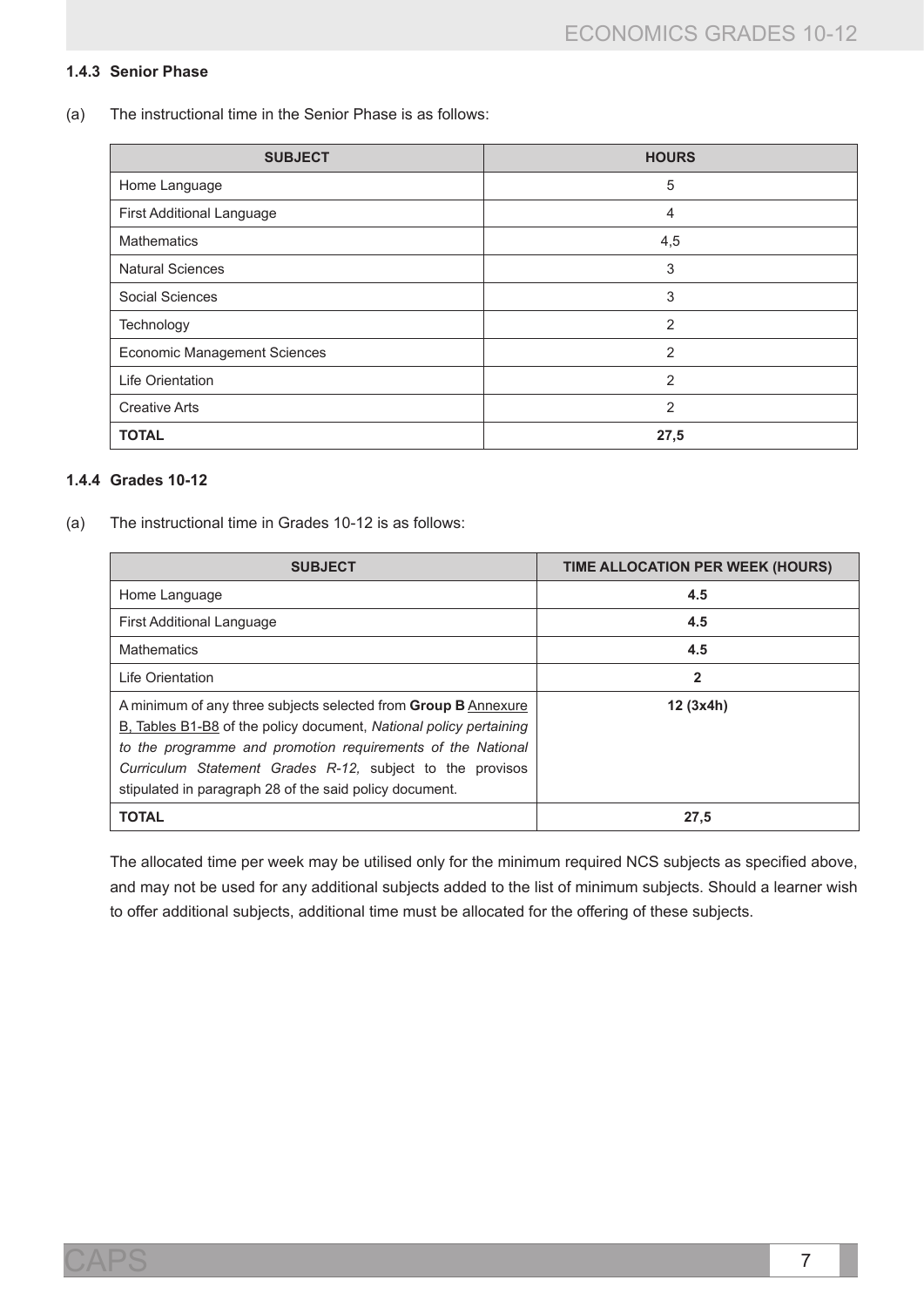# sECTION 2

# **ECONOMICS**

### **2.1 What is Economics?**

Economics is the study of how individuals, businesses, governments and other organisations within our society choose to use scarce resources to satisfy their numerous needs and wants in a manner that is efficient, equitable and sustainable.

The table below indicates the four main topics and corresponding topics in the Economics curriculum.

| <b>Weighting of curriculum</b> | <b>Topic</b>                                                        |
|--------------------------------|---------------------------------------------------------------------|
| Macroeconomics                 | Economics: basic concepts<br>1.                                     |
| (Weighting 25%)                | 2.<br>Basic economic problem                                        |
|                                | 3.<br>Circular flow                                                 |
|                                | Quantitative elements<br>4.                                         |
|                                | 5.<br>Economic systems                                              |
|                                | <b>Business cycles</b><br>6.                                        |
| Microeconomics                 | Dynamics of markets<br>7.                                           |
| (Weighting 25%)                | Public sector intervention and composition of the RSA economy<br>8. |
| Economic pursuits              | 9.<br>Economic growth and development                               |
| (Weighting 25%)                | 10.<br>Money and banking                                            |
|                                | 11.<br>Population and labour force                                  |
|                                | 12.<br>Labour market                                                |
|                                | 13.<br>Redress since 1994                                           |
| Contemporary economic issues   | 14.<br>Unemployment                                                 |
| (Weighting 25%)                | 15.<br>Labour relations                                             |
|                                | 16.<br>Globalisation                                                |
|                                | 17.<br>Inflation                                                    |
|                                | 18.<br>Tourism                                                      |
|                                | 19.<br>Poverty                                                      |
|                                | 20.<br>Other economic issues and quantitative elements of economics |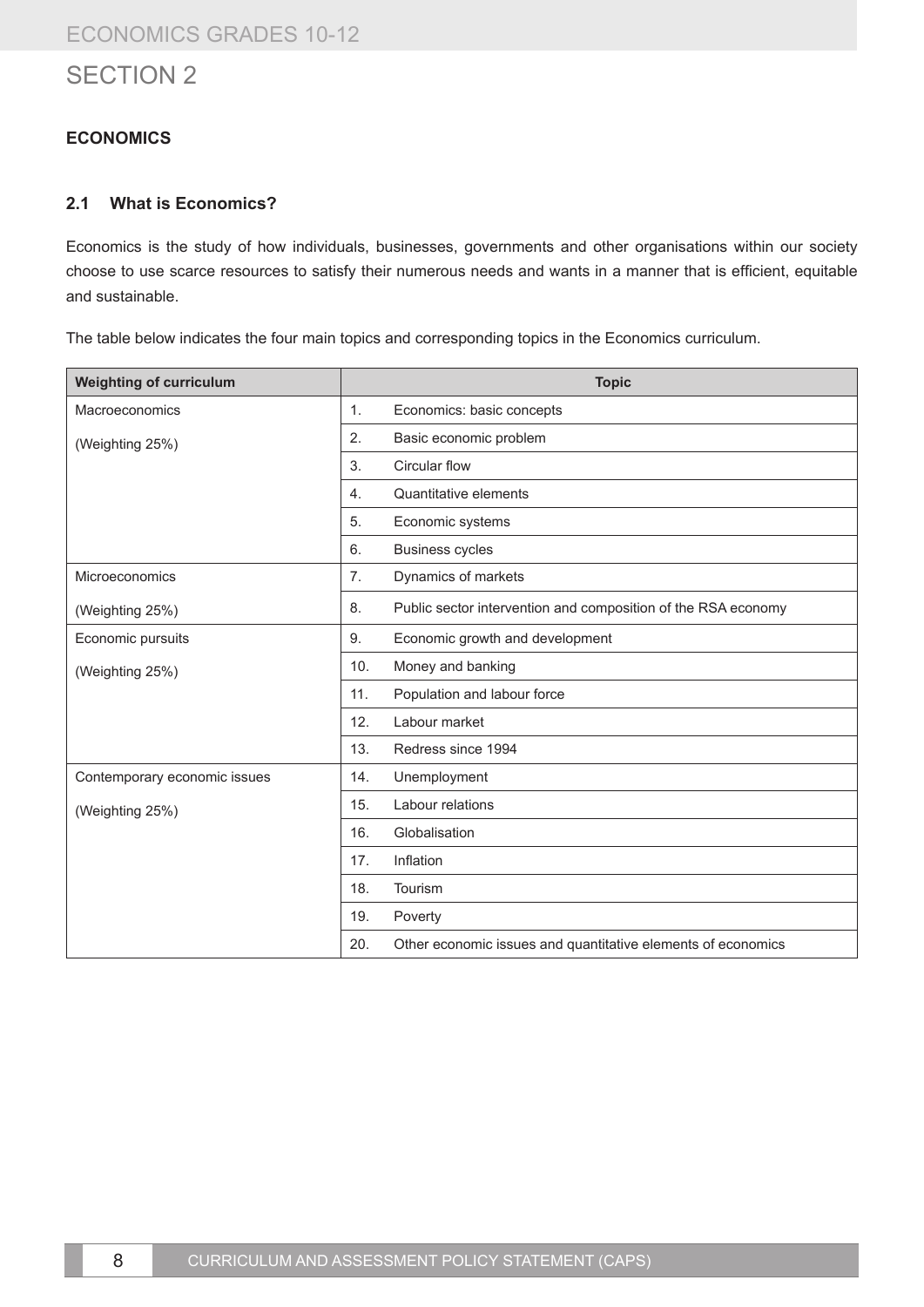### **2.2 The purpose of Economics**

#### **Economics learners will be able to:**

- use resources efficiently to satisfy the competing needs and wants of individuals and of society;
- understand the concept of monetary and real flows in an open economy within the confines of production, consumption and exchange;
- develop skills to apply demand and supply, and cost and revenue analyses to explain prices and production levels;
- understand reconstruction, growth and development, as well as a critical approach to initiatives for a fair distribution of income and wealth, human rights, and responsibilities;
- acquire an advanced Economics vocabulary that will allow them to debate and communicate the essentials of the subject;
- apply, in a responsible and accountable manner, principles that underlie basic economic processes and practices;
- • explore a variety of methods and strategies to analyse and explain the dynamics of markets;
- collect, analyse and interpret production, consumption, and exchange data as well as other information in order to solve problems and make informed decisions;
- understand human rights concerns, reflect on the wealth creation process, and engage in poverty alleviation;
- analyse and assess the impact of local and global institutions on the South African economy, and
- explain economic events and forecast their consequences or predict likely future outcomes.

#### **2.3 Time allocation for Economics in the curriculum**

The teaching time for Economics for Grades 10, 11 and 12 is 4 hours per week, per grade on the timetable.

#### **2.4 Requirements to offer Economics as a subject**

Resources to offer Economics as a subject are the **responsibility of the school.**

- 1. Each learner should have access to:
	- a. a textbook and
	- b. stationery.
- 2. The teacher should have access to:
	- a. a variety of textbooks for referencing
	- b. Statistics SA and SARB Quarterly Bulletin

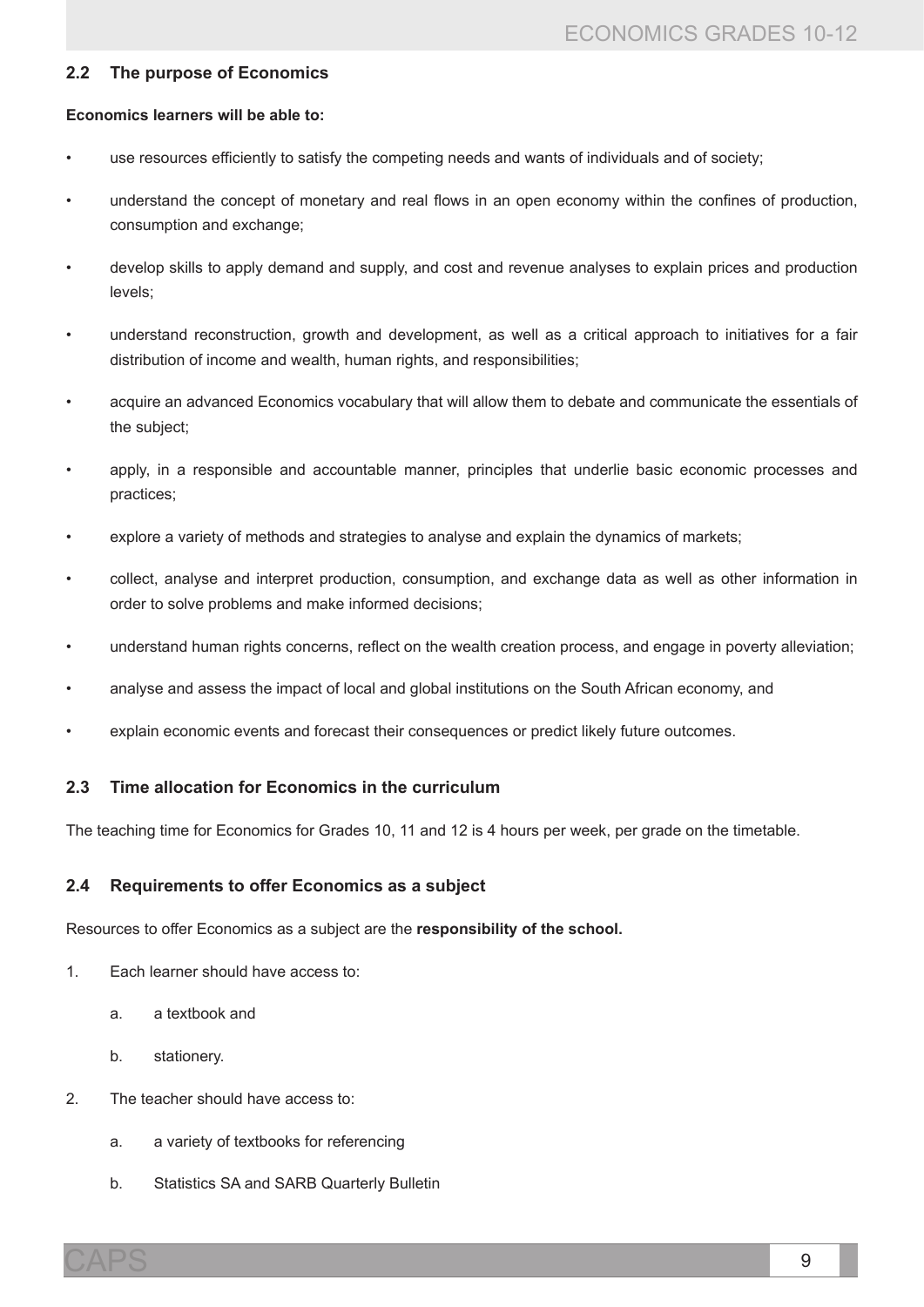- c. SA Yearbook
- d. SARS brochures
- e. Legislation, for example, the Labour Relations Act
- f. Business, financial and economics magazines and newspapers
- g. A television set (TV) and a radio
- h. Internet (those with access to the internet)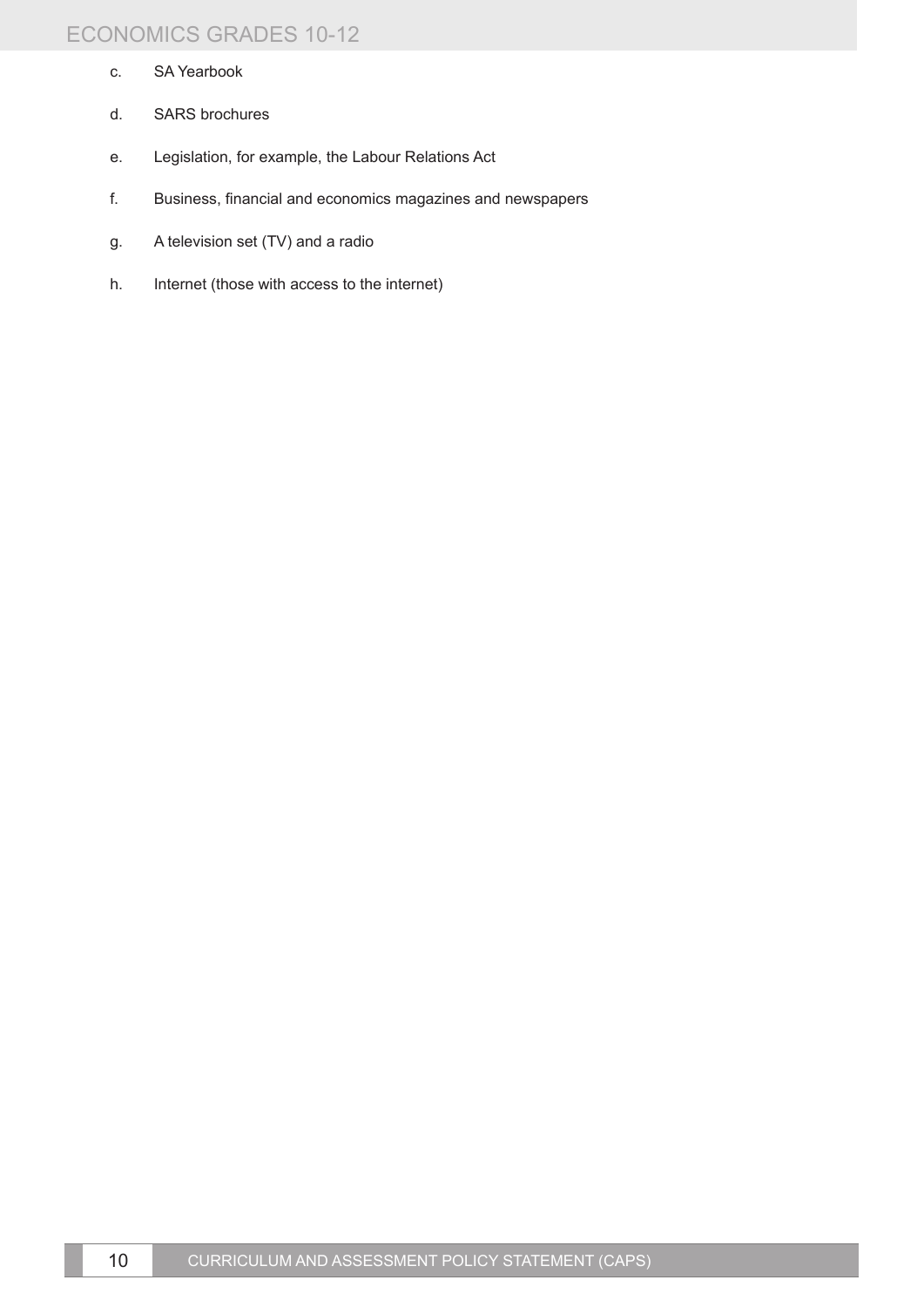# sECTION 3

# **OVERVIEW OF TOPICS PER TERM AND ANNUAL TEACHING PLANS**

# **3.1 Overview of topics per term**

| <b>GRADE 10</b> |                                                                                        |  |  |
|-----------------|----------------------------------------------------------------------------------------|--|--|
| <b>Term</b>     | <b>Topic</b>                                                                           |  |  |
| $\mathbf{1}$ .  | Introduction to economics:                                                             |  |  |
|                 | Basic concepts<br>٠                                                                    |  |  |
|                 | Basic economic problem                                                                 |  |  |
|                 | Circular flow<br>٠                                                                     |  |  |
|                 | Quantitative elements: production and income<br>$\bullet$                              |  |  |
|                 | <b>Business cycles</b><br>$\bullet$                                                    |  |  |
| 2.              | Dynamics of markets                                                                    |  |  |
|                 | Production possibility curve                                                           |  |  |
|                 | Public sector intervention                                                             |  |  |
| 3.              | Economic growth, development and globalisation                                         |  |  |
|                 | South African economic growth and development - historical context                     |  |  |
|                 | History of money & banking                                                             |  |  |
|                 | Population & labour force                                                              |  |  |
| 4.              | Economic issues of the day: unemployment                                               |  |  |
|                 | Labour relations                                                                       |  |  |
|                 | Economic redress                                                                       |  |  |
| <b>GRADE 11</b> |                                                                                        |  |  |
| <b>Term</b>     | <b>Topic</b>                                                                           |  |  |
| 1.              | Factors of production and its remuneration                                             |  |  |
|                 | Economic goods & services                                                              |  |  |
|                 | Economic systems                                                                       |  |  |
|                 | South Africa's economic structures                                                     |  |  |
| 2.              | Relationships between markets                                                          |  |  |
|                 | Effects of cost & revenue on price and quantities                                      |  |  |
|                 | Price elasticity                                                                       |  |  |
|                 | Economic growth                                                                        |  |  |
| 3.              | Economic development                                                                   |  |  |
|                 | Poverty                                                                                |  |  |
|                 | Money & banking                                                                        |  |  |
|                 | Economic growth and development: South Africa's role and economic importance in Africa |  |  |
| 4.              | Globalisation                                                                          |  |  |
|                 | Environmental deterioration                                                            |  |  |

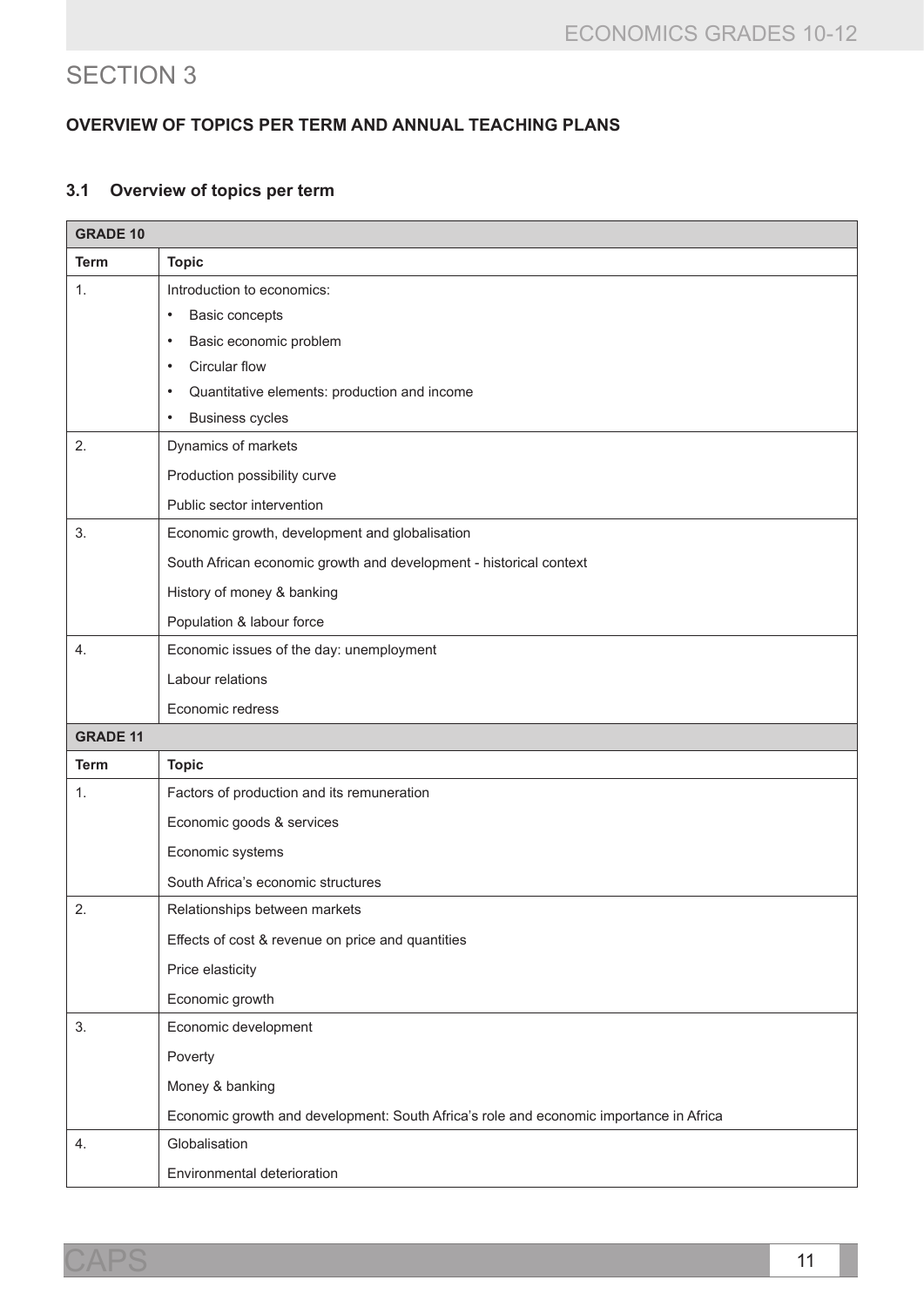| <b>GRADE 12</b> |                                                     |
|-----------------|-----------------------------------------------------|
| <b>Term</b>     | <b>Topic</b>                                        |
| 1.              | Circular flow                                       |
|                 | <b>Business cycles</b>                              |
|                 | Public sector                                       |
|                 | Foreign exchange markets                            |
| 2.              | Protectionism and Free Trade                        |
|                 | Perfect markets                                     |
|                 | Imperfect markets                                   |
|                 | Market failures                                     |
| 3.              | Growth & development                                |
|                 | Industrial development policies                     |
|                 | Economic concepts and social performance indicators |
|                 | Inflation                                           |
|                 | Tourism                                             |
|                 | Environmental sustainability                        |
| 4.              | Revision and examination preparation                |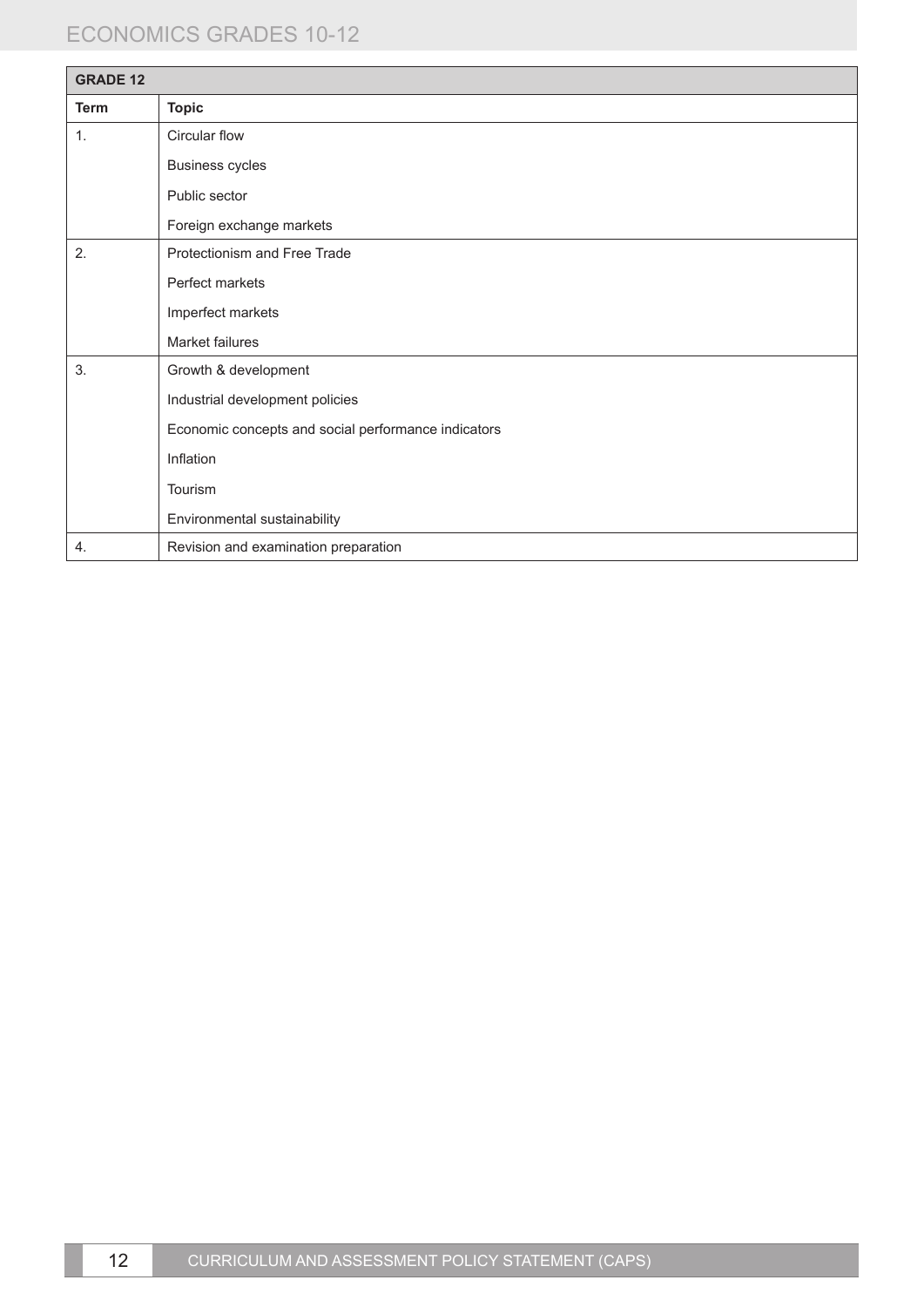|            |                                  |                                       |                   |                               |                              |                              | TERM <sub>1</sub>                             |               |                           |                                |                 |                                |                    |                    |
|------------|----------------------------------|---------------------------------------|-------------------|-------------------------------|------------------------------|------------------------------|-----------------------------------------------|---------------|---------------------------|--------------------------------|-----------------|--------------------------------|--------------------|--------------------|
|            | Week <sub>1</sub>                | Week <sub>2</sub>                     | Week <sub>3</sub> | Week4                         | Week <sub>5</sub>            |                              | Week 6                                        |               | Week 7                    | Week <sub>8</sub>              |                 | Week <sub>9</sub>              |                    | Week <sub>10</sub> |
| Topic      | Economics:                       | basic                                 | Basic             | economic                      |                              | Circular flow & Quantitative |                                               |               |                           |                                | Business cycles |                                |                    |                    |
|            | concepts                         |                                       | problem           |                               | Elements                     |                              |                                               |               |                           |                                |                 |                                |                    |                    |
|            | Assessment   Informal assessment |                                       |                   | Formal assessment: Assignment |                              |                              |                                               |               | Formal assessment: Test 1 |                                |                 |                                |                    |                    |
|            |                                  |                                       |                   |                               |                              |                              |                                               |               |                           |                                |                 |                                |                    |                    |
|            |                                  |                                       |                   |                               |                              |                              | TERM <sub>2</sub>                             |               |                           |                                |                 |                                |                    |                    |
|            | Week <sub>1</sub>                | Week <sub>2</sub>                     | S<br><b>Week</b>  | Week 4                        |                              | Week <sub>5</sub>            | Week 6                                        |               | Week 7                    | Week <sub>8</sub>              |                 | Week <sub>9</sub>              |                    | Week10             |
| Topic      |                                  | Dynamics of markets                   |                   |                               | Production possibility curve |                              |                                               | Public sector |                           |                                | Microeconomic   | Macroeconomics                 |                    |                    |
|            | Assessment   Informal assessment |                                       |                   | Formal assessment: Project    |                              |                              |                                               |               |                           |                                | Mid-year exam   |                                |                    |                    |
|            |                                  |                                       |                   |                               |                              |                              | TERM <sub>3</sub>                             |               |                           |                                |                 |                                |                    |                    |
|            | Week <sub>1</sub>                | Week <sub>2</sub>                     | Week <sub>3</sub> |                               | Week 4                       | Week <sub>5</sub>            | Week 6                                        |               | Week 7                    |                                | Week 8          | Week <sub>9</sub>              | Week <sub>10</sub> |                    |
| Topic      |                                  | Growth, development and Globalisation |                   |                               |                              |                              | South African economic growth and development |               |                           | The history of money & banking |                 | Population &                   | Revision           |                    |
|            |                                  |                                       |                   |                               | : historical view            |                              |                                               |               |                           |                                |                 | labour force                   | Test               |                    |
| Assessment |                                  | Informal assessment                   |                   | Formal assessment: Case study |                              |                              |                                               |               |                           |                                |                 |                                | Formal: Test       |                    |
|            |                                  |                                       |                   |                               |                              |                              | TERM 4                                        |               |                           |                                |                 |                                |                    |                    |
|            | Week <sub>1</sub>                | Week <sub>2</sub>                     |                   | Week <sub>3</sub>             | Week <sub>4</sub>            | Week <sub>5</sub>            |                                               | Week 6        | Week 7                    | Week 8                         |                 | Week <sub>9</sub>              |                    | Week <sub>10</sub> |
| Topic      | Unemployment                     |                                       |                   | Labour relations              |                              | SA's                         | reconstruction/                               | Economic      | Revision                  | and                            |                 | Macroeconomics, Microeconomics |                    |                    |
|            |                                  |                                       |                   |                               |                              | <b>Redress</b>               |                                               |               | consolidation             |                                | Economic        | pursuits                       | and                | Contemporary       |
|            |                                  |                                       |                   |                               |                              |                              |                                               |               |                           |                                | economic issues |                                |                    |                    |
| Assessment | Informal assessment              |                                       |                   |                               |                              |                              |                                               |               |                           |                                | Yearend exam    |                                |                    |                    |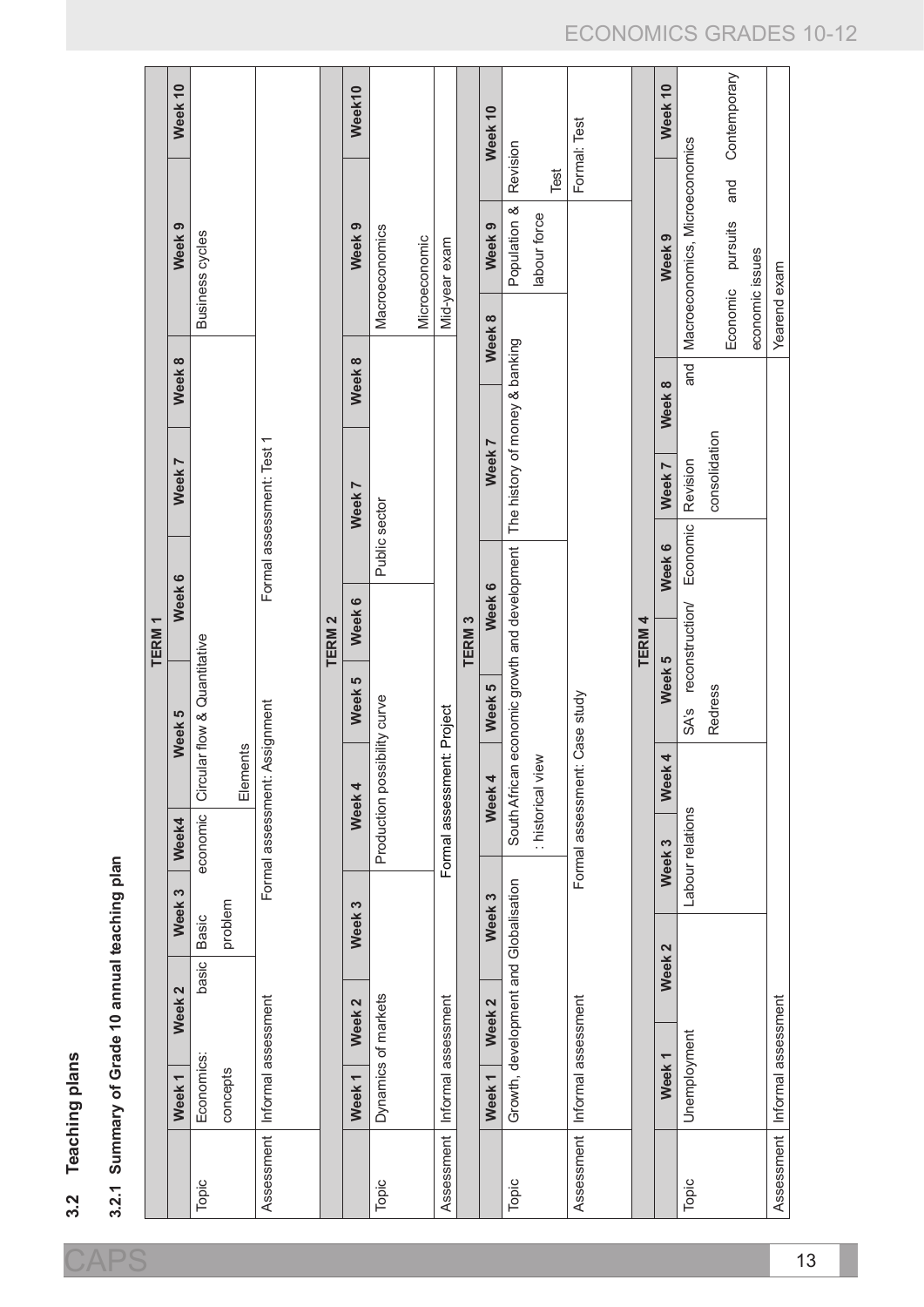# **3.2.2 Grade 10 Annual teaching plan**

### **TERM 1**

| <b>Week/Hour</b> | <b>Topic</b>   | <b>Contents</b>                                                   | <b>Recommended resources</b> |
|------------------|----------------|-------------------------------------------------------------------|------------------------------|
| 2 weeks          | 1.             | Economics, its methods and setting within the field and           | Questionnaires Worksheets    |
| (Weeks 1-2)      | Economics:     | its relationship with other sciences.                             | Newspapers                   |
|                  | basic concepts | Unpacking of Economics:                                           | Scrapbook                    |
|                  |                | description and elements                                          | Internet                     |
|                  |                | branches of Economics                                             | <b>Textbooks</b>             |
|                  |                | approaches of Economics<br>The methods of Economics:<br>$\bullet$ |                              |
|                  |                | positive and normative statements                                 | Exemplar paper/tests         |
|                  |                | the Scientific Method                                             | Magazines                    |
|                  |                | difficulties faced by the social sciences                         | Cartoons on inflation,       |
|                  |                | the use of models                                                 | balance of payments,         |
|                  |                | The setting of Economics within the field:<br>$\bullet$           | unemployment                 |
|                  |                | Accounting                                                        | Case studies                 |
|                  |                | <b>Business studies</b>                                           | Publications,                |
|                  |                | Commercial law                                                    | for example, SA Yearbook     |
|                  |                | Mathematics of finance                                            |                              |
|                  |                | Relationships with other sciences and career opportunities:       |                              |
|                  |                | <b>Statistics</b>                                                 |                              |
|                  |                | Mathematics                                                       |                              |
|                  |                | Information Technology                                            |                              |
|                  |                | Law<br><b>Politics</b>                                            |                              |
|                  |                | Sociology                                                         |                              |
|                  |                | Geography                                                         |                              |
| 2 weeks          | 2.             | Problems that all economies try to solve regarding the            | <b>Textbooks</b>             |
| (Week 3-4)       | Basic          | basic processes of production, consumption and exchange,          | Case studies                 |
|                  | economic       | highlighting the promotion or violation of human rights and       |                              |
|                  | problem        | the environment.                                                  | Newspaper                    |
|                  |                | The scarcity problem:                                             | Cartoons on scarcity         |
|                  |                | absolute and relative scarcity                                    | Magazines                    |
|                  |                | economic and free goods                                           | Internet                     |
|                  |                | alternatives and choices                                          | Worksheets                   |
|                  |                | opportunity cost<br>The basic processes:                          | Publications,                |
|                  |                | production                                                        | For example, SA Yearbook     |
|                  |                | exchange                                                          |                              |
|                  |                | consumption                                                       |                              |
|                  |                | Promotion or violation of human rights and the<br>environment:    |                              |
|                  |                | human rights                                                      |                              |
|                  |                | the environment                                                   |                              |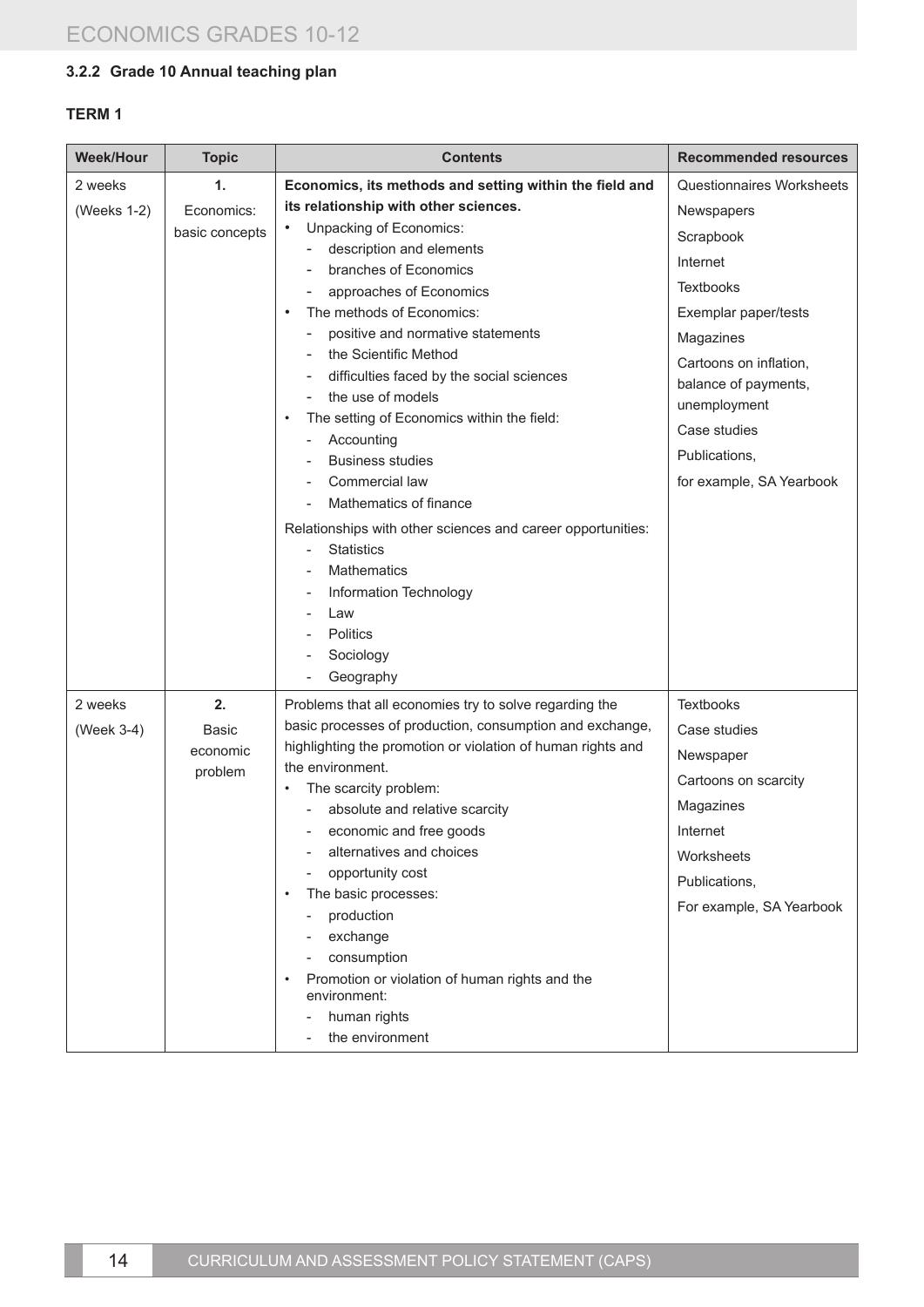| <b>Week/Hour</b>       | <b>Topic</b>                                      | <b>Contents</b>                                                                                                                                                                                                                                                                                                                                                                                                                                                                                                                                                                 | <b>Recommended resources</b>                                                                                                                                                                                                               |
|------------------------|---------------------------------------------------|---------------------------------------------------------------------------------------------------------------------------------------------------------------------------------------------------------------------------------------------------------------------------------------------------------------------------------------------------------------------------------------------------------------------------------------------------------------------------------------------------------------------------------------------------------------------------------|--------------------------------------------------------------------------------------------------------------------------------------------------------------------------------------------------------------------------------------------|
| 4 weeks<br>(Week 5-8)  | 3.<br>Circular flow &<br>quantitative<br>elements | Participants, markets (product and factor markets), and<br>monetary and real flows in an open economy.<br>The circular flow diagram:<br>the diagram<br>the interactions<br>The participants:<br>$\bullet$<br>households/consumers<br>business enterprises<br>the public sector<br>the foreign sector<br>Markets - product and factor markets<br>$\bullet$<br>The flows of the variables<br>$\bullet$<br>Leakages and injections<br>$\bullet$<br>Derive GDP and GNI, define them and illuminate their<br>importance:<br>definitions<br>composition<br>importance<br>comparison   | <b>Textbooks</b><br>Various diagrams<br>Newspapers<br>Internet<br>Cartoons                                                                                                                                                                 |
| 2 weeks<br>(Week 9-10) | 4.<br><b>Business</b><br>cycles                   | Reasons for business cycles: explanation and illustration<br>of their composition and noting their impact on the<br>economically vulnerable.<br>The phenomenon:<br>indicators<br>South African business cycles<br>Time series and Composition:<br>cyclical patterns<br>measuring business cycles<br>Reasons:<br>exogenous reasons<br>endogenous reasons<br>Effects:<br>changes in aggregate supply and aggregate demand<br>changes in economic growth<br>changes in employment<br>changes in price levels<br>changes in exchange rates<br>impact on the economically vulnerable | <b>Textbooks</b><br><b>SARB Quarterly Bulletin</b><br>Economic magazines<br>Internet<br>TV news bulletins<br>Newspaper articles<br>Cartoons on economic<br>growth/decline, depression,<br>inflation (topics related to<br>business cycles) |

| Term 1: Formal assessment |                   |                          |
|---------------------------|-------------------|--------------------------|
| Form of assessment        | <b>Assignment</b> | <b>Controlled Test 1</b> |
|                           |                   | (1 hour)                 |
| <b>Total marks</b>        | 50                | 100                      |
| Converted to %            |                   |                          |

*For the purpose of a term test, it is compulsory to cover the entire term content.* 

**Daily assessment is important to monitor teaching and learning.** 

#### **Formal assessment for Term 2**

Teachers should issue a project to learners in the 1<sup>st</sup> term in order for them to start on their research. This will give learners *ample time to complete the project in Term 2. The project content is covered in Term 2.*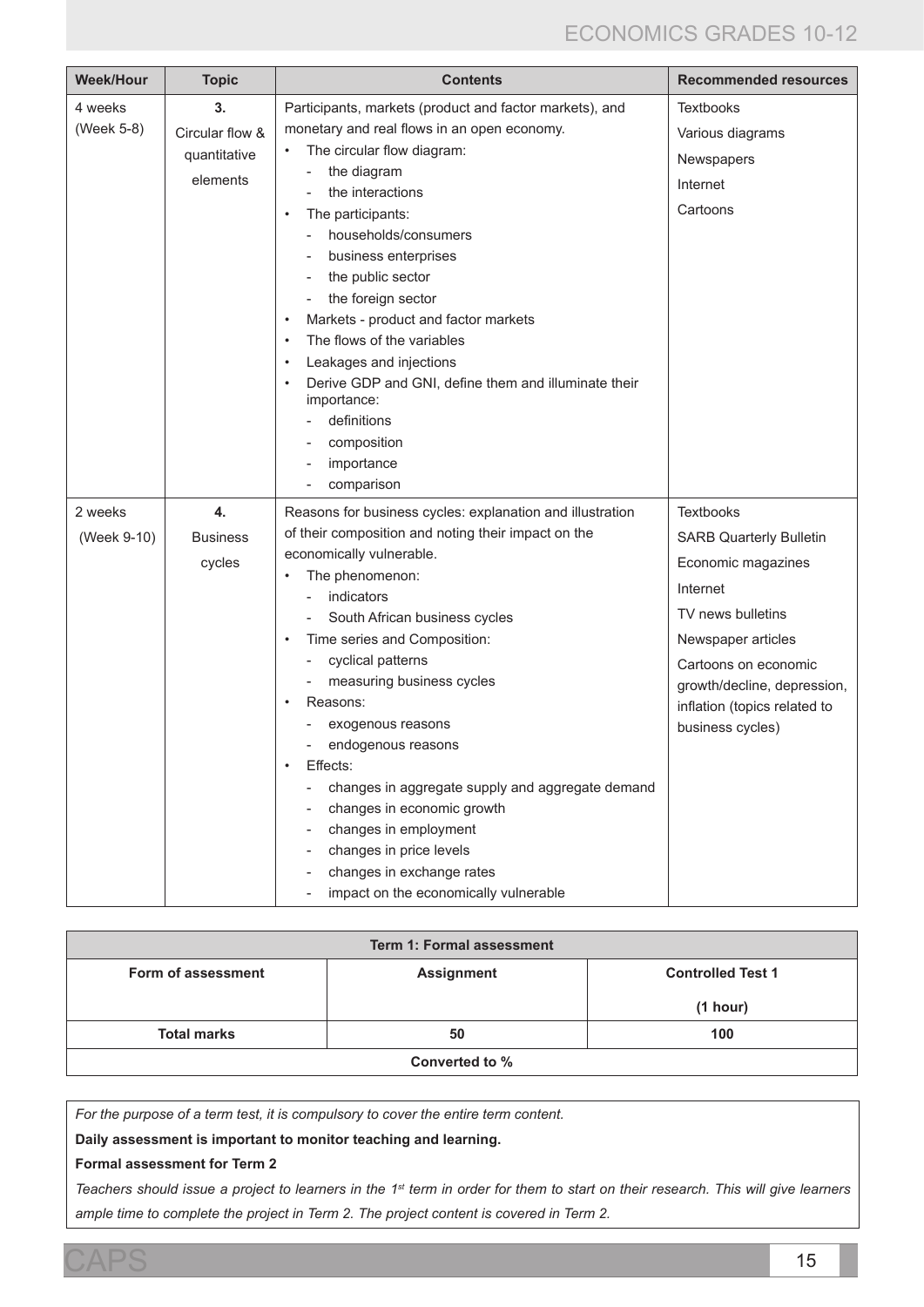# **GRADE 10**

# **TERM 2**

| Week/<br>Hour | <b>Topic</b>                                                | <b>Contents</b>                                                                                  | Recommended<br><b>resources</b>                         |  |
|---------------|-------------------------------------------------------------|--------------------------------------------------------------------------------------------------|---------------------------------------------------------|--|
| 3 weeks       | 1.                                                          | The market as a phenomenon (demand and supply). Use graphs                                       | <b>Textbooks</b>                                        |  |
| (Week 1-3)    | Dynamics of                                                 | to illustrate the establishment of prices and quantities.                                        | Graph paper                                             |  |
|               | markets                                                     | Description<br>$\bullet$                                                                         | Posters on topic                                        |  |
|               |                                                             | Value, price and utility<br>$\bullet$                                                            | Newspapers                                              |  |
|               |                                                             | Composition<br>٠                                                                                 | Magazines                                               |  |
|               |                                                             | Types of markets:<br>٠                                                                           |                                                         |  |
|               |                                                             | perfect markets                                                                                  | TV and radio news<br>bulletins                          |  |
|               |                                                             | imperfect markets                                                                                |                                                         |  |
|               |                                                             | world markets (the effects of electronics)                                                       | Publications, e.g. SA<br>Yearbook                       |  |
|               |                                                             | Prices:<br>$\bullet$<br>demand                                                                   | Cartoons on scarcity                                    |  |
|               |                                                             |                                                                                                  |                                                         |  |
|               |                                                             | supply<br>price formation                                                                        |                                                         |  |
|               |                                                             | Functions of markets:<br>$\bullet$                                                               |                                                         |  |
|               |                                                             | bringing supply and demand together                                                              |                                                         |  |
|               |                                                             | allocating resources                                                                             |                                                         |  |
|               |                                                             | self-regulatory                                                                                  |                                                         |  |
| 3 weeks       | 2.                                                          | Description of the production possibility curves (reflecting on                                  | <b>Textbooks</b>                                        |  |
|               | efficiencies), and explaining how they reconcile choice and | Graphs                                                                                           |                                                         |  |
| (Week 4-6)    | Production                                                  | scarcity.                                                                                        |                                                         |  |
|               | possibility<br>curve                                        | Rationale:                                                                                       | Posters                                                 |  |
|               |                                                             |                                                                                                  | Magazines                                               |  |
|               |                                                             | the position of the production possibility curve:<br>$\bullet$<br>determined by internal factors | Newspaper articles                                      |  |
|               |                                                             | determined by external factors                                                                   | Cartoons                                                |  |
|               |                                                             | maximising satisfaction from limited resources by means of<br>indifference curves:               |                                                         |  |
|               |                                                             | consumption                                                                                      |                                                         |  |
|               |                                                             | production                                                                                       |                                                         |  |
|               |                                                             | effects of inefficiencies<br>$\bullet$                                                           |                                                         |  |
| 2 weeks       | 3.                                                          | The effects (in terms of prices and quantities) of the public                                    | <b>Budget speech Textbooks</b>                          |  |
|               |                                                             | sector's involvement and intervention in the market, with the aid                                |                                                         |  |
| (Week 7-8)    | Public sector                                               | of graphs.                                                                                       | Newspapers                                              |  |
|               |                                                             | Methods of involvement:                                                                          | Applicable Government                                   |  |
|               |                                                             |                                                                                                  | publications, for example,<br>the Department of Labour, |  |
|               |                                                             | indirect taxes<br>٠                                                                              | and Stats SA                                            |  |
|               |                                                             | subsidies<br>٠                                                                                   | Cartoons on the                                         |  |
|               |                                                             | welfare<br>$\bullet$                                                                             | Government, taxes,                                      |  |
|               |                                                             | maximum and minimum prices<br>٠                                                                  | prices, production                                      |  |
|               |                                                             | production<br>$\bullet$                                                                          |                                                         |  |
|               |                                                             | minimum wages<br>٠                                                                               |                                                         |  |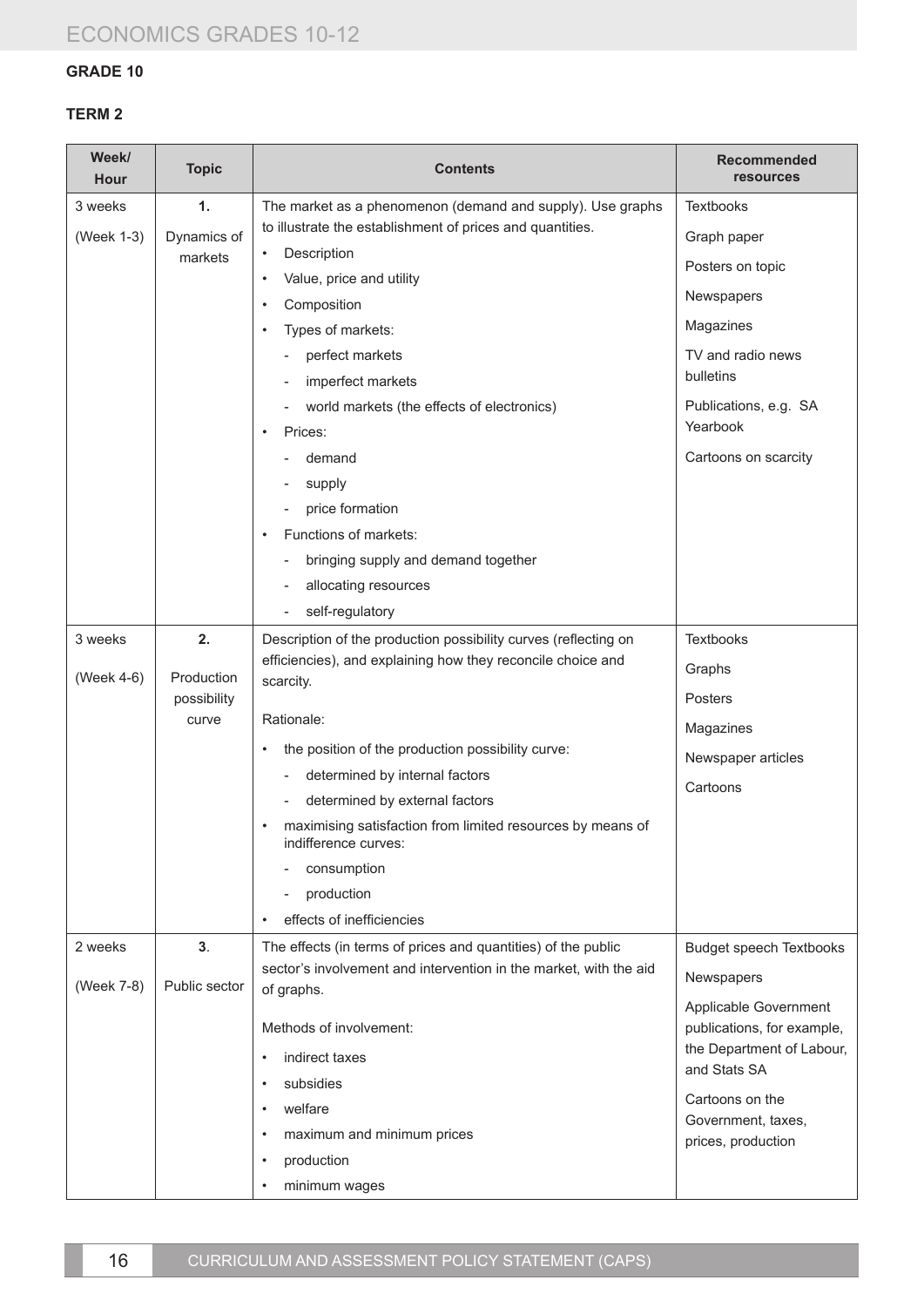| Week/<br><b>Hour</b>       | <b>Topic</b>                                | <b>Contents</b>                                            | Recommended<br><b>resources</b> |
|----------------------------|---------------------------------------------|------------------------------------------------------------|---------------------------------|
| 2 weeks<br>(Week<br>$9-10$ | Revision<br>exercises<br>and<br>examination | Revision of all topics covered during the first two terms. | <b>Textbook exercises</b>       |
|                            |                                             | <b>Mid-year examination</b>                                |                                 |

| <b>Term 2: Formal assessment</b>     |    |                             |
|--------------------------------------|----|-----------------------------|
| <b>Project</b><br>Form of assessment |    | <b>Mid-year examination</b> |
|                                      |    | (2 hours)                   |
| <b>Marks</b>                         | 50 | 200                         |
| Converted to %                       |    |                             |

### *Note: Project -Term 2*

*This project was given in Term 1. Learners should complete the project for Term 2 and submit it.*

*The content dealt with in Terms 1 and 2 should be revised for the mid-year examination.*

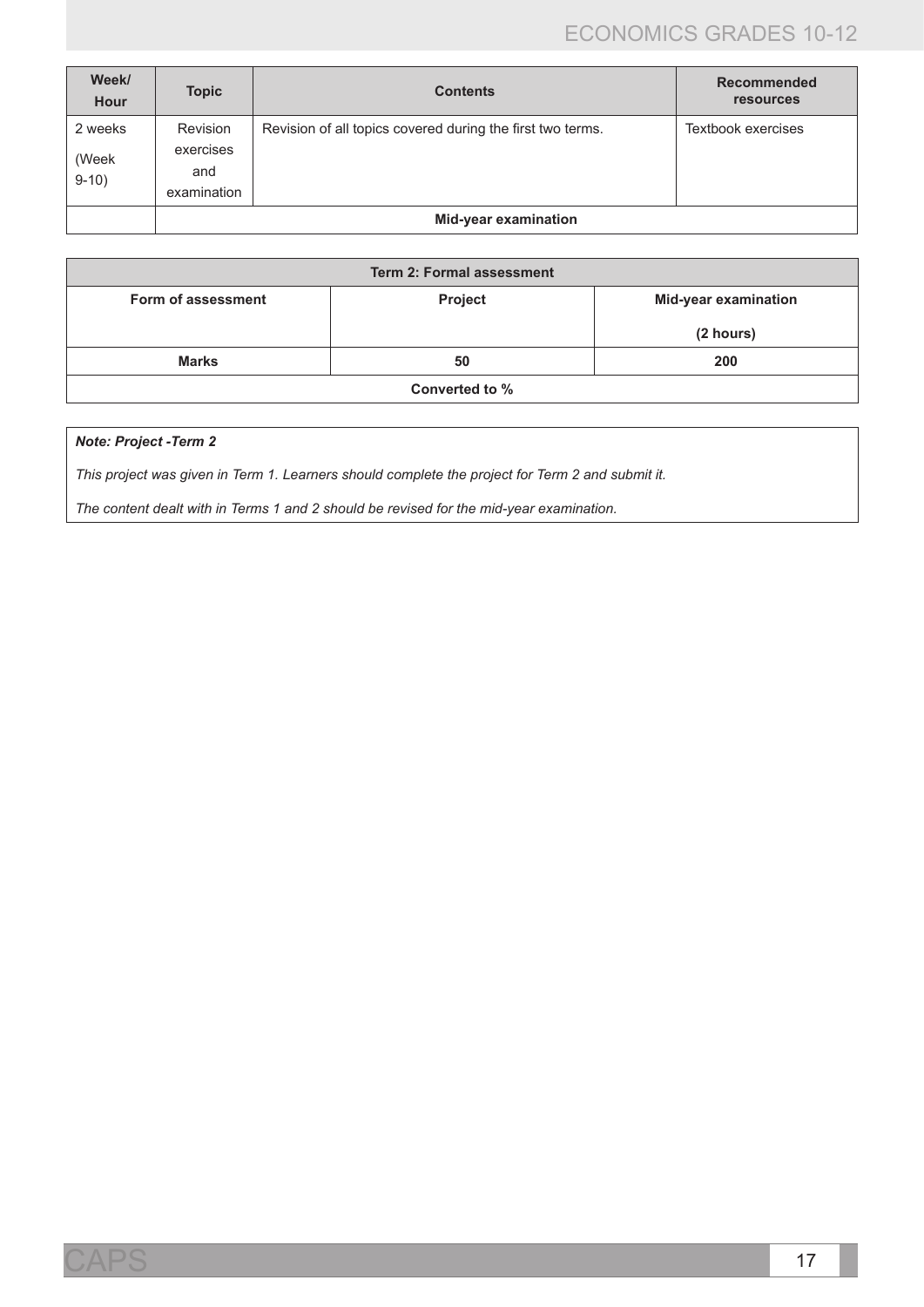# **GRADE 10**

# **TERM 3**

| <b>Week/Hour</b> | <b>Topic</b>                 | <b>Contents</b>                                                                       | <b>Recommended resources</b> |
|------------------|------------------------------|---------------------------------------------------------------------------------------|------------------------------|
| 3 weeks          | 1.                           | Approaches to economic development in historical                                      | <b>Textbooks</b>             |
| (Week 1-3)       | Growth, deve-                | and comparative context - with particular reference to<br>Africa where relevant.      | Graphs                       |
|                  | lopment and<br>globalisation | Early economic development and emergence of<br>trade:                                 | Posters                      |
|                  |                              | self-sufficiency and dependence on<br>agriculture                                     | Magazines<br>Newspapers      |
|                  |                              | barter, trade and emergence of money<br>$\overline{a}$                                |                              |
|                  |                              | language, skills and learning                                                         |                              |
|                  |                              | wealth, power and accumulation                                                        |                              |
|                  |                              | Evolution of markets:<br>$\bullet$                                                    |                              |
|                  |                              | surplus production, trade and transport<br>development                                |                              |
|                  |                              | the growth of towns and cities<br>$\overline{a}$                                      |                              |
|                  |                              | specialisation of labour and emergence of<br>guilds                                   |                              |
|                  |                              | Mercantile Law and the development of<br>business forms                               |                              |
|                  |                              | technological progress<br>$\overline{a}$                                              |                              |
|                  |                              | growth of money and forms of saving                                                   |                              |
|                  |                              | Governments and the regulation of markets<br>٠                                        |                              |
|                  |                              | state involvement in trade                                                            |                              |
|                  |                              | taxation and mobilisation of finance for<br>investment in infrastructure              |                              |
|                  |                              | comparative economic systems<br>÷,                                                    |                              |
|                  |                              | public finance and the emergence of ideas<br>about economic policy                    |                              |
|                  |                              | Industrial development:<br>٠                                                          |                              |
|                  |                              | manufacturing                                                                         |                              |
|                  |                              | technological progress, the mobilisation of<br>energy and mechanisation of production |                              |
|                  |                              | urbanisation and migration<br>÷,                                                      |                              |
|                  |                              | Evolution of economic institutions<br>$\bullet$                                       |                              |
|                  |                              | limited liability companies<br>$\overline{a}$                                         |                              |
|                  |                              | labour unions<br>÷,                                                                   |                              |
|                  |                              | financial institutions and the emergence of<br>÷,<br>joint stock companies            |                              |
|                  |                              | globalisation and international economic<br>cooperation                               |                              |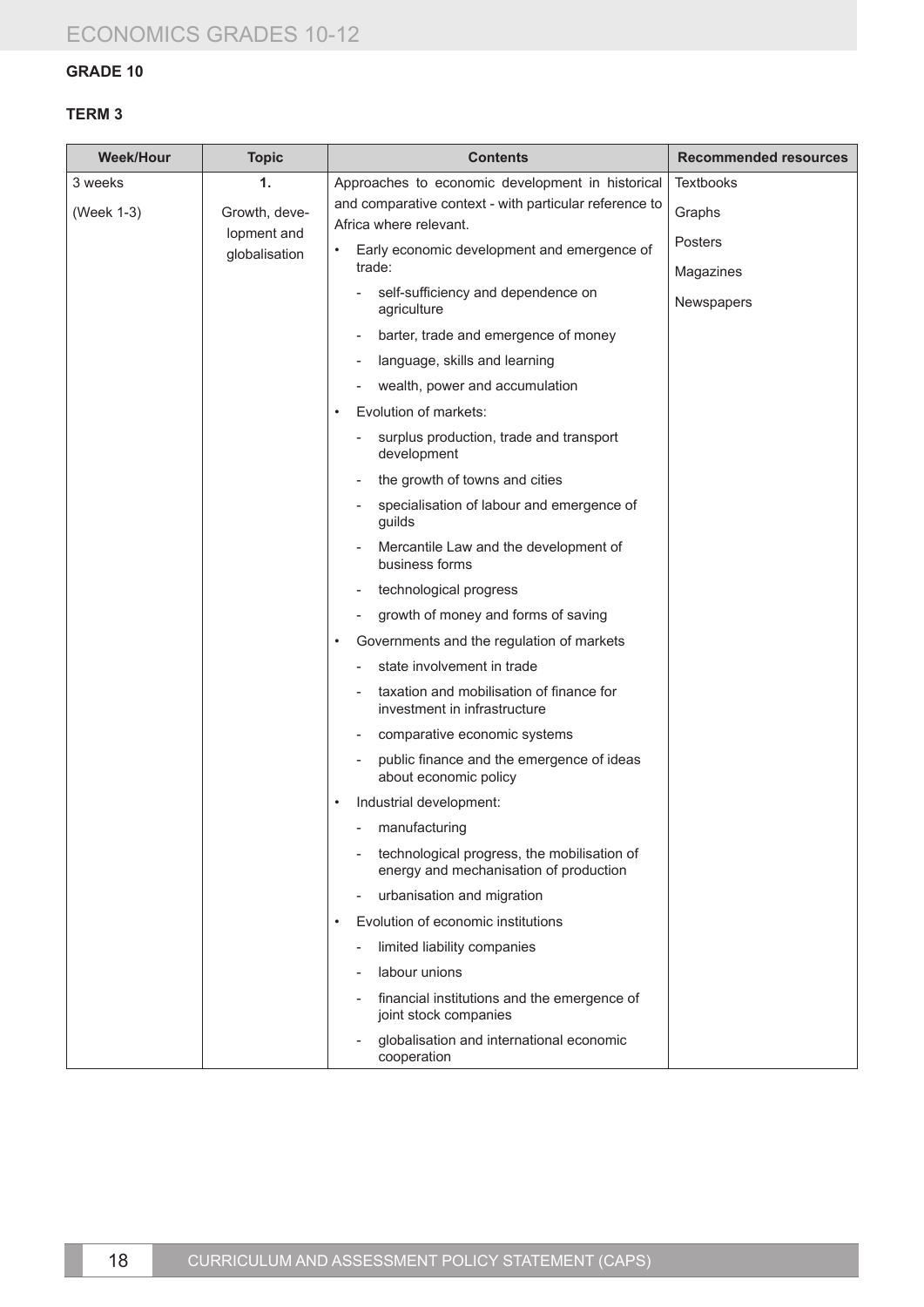| <b>Week/Hour</b> | <b>Topic</b>                         | <b>Contents</b>                                                                             | <b>Recommended resources</b> |
|------------------|--------------------------------------|---------------------------------------------------------------------------------------------|------------------------------|
| 3 weeks          | 2.                                   | Investigation into and an outline of economic                                               | Budget speech                |
| (Week 4-6)       | South African<br>economic growth     | development in South Africa in a historical context;                                        | <b>Textbooks</b>             |
|                  |                                      | highlighting indigenous knowledge systems and the<br>impact of colonialism and imperialism. | Newspapers Applicable        |
|                  | and development<br>- historical view | Animal husbandry and agriculture:<br>٠                                                      | Government publications,     |
|                  |                                      | characteristics                                                                             | e.g. from                    |
|                  |                                      | factors promoting economic development                                                      | , the Department of Labour   |
|                  |                                      | factors hampering economic development                                                      | and Stats SA                 |
|                  |                                      | consequences                                                                                |                              |
|                  |                                      | Agriculture and mining:                                                                     |                              |
|                  |                                      | characteristics                                                                             |                              |
|                  |                                      | factors promoting economic development                                                      |                              |
|                  |                                      | factors hampering economic development                                                      |                              |
|                  |                                      | economic consequences                                                                       |                              |
|                  |                                      | Mining and industry:<br>٠                                                                   |                              |
|                  |                                      | characteristics                                                                             |                              |
|                  |                                      | factors contributing to economic development                                                |                              |
|                  |                                      | factors hampering economic development                                                      |                              |
|                  |                                      | consequences                                                                                |                              |
|                  |                                      | Manufacturing and services:                                                                 |                              |
|                  |                                      | characteristics                                                                             |                              |
|                  |                                      | factors contributing to economic development                                                |                              |
|                  |                                      | factors hampering economic development                                                      |                              |
|                  |                                      | consequences                                                                                |                              |
| 2 weeks          | 3.                                   | Investigating and outlining the history of money and                                        | <b>Textbooks</b>             |
| (Week 7-8)       | The history of                       | banking in South Africa.                                                                    | Newspapers                   |
|                  | money and                            | History of money in South Africa:<br>٠                                                      | Cartoons on money, banks     |
|                  | banking                              | early African money                                                                         | Old coins                    |
|                  |                                      | indigenous money<br>$\qquad \qquad \blacksquare$                                            | Internet                     |
|                  |                                      | colonial money<br>imperial money                                                            |                              |
|                  |                                      | South African money                                                                         |                              |
|                  |                                      | History of banking in South Africa:<br>٠                                                    |                              |
|                  |                                      | early development                                                                           |                              |
|                  |                                      | private banks                                                                               |                              |
|                  |                                      | imperial banks                                                                              |                              |
|                  |                                      | decreasing importance                                                                       |                              |
|                  |                                      | consolidation of banking                                                                    |                              |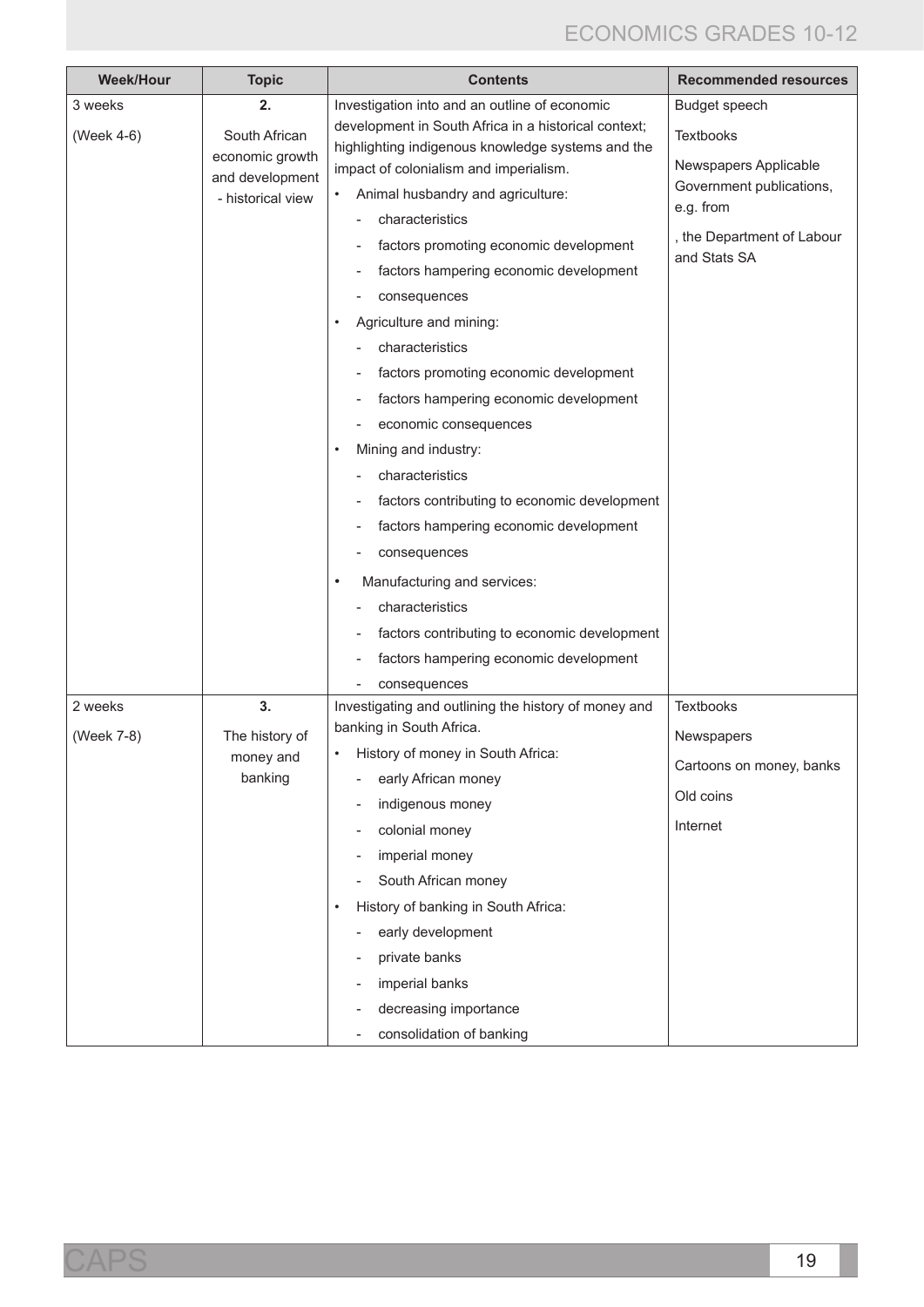| <b>Week/Hour</b> | <b>Topic</b>                 | <b>Contents</b>                                                                                                        | <b>Recommended resources</b>                 |
|------------------|------------------------------|------------------------------------------------------------------------------------------------------------------------|----------------------------------------------|
| 2 weeks          | 4.                           | Composition of the South African population and                                                                        | <b>Textbooks</b>                             |
| (Week 9-10)      | Population &<br>labour force | labour force; explanation of the factors (such as<br>HIV/AIDS) that impact on them.                                    | Newspapers, for example,<br>the Sunday Press |
|                  |                              | The population size:<br>$\bullet$<br>population growth                                                                 | Magazines, e.g. the<br><b>Financial Mail</b> |
|                  |                              | natural growth rate<br>the demographic cycle                                                                           | TV and radio news bulletins                  |
|                  |                              | projected growth rates                                                                                                 | Publications, e.g.                           |
|                  |                              | migration                                                                                                              | SA Yearbook,                                 |
|                  |                              | The South African labour force:<br>$\bullet$<br>age composition                                                        | Internet<br>Statistics: the Department       |
|                  |                              | labour force numbers<br>unemployment                                                                                   | of Labour, SARB and Stats<br><b>SA</b>       |
|                  |                              | employment<br>geographic distribution                                                                                  |                                              |
|                  |                              | Note: Infuse factors impacting on the population and<br>labour force growth and composition, for example,<br>HIV/AIDS. |                                              |

| Term 3: Formal assessment                                      |    |     |  |
|----------------------------------------------------------------|----|-----|--|
| Controlled Test 2 (1 hour)<br>Form of assessment<br>Case study |    |     |  |
| <b>Total marks</b>                                             | 50 | 100 |  |
| Converted to %                                                 |    |     |  |

*A test should cover the content dealt with, within a term.*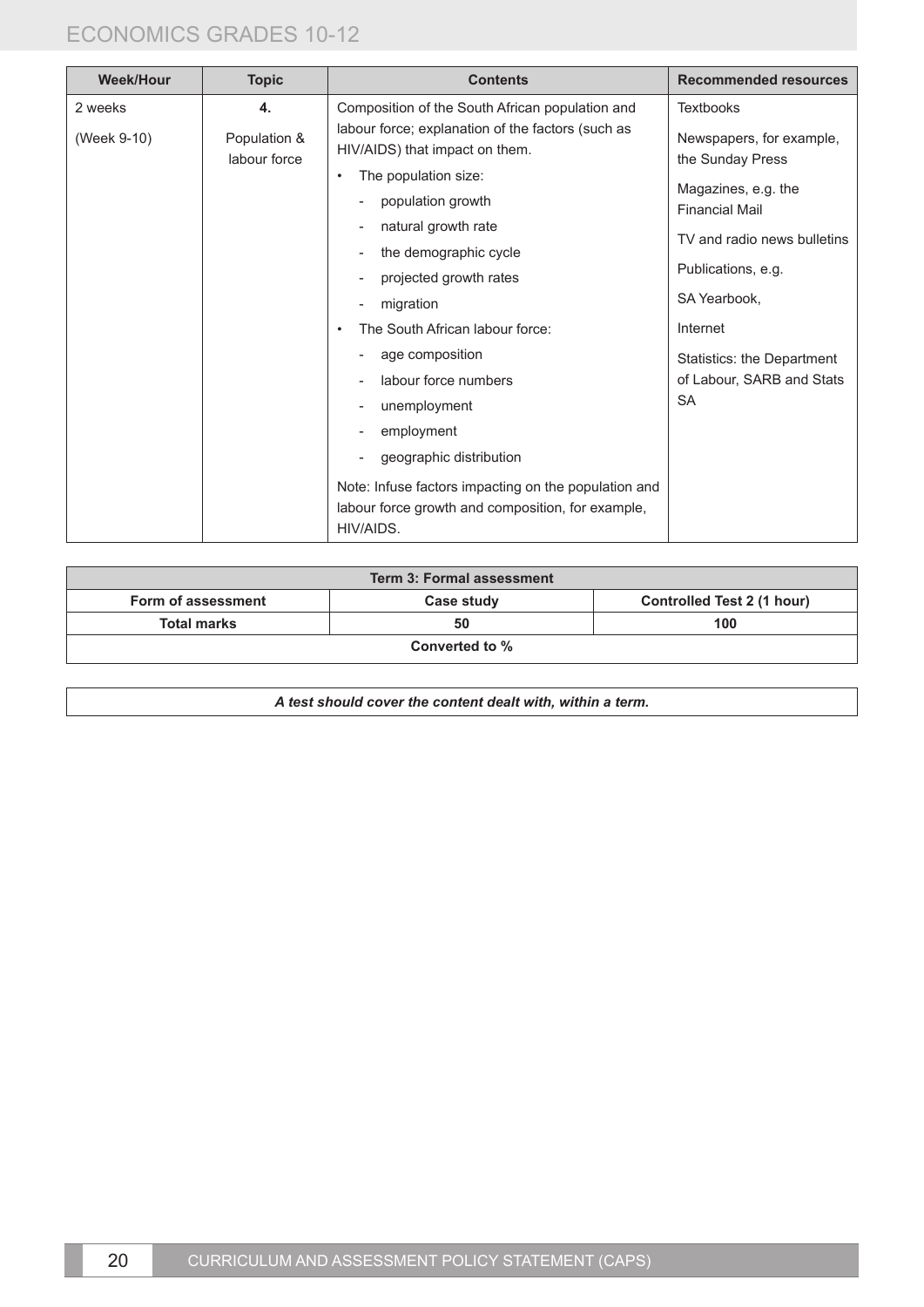# **GRADE 10**

### **TERM 4**

| Week/Hour             | <b>Topic</b>                                                     | <b>Contents</b>                                                                                                                                                                                                                                                                                                                                                                                                                                                                                                                                                                                                                                                                                                                                                                                                                                                                                                                                                                                                                  | <b>Recommended resources</b>                                                                                                                                            |
|-----------------------|------------------------------------------------------------------|----------------------------------------------------------------------------------------------------------------------------------------------------------------------------------------------------------------------------------------------------------------------------------------------------------------------------------------------------------------------------------------------------------------------------------------------------------------------------------------------------------------------------------------------------------------------------------------------------------------------------------------------------------------------------------------------------------------------------------------------------------------------------------------------------------------------------------------------------------------------------------------------------------------------------------------------------------------------------------------------------------------------------------|-------------------------------------------------------------------------------------------------------------------------------------------------------------------------|
| 2 weeks<br>(Week 1-2) | $\mathbf{1}$ .<br>Economic issues<br>of the day:<br>Unemployment | Unemployment and the various approaches to solve<br>the problem. Take cognisance of the economically<br>marginalised.<br>The nature of unemployment:<br>the numbers<br>unemployment rates<br>characteristics of South Africa's unemployment<br>causes of unemployment<br>effects of unemployment<br>Approaches to solve unemployment:<br>$\bullet$                                                                                                                                                                                                                                                                                                                                                                                                                                                                                                                                                                                                                                                                               | <b>Textbooks</b><br>Cartoons<br>Magazines<br>Newspapers<br>Posters                                                                                                      |
|                       |                                                                  | growth of production<br>public works programmes<br>unemployment insurance<br>Economically marginalised groups<br>$\bullet$                                                                                                                                                                                                                                                                                                                                                                                                                                                                                                                                                                                                                                                                                                                                                                                                                                                                                                       |                                                                                                                                                                         |
| 2 weeks<br>(Week 3-4) | 2.<br>Labour relations                                           | Labour relations, dispute resolutions and dispute resolution<br>mechanisms. Include labour rights and conventions within<br>the context of the South African labour market.<br>The labour market in the South African context:<br>$\bullet$<br>demand for labour<br>supply of labour<br>interaction of supply and demand<br>The objectives of the Labour Relations Act:<br>$\bullet$<br>self-government<br>majorification<br>consultation<br>Labour rights and conventions:<br>conventions<br>labour rights<br>labour rights in South Africa<br>the Labour Relations Act (LRA)<br>the Basic Conditions of Employment Act (BCEA)<br>Compensation for Occupational for Injuries and<br>Diseases Act (COIDA)<br>The collective bargaining/dispute resolution process:<br>$\bullet$<br>labour unions<br>workplace forums<br>bargaining councils<br><b>Commission for Conciliation</b><br>Mediation and Arbitration (CCMA)<br>The labour courts<br>$\bullet$<br>powers of the Labour Court<br>representation before the Labour Court. | <b>Textbooks</b><br>Magazines<br>Newspapers<br>TV coverage on strikes and<br>rights<br>Posters<br>Internet<br>Statistics:<br>Department<br>of<br>Labour and<br>Stats SA |

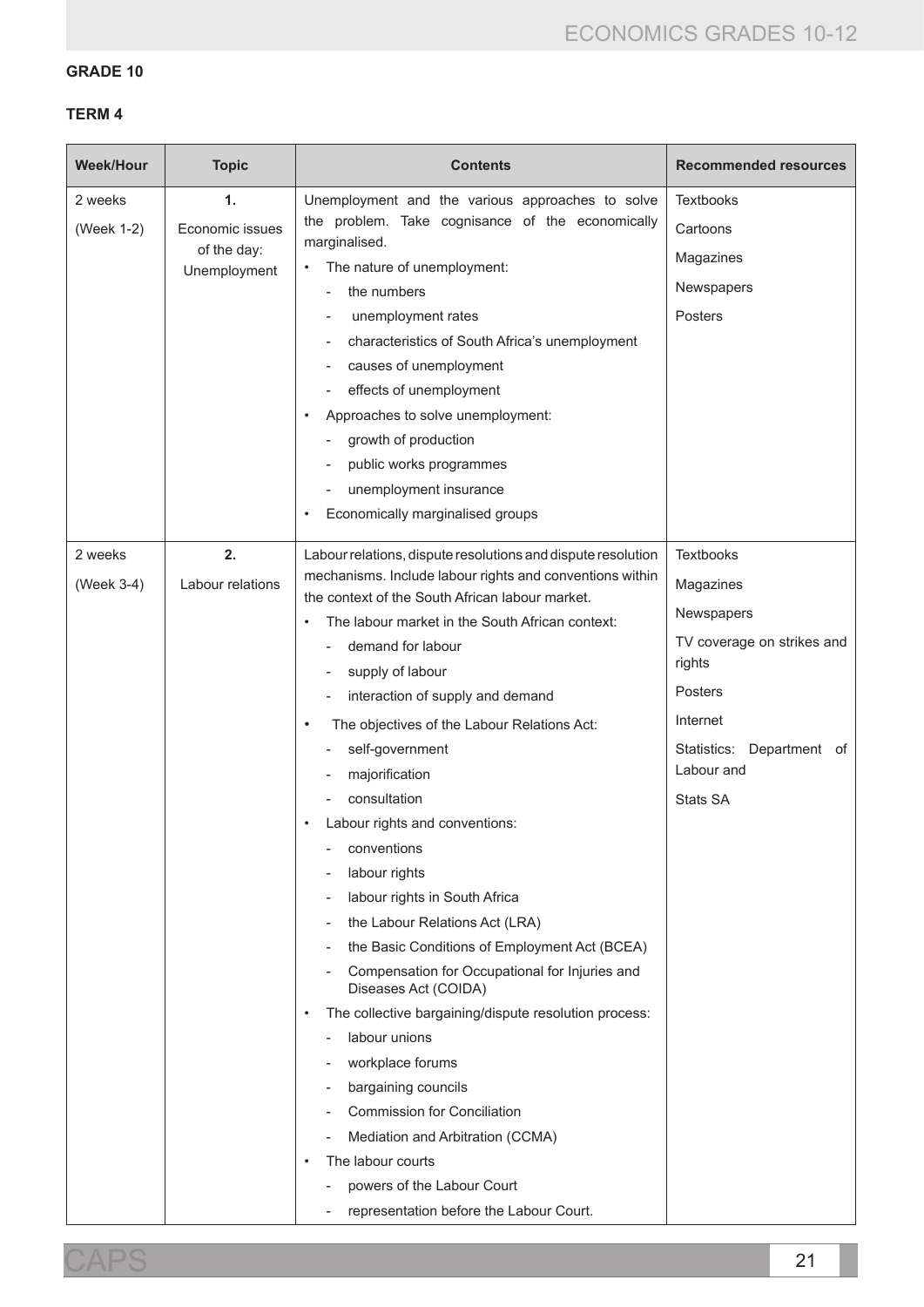| <b>Week/Hour</b> | <b>Topic</b>     | <b>Contents</b>                                                                             | <b>Recommended resources</b>                             |
|------------------|------------------|---------------------------------------------------------------------------------------------|----------------------------------------------------------|
| 2 weeks          | 3.               | The reconstruction of the South African economy after                                       | <b>Textbooks</b>                                         |
| (Week 5-6)       | Economic redress | 1994 as an effort to redress the inequalities of the past.                                  | Magazines                                                |
|                  |                  | Human resources:<br>$\bullet$                                                               | Newspapers                                               |
|                  |                  | Education<br>Training<br><b>Employment Equity</b>                                           | Cartoons on population,<br>unemployment and<br>migration |
|                  |                  | Natural resources:                                                                          | Internet                                                 |
|                  |                  | Land<br>Minerals and energy                                                                 | <b>Statistics: the Department</b><br>of Labour and       |
|                  |                  | Fishing<br>Forestry                                                                         | Stats SA                                                 |
|                  |                  | Capital:<br>$\bullet$                                                                       |                                                          |
|                  |                  | capital to acquire businesses                                                               |                                                          |
|                  |                  | capital to acquire properties                                                               |                                                          |
|                  |                  | working capital needs                                                                       |                                                          |
|                  |                  | Entrepreneurship:<br>$\bullet$                                                              |                                                          |
|                  |                  | institutions promoting entrepreneurship                                                     |                                                          |
|                  |                  | government departments                                                                      |                                                          |
|                  |                  | formal education                                                                            |                                                          |
|                  |                  | the private sector                                                                          |                                                          |
|                  |                  | <b>BEE</b>                                                                                  |                                                          |
|                  |                  | Democratisation of economic procedures:<br>$\bullet$<br>labour legislation                  |                                                          |
|                  |                  | public hearings                                                                             |                                                          |
|                  |                  | Nedlac                                                                                      |                                                          |
|                  |                  | self-regulating bodies                                                                      |                                                          |
|                  |                  | Macroeconomic adaptations:                                                                  |                                                          |
|                  |                  | economic performance                                                                        |                                                          |
|                  |                  | employment                                                                                  |                                                          |
|                  |                  | income inequality                                                                           |                                                          |
|                  |                  | poverty                                                                                     |                                                          |
|                  |                  | stability                                                                                   |                                                          |
| To be            | 4.               | Economic issues of the day - quantitative elements of                                       | <b>Textbooks</b>                                         |
| incorporated     | Economic issues  | Economics and other essentials.                                                             | Magazines                                                |
| across all       | of the day       | Economic issues of the day<br>$\bullet$                                                     |                                                          |
| the topics       |                  | The quantitative elements of economics:<br>$\bullet$                                        | Newspapers                                               |
|                  |                  | derive and apply mathematical expressions                                                   | Cartoons on population,<br>unemployment and              |
|                  |                  | calculate and apply co-efficient                                                            | migration                                                |
|                  |                  | interpret tables and graphs                                                                 | Internet                                                 |
|                  |                  | Other essentials:<br>$\bullet$                                                              |                                                          |
|                  |                  | engage in citizenship and life skills essentials                                            | Statistics: Department of<br>Labour and Stats SA         |
|                  |                  | Participants in subject-related competitions and other<br>$\bullet$<br>practical activities |                                                          |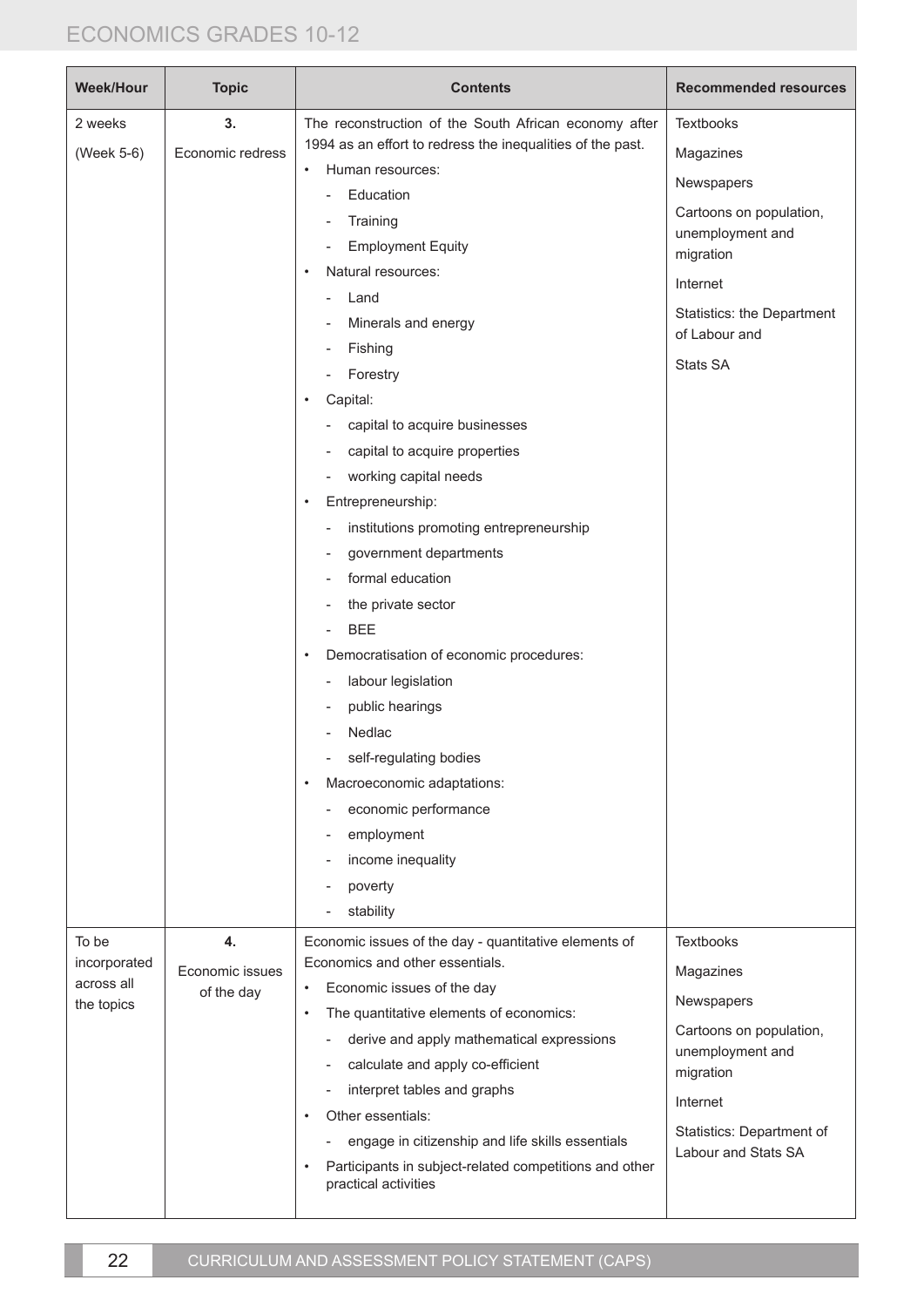| <b>Week/Hour</b> | <b>Topic</b> | <b>Contents</b>                                         | <b>Recommended resources</b> |
|------------------|--------------|---------------------------------------------------------|------------------------------|
| 2 weeks          | Revision     | Revise all topics in preparation for final examination. |                              |
| (Week 78)        |              |                                                         |                              |
| 2 weeks          |              | Year-end examination                                    |                              |
| (Week 910)       |              |                                                         |                              |

| <b>Term 4: Formal assessment</b> |                             |       |
|----------------------------------|-----------------------------|-------|
| <b>SBA mark</b>                  | <b>Year-end examination</b> | Total |
| 550                              | 300                         | 850   |
| Converted to 100                 |                             | 400   |

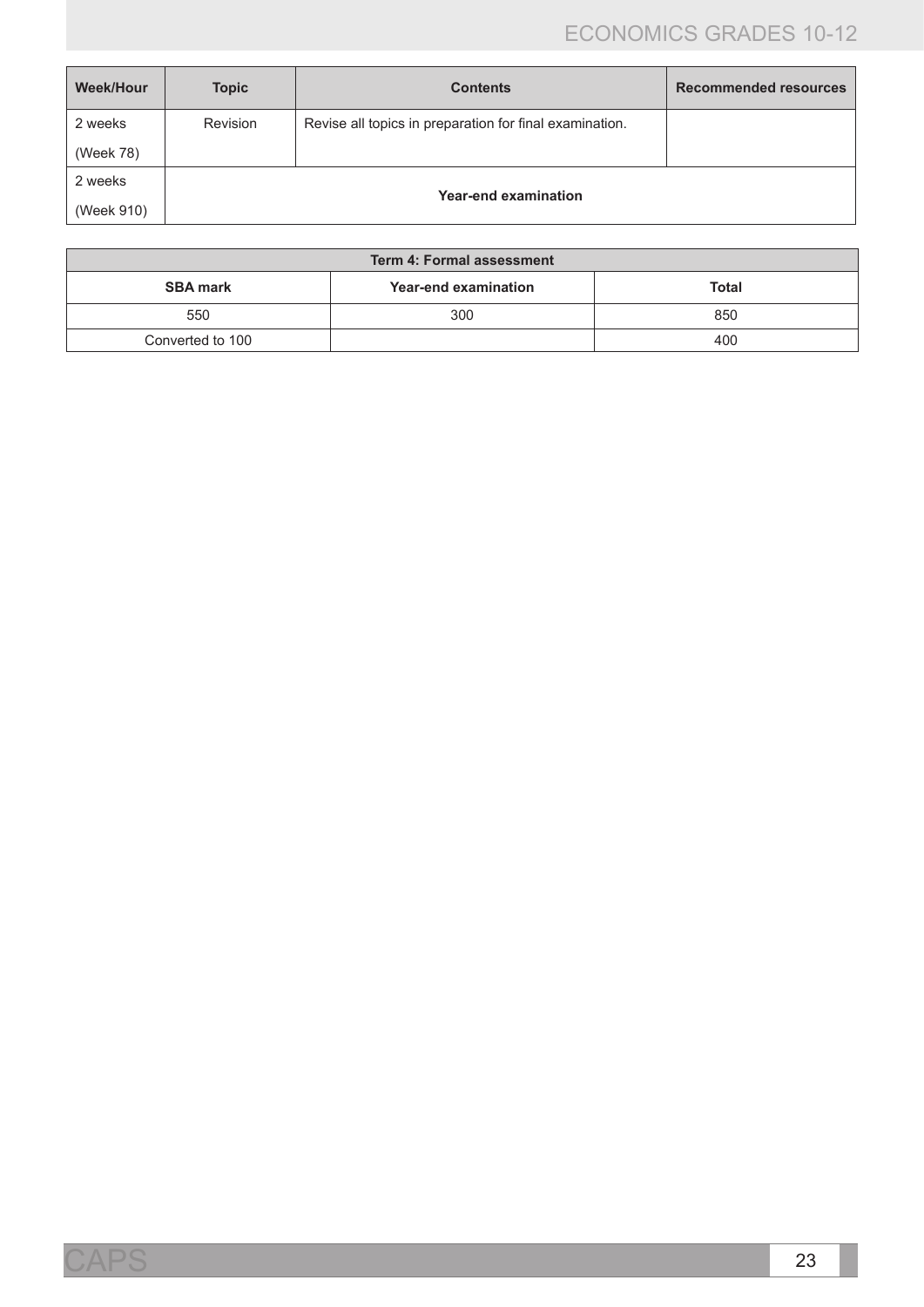| ueju puiupe<br>١    |
|---------------------|
| --<br>--<br>-<br>-  |
|                     |
| (<br>c<br>Ċ         |
|                     |
| man ni<br>ï         |
| $\mathbf$<br>¢<br>ć |

|            |                   |                                    |                   |                                        |                                                     |                                          | TERM <sub>1</sub> |                               |                                                                        |                                                    |                      |                                        |                    |
|------------|-------------------|------------------------------------|-------------------|----------------------------------------|-----------------------------------------------------|------------------------------------------|-------------------|-------------------------------|------------------------------------------------------------------------|----------------------------------------------------|----------------------|----------------------------------------|--------------------|
|            | Week <sub>1</sub> |                                    | Week <sub>2</sub> | Week <sub>3</sub>                      |                                                     | Week 4                                   | Week <sub>5</sub> | Week 6                        | Week 7                                                                 |                                                    | Week <sub>8</sub>    | Week <sub>9</sub>                      | Week <sub>10</sub> |
| Topic      |                   | Population and labour force        |                   |                                        |                                                     | Circular flow: Economic goods & services |                   | Economic systems: Mixed       |                                                                        |                                                    |                      | Basic economic problem, Public sector  | Revision           |
|            |                   |                                    |                   |                                        |                                                     |                                          |                   | economy                       |                                                                        |                                                    |                      | & Business cycles: Economic structures | Term test          |
| Assessment |                   |                                    |                   | Informal assessment                    |                                                     |                                          |                   | Formal assessment: Assignment |                                                                        |                                                    |                      |                                        | Formal:<br>Test    |
|            |                   |                                    |                   |                                        |                                                     |                                          | TERM <sub>2</sub> |                               |                                                                        |                                                    |                      |                                        |                    |
|            | Week <sub>1</sub> | Week <sub>2</sub>                  |                   | Week <sub>3</sub>                      |                                                     | Week 4                                   | Week <sub>5</sub> | Week 6                        | Week 7                                                                 | Week 8                                             |                      | Week <sub>9</sub>                      | Week <sub>10</sub> |
|            |                   |                                    |                   |                                        |                                                     |                                          |                   |                               |                                                                        |                                                    |                      |                                        | Macro-             |
|            |                   | Dynamics of markets:               |                   | Dynamics of markets:                   |                                                     | Cost &                                   |                   | Dynamics of markets: Price    |                                                                        | Economic growth and                                |                      |                                        | economics          |
| Topic      |                   | Markets                            |                   | revenue                                |                                                     |                                          |                   | elasticity                    |                                                                        | development                                        |                      | Revision                               | Micro-             |
|            |                   |                                    |                   |                                        |                                                     |                                          |                   |                               |                                                                        |                                                    |                      |                                        | economics          |
| Assessment |                   |                                    |                   | Informal assessment                    |                                                     |                                          |                   | Formal assessment: Project    |                                                                        |                                                    |                      |                                        | Mid-year           |
|            |                   |                                    |                   |                                        |                                                     |                                          |                   |                               |                                                                        |                                                    |                      |                                        | examination        |
|            |                   |                                    |                   |                                        |                                                     |                                          | TERM <sub>3</sub> |                               |                                                                        |                                                    |                      |                                        |                    |
|            | Week <sub>1</sub> | Week <sub>2</sub>                  |                   | Week <sub>3</sub>                      | Week <sub>4</sub>                                   | Week <sub>5</sub>                        |                   | Week <sub>6</sub>             | Week 7                                                                 | Week <sub>8</sub>                                  |                      | Week9                                  | Week <sub>10</sub> |
| Topic      |                   | Economic growth and<br>development |                   | Economic issues of the<br>day: Poverty |                                                     |                                          | Money & banking   |                               | Economic growth and development:<br>South Africa's economic importance |                                                    |                      | Revision                               | Term test          |
| Assessment |                   |                                    |                   |                                        | Informal assessment                                 |                                          |                   | Formal Ass: Case study        |                                                                        |                                                    |                      |                                        | Formal: Test       |
|            |                   |                                    |                   |                                        |                                                     |                                          | TERM 4            |                               |                                                                        |                                                    |                      |                                        |                    |
|            | Week <sub>1</sub> |                                    | Week <sub>2</sub> | Week <sub>3</sub>                      |                                                     | Week 4                                   | Week <sub>5</sub> | Week 6                        | Week 7                                                                 |                                                    | Week 8               | Week <sub>9</sub>                      | Week <sub>10</sub> |
| Topic      |                   | Globalisation                      |                   |                                        | Economic Redress:<br>Environmental<br>deterioration |                                          |                   | Revision & consolidation      |                                                                        | Macroeconomics, microeconomics, economic pursuits, |                      | contemporary economic issues           |                    |
| Assessment |                   |                                    |                   |                                        | Informal assessment                                 |                                          |                   |                               |                                                                        |                                                    | Year-end examination |                                        |                    |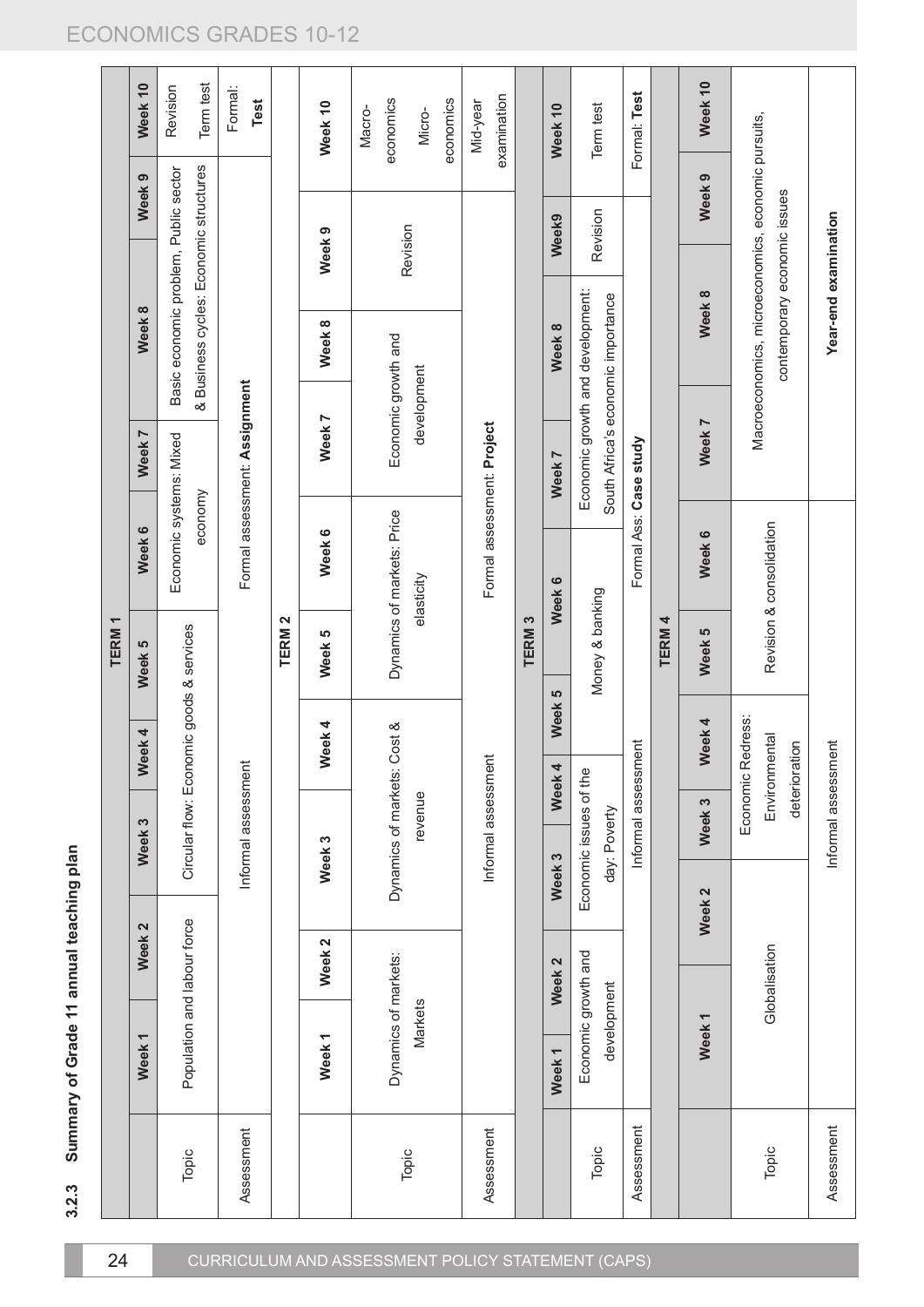# **3.2.4 Grade 11 Annual Teaching Plan**

### **TERM 1**

| <b>Week/Hour</b> | <b>Topic</b>                                                                                           | <b>Contents</b>                                                                                       | <b>Recommended resources</b>            |
|------------------|--------------------------------------------------------------------------------------------------------|-------------------------------------------------------------------------------------------------------|-----------------------------------------|
| 2 weeks          | 1.                                                                                                     | Principles, processes and practices of economy                                                        | <b>Textbooks</b>                        |
| (Week 1-2)       | <b>Economics Basic</b><br>remuneration:<br>concept & Population<br>characteristics<br>and labour force | Analysis of the factors of production and their                                                       | Magazines Newspapers                    |
|                  |                                                                                                        |                                                                                                       | Cartoons on factors of                  |
|                  |                                                                                                        | importance                                                                                            | production                              |
|                  |                                                                                                        | remuneration                                                                                          | Internet                                |
|                  |                                                                                                        | Investigation of community participation in local<br>economic planning and activities                 | Statistics: the Department<br>of Labour |
|                  |                                                                                                        | Accessibility of the economically marginalised<br>groups:                                             |                                         |
|                  |                                                                                                        | empowerment                                                                                           |                                         |
|                  |                                                                                                        | procurement                                                                                           |                                         |
| 3 weeks          | 2.                                                                                                     | Analysis of the uses of economic goods and                                                            | <b>Textbooks</b>                        |
| (Week 3-5)       | Circular flow &                                                                                        | services in relation to the Gross Domestic Product<br>(GDP). GDP/GNI:                                 | <b>Magazines Newspapers</b>             |
|                  | quantitative                                                                                           | Final consumption expenditure (C)                                                                     | Internet                                |
|                  | Elements: Economic<br>goods and services                                                               | Consumption expenditure by Government (G)                                                             | <b>Statistics: the Department</b>       |
|                  |                                                                                                        | Gross fixed capital formation (I):                                                                    | of Labour,                              |
|                  |                                                                                                        | definition                                                                                            | Stats SA & SARB Quarterly               |
|                  |                                                                                                        | composition                                                                                           | <b>Bulletin</b>                         |
|                  |                                                                                                        | importance                                                                                            |                                         |
|                  |                                                                                                        | The main aggregates:                                                                                  |                                         |
|                  |                                                                                                        | Gross Value Added (GVA)                                                                               |                                         |
|                  |                                                                                                        | Gross National Expenditure (GNE)                                                                      |                                         |
|                  |                                                                                                        | Gross National Income (GNI)                                                                           |                                         |
| 2 weeks          | 3.                                                                                                     | Explanation of the characteristics and foundations                                                    | <b>Textbooks</b>                        |
| (Week 6-7)       | Economic systems:<br>Mixed economy                                                                     | of South Africa's mixed economy, and assessing its<br>efficiency in terms of socio-economic services. | Magazines                               |
|                  |                                                                                                        | Market, centrally planned and South Africa's                                                          | Newspapers                              |
|                  |                                                                                                        | mixed economy:                                                                                        | TV coverage on strikes,                 |
|                  |                                                                                                        | economic characteristics                                                                              | market tendencies                       |
|                  |                                                                                                        | advantages                                                                                            | Posters Internet                        |
|                  |                                                                                                        | disadvantages<br>Efficiency in delivering socioeconomic services                                      | Statistics: Depart-ment of<br>Labour    |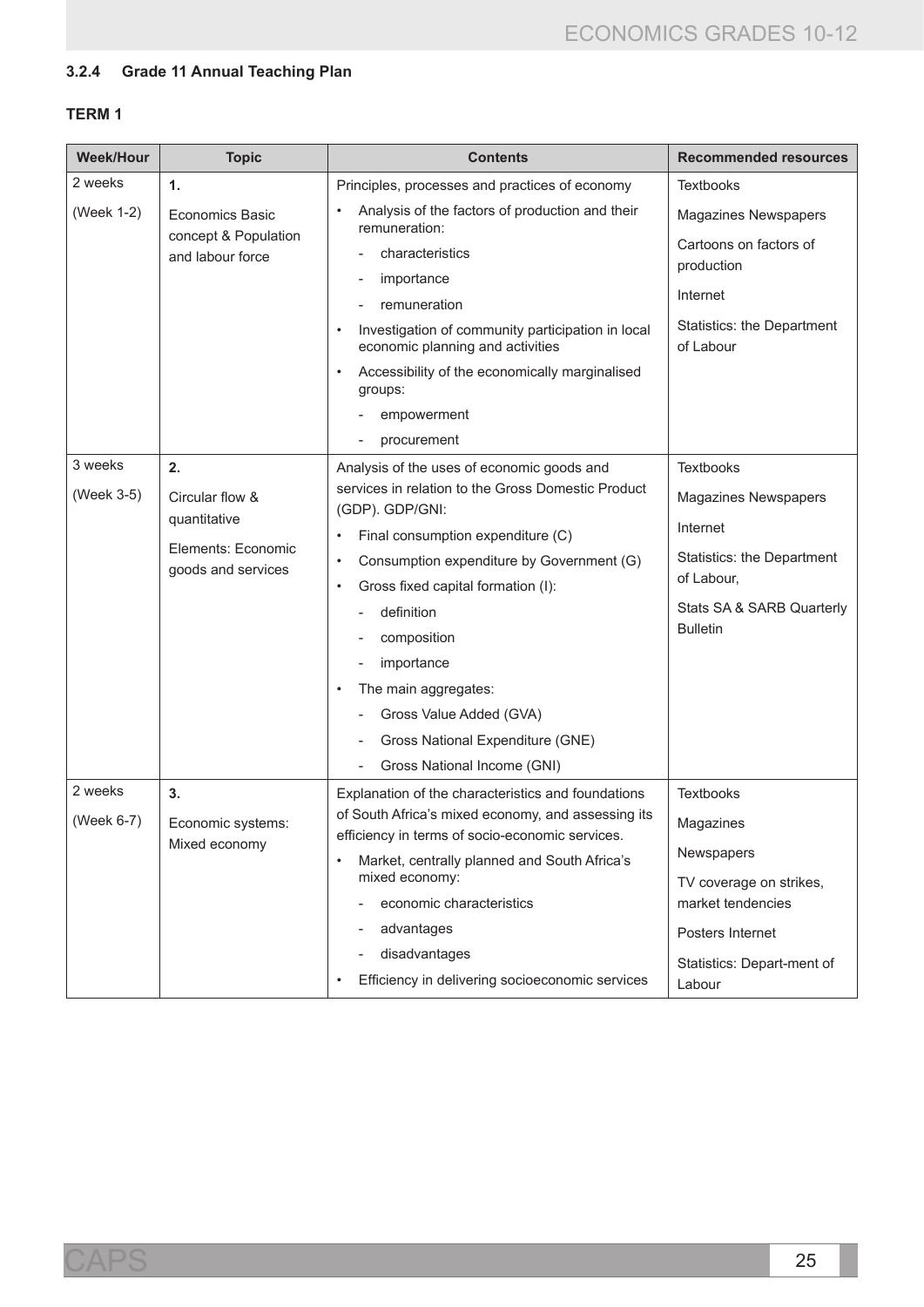| <b>Week/Hour</b> | <b>Topic</b>                                  | <b>Contents</b>                                                                            | <b>Recommended resources</b>            |
|------------------|-----------------------------------------------|--------------------------------------------------------------------------------------------|-----------------------------------------|
| 3 weeks          | 4.                                            | Analysis of the economic structure of South Africa.                                        | <b>Textbooks</b>                        |
| (Week 8-10)      | Basic Economic<br>problem, Business           | Primary, secondary and tertiary sectors:<br>$\bullet$<br>composition                       | Magazines                               |
|                  | cycles & Public sector:<br>Economic structure | importance                                                                                 | Newspapers                              |
|                  |                                               | South Africa's infrastructure:<br>٠                                                        | coverage on market<br>TV.<br>tendencies |
|                  |                                               | communication                                                                              | Posters                                 |
|                  |                                               | transport                                                                                  | Internet                                |
|                  |                                               | energy<br>exclusion                                                                        | Statistics: the Department              |
|                  |                                               | Note: Infuse in the analysis:<br>$\bullet$                                                 | of Labour & Stats SA                    |
|                  |                                               | exclusion and discrimination in service<br>provision and access to economic<br>opportunity |                                         |

|                    | Term 1: Formal assessment |                          |
|--------------------|---------------------------|--------------------------|
| Form of assessment |                           | <b>Controlled Test 1</b> |
|                    | <b>Assignment</b>         | (1 hour)                 |
| <b>Total marks</b> | 50                        | 100                      |
|                    | Converted to %            |                          |

*For the purpose of a term test it is compulsory to cover the entire term content.* 

*Daily assessment is important to monitor teaching and learning.* 

#### *Formal assessment for Term 2*

Teachers should give a project to learners in the 1<sup>st</sup> term in order for them to start with their research. This will give learners *ample time to complete the project in Term 2.* 

#### *Economic issues of the day*

*This topic needs to be incorporated accross all the topics in a year.*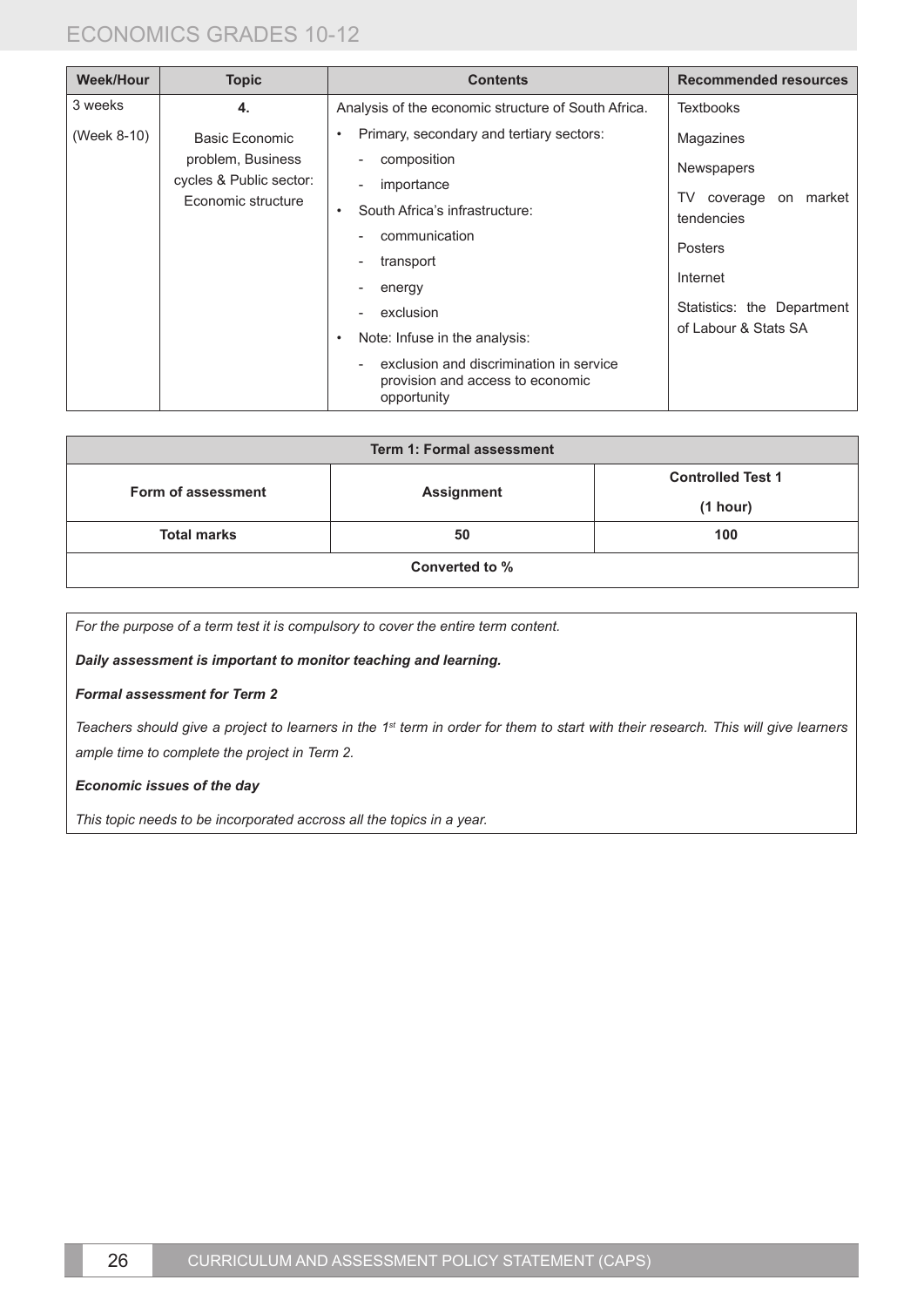# **GRADE 11**

# **TERM 2**

| <b>Week/Hour</b> | <b>Topic</b>                                                   | <b>Content</b>                                                                                          | <b>Recommended resources</b>            |
|------------------|----------------------------------------------------------------|---------------------------------------------------------------------------------------------------------|-----------------------------------------|
| 2 weeks          | 1.                                                             | Explanation of price elasticities and calculating their values.                                         | <b>Textbooks</b>                        |
| (Week 1-2)       | Dynamics of                                                    | Use graphs in presentation for illustration.                                                            | Magazines                               |
|                  | markets: Price                                                 | Marginal utility<br>$\bullet$                                                                           | Newspapers                              |
|                  | elasticity                                                     | Price elasticity of demand<br>$\bullet$                                                                 | Posters                                 |
|                  |                                                                | Price elasticity of supply<br>$\bullet$                                                                 |                                         |
|                  |                                                                | Factors determining the elasticity of demand<br>$\bullet$                                               | Internet                                |
|                  |                                                                | Income elasticity of demand<br>$\bullet$                                                                |                                         |
|                  |                                                                | Cross elasticity of demand<br>$\bullet$                                                                 |                                         |
| 2 weeks          | 2.                                                             | Analysis of the relationships between markets. Illuminate                                               | <b>Textbooks</b>                        |
| (Week 3-4)       | Dynamics<br>of markets:<br>Relationship<br>between             | them with the aid of graphs.                                                                            | Magazines                               |
|                  |                                                                | Relative prices                                                                                         | Newspapers                              |
|                  |                                                                | Demand and supply relationships:<br>$\bullet$                                                           | TV coverage on market                   |
|                  | markets                                                        | substitutes                                                                                             | tendencies                              |
|                  |                                                                | compliments                                                                                             | Posters                                 |
|                  |                                                                | Relationships between product and factor markets<br>$\bullet$                                           | Internet                                |
|                  |                                                                | Market structure:<br>$\bullet$                                                                          |                                         |
|                  |                                                                | perfect and Imperfect markets                                                                           | Statistics: the Department<br>of Labour |
|                  |                                                                | four basic market structure models<br>0                                                                 |                                         |
|                  |                                                                | characteristics and differences between the<br>O<br>basic market structure models                       |                                         |
|                  |                                                                | classification of market structure models into<br>O<br>perfect and impefect markets                     |                                         |
| 2 weeks          | 3.                                                             | Explain and illustrate by means of graphs the effects of cost                                           | <b>Textbooks</b>                        |
| (Week 5-6)       | <b>Dynamics</b><br>of markets:<br>Effects of cost<br>& revenue | and revenue on prices and the levels of production.                                                     | Magazines                               |
|                  |                                                                | Objectives of businesses<br>$\bullet$                                                                   | Newspapers                              |
|                  |                                                                | Short-run costs:<br>$\bullet$                                                                           | TV coverage on Gautrain                 |
|                  |                                                                | total, average and marginal<br>$\overline{\phantom{a}}$                                                 |                                         |
|                  |                                                                | cost schedules                                                                                          | Posters                                 |
|                  |                                                                | curves                                                                                                  | Internet                                |
|                  |                                                                | Long-run costs:<br>$\bullet$                                                                            | Statistics: the Department              |
|                  |                                                                | revenue calculations                                                                                    | of Labour & Stats SA                    |
|                  |                                                                | changes in revenue                                                                                      |                                         |
|                  |                                                                | profits and losses                                                                                      |                                         |
|                  |                                                                | note: application of revenue and costs analysis<br>should include production and the pricing of factors |                                         |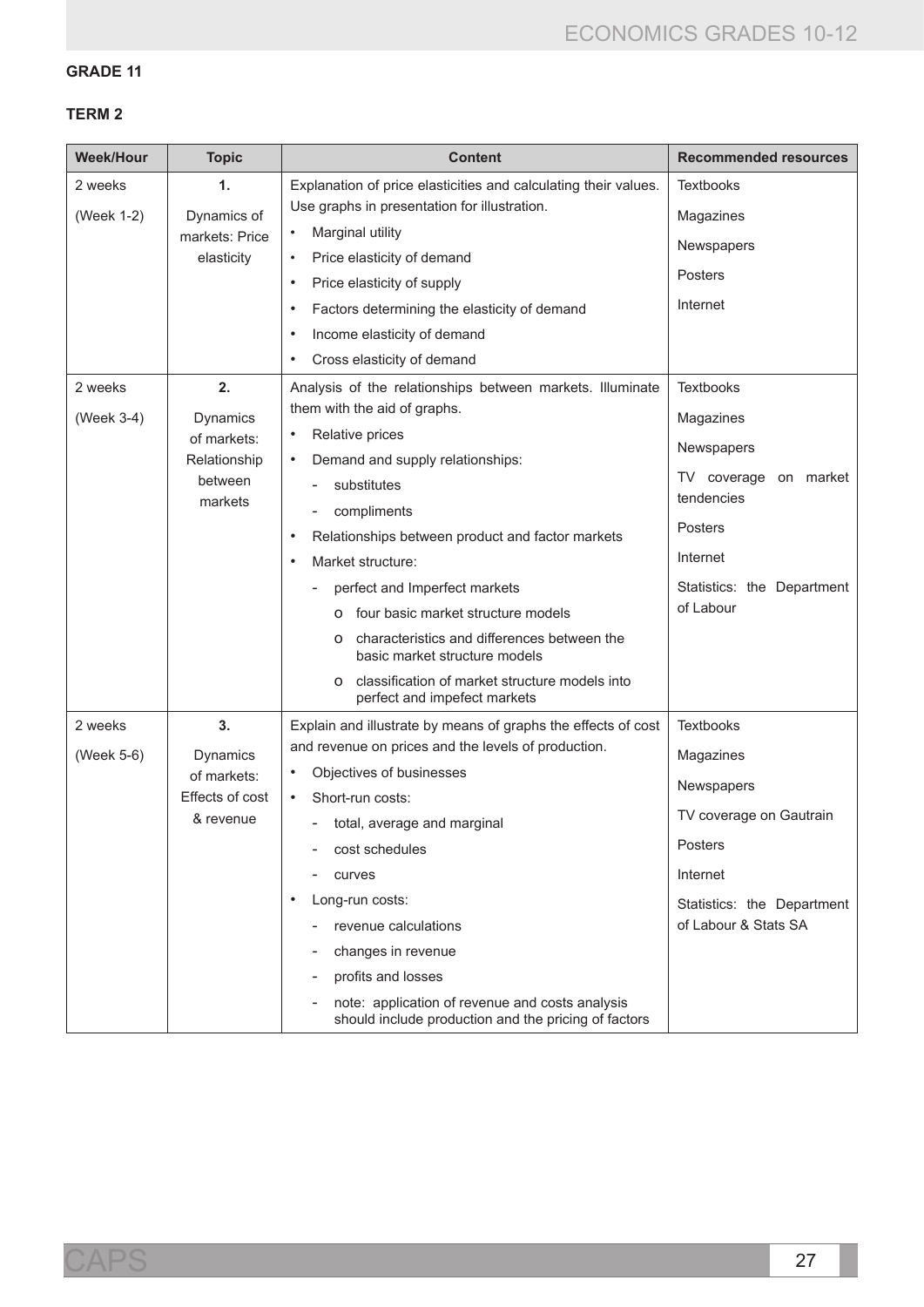| <b>Week/Hour</b>       | <b>Topic</b>                                                 | <b>Content</b>                                                                                                                                                                                                                                                                                                                                                                                                                                                                  | <b>Recommended resources</b>                                                                                                                                  |
|------------------------|--------------------------------------------------------------|---------------------------------------------------------------------------------------------------------------------------------------------------------------------------------------------------------------------------------------------------------------------------------------------------------------------------------------------------------------------------------------------------------------------------------------------------------------------------------|---------------------------------------------------------------------------------------------------------------------------------------------------------------|
| 2 weeks                | 4.                                                           | Wealth creation process and patterns of distribution                                                                                                                                                                                                                                                                                                                                                                                                                            | <b>Textbooks</b>                                                                                                                                              |
| (Week 7-8)             | Economic<br>growth and<br>development:<br>Economic<br>growth | Wealth creation process<br>$\bullet$<br>Distribution:<br>$\bullet$<br>income<br>$\overline{\phantom{0}}$<br>wealth<br>how much inequality? The uses of the Gini<br>Coefficient and the Lorenz Curve<br>Redistribution methods<br>$\bullet$<br>Economic growth:<br>$\bullet$<br>meaning and importance<br>methods<br>$\overline{\phantom{0}}$<br>constraints on growth<br>$\overline{\phantom{0}}$<br>South Africa's recent growth experience<br>Standard of living<br>$\bullet$ | Magazines<br>Newspapers<br>TV coverage<br>on wealth<br>creation<br>Posters<br>Internet<br><b>Statistics: Stats SA</b><br>Cartoons<br>economic<br>on<br>growth |
| 2 weeks<br>(Week 9-10) | Revision                                                     | Macro- and Microeconomics<br><b>Mid-year examination</b>                                                                                                                                                                                                                                                                                                                                                                                                                        | <b>Textbooks Notes</b><br>Previous questions, papers<br>and memos<br><b>Revision exercises</b><br>Class tests and quarterly<br>tests                          |

|                    | <b>Term 2: Formal assessment</b> |                             |
|--------------------|----------------------------------|-----------------------------|
| Form of assessment | <b>Project</b>                   | <b>Mid-year examination</b> |
|                    |                                  | (3 hours)                   |
| <b>Marks</b>       | 50                               | 300                         |
|                    | Converted to %                   |                             |

#### *Note: Project - Term 2:*

*This project was given in Term 1. Learners should complete the project for Term 2 and submit.*

*The content dealt with in Terms 1 and 2 should be revised for the mid-year examination*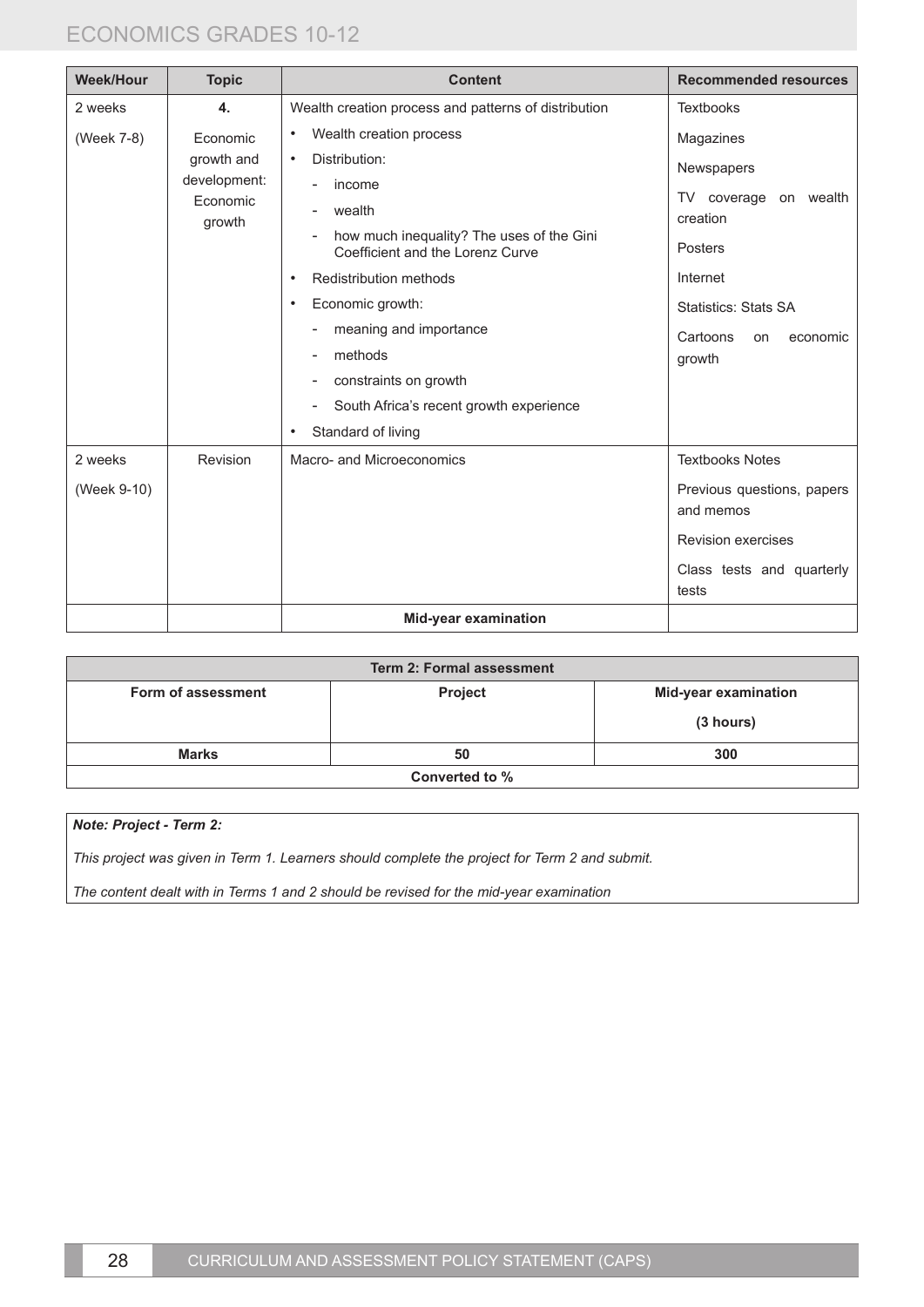# **GRADE 11**

# **TERM 3**

| <b>Week/Hour</b> | <b>Topic</b>            | <b>Contents</b>                                                           | <b>Recommended resources</b>              |
|------------------|-------------------------|---------------------------------------------------------------------------|-------------------------------------------|
| 2 weeks          | $\mathbf{1}$ .          | Economic development.                                                     | <b>Textbooks</b>                          |
| (Week 1-2)       | Economic growth         | Methods of development<br>$\bullet$                                       | Magazines                                 |
|                  | and development:        | Common characteristics of developing countries:<br>$\bullet$              | Newspapers                                |
|                  | Economic<br>development | low standard of living<br>$\overline{\phantom{0}}$                        | TV coverage on strikes,                   |
|                  |                         | low levels of productivity<br>$\overline{a}$                              | rights                                    |
|                  |                         | high population growth and dependency burdens<br>$\overline{\phantom{m}}$ | Posters                                   |
|                  |                         | high levels of unemployment<br>$\overline{a}$                             | Internet                                  |
|                  |                         | dependence on the primary sector                                          |                                           |
|                  |                         | deficient infrastructure                                                  | Statistics: the Department<br>of Labour & |
|                  |                         | Developing strategies<br>$\bullet$                                        | Stats SA                                  |
|                  |                         | South Africa's endeavours<br>$\bullet$                                    |                                           |
|                  |                         | Indigenous knowledge systems<br>$\bullet$                                 |                                           |
| 2 weeks          | 2.                      | An analysis and investigation of poverty.                                 | <b>Textbooks</b>                          |
| (Week 3-4)       | Economic issues         | Poverty:<br>$\bullet$                                                     | Magazines                                 |
|                  | of the day:<br>Poverty  | absolute and relative poverty                                             | Newspapers                                |
|                  |                         | measuring poverty<br>$\qquad \qquad \blacksquare$<br>causes of poverty    | TV coverage on strikes,                   |
|                  |                         | the effects of poverty                                                    | rights                                    |
|                  |                         | The South African Government's measures to<br>$\bullet$                   | Posters                                   |
|                  |                         | alleviate poverty                                                         | Internet                                  |
|                  |                         |                                                                           | Statistics: Department of                 |
|                  |                         |                                                                           | Labour &                                  |
|                  |                         |                                                                           | Stats SA                                  |
| 2 weeks          | 3.                      | The composition of South Africa's money and its                           | <b>Textbooks</b>                          |
| (Week 5-6)       | Money & banking         | banking                                                                   | Magazines                                 |
|                  |                         | Money:                                                                    | Newspapers                                |
|                  |                         | technical functions of money                                              | TV coverage on strikes,                   |
|                  |                         | modern money<br>$\overline{a}$                                            | rights                                    |
|                  |                         | money-associated instruments<br>$\overline{a}$<br>the monetary system     | Posters                                   |
|                  |                         | $\qquad \qquad \blacksquare$<br>the value of money                        | Internet                                  |
|                  |                         | stabilising the value of money                                            | <b>Statistics: the Department</b>         |
|                  |                         | Banking:<br>$\bullet$                                                     | of Labour &                               |
|                  |                         | the basic principles of credit creation                                   | Stats SA                                  |
|                  |                         | interest rates                                                            |                                           |
|                  |                         | Micro-lending activities<br>$\bullet$                                     |                                           |
|                  |                         | Central banking<br>$\bullet$                                              |                                           |
|                  |                         | basic functions                                                           |                                           |
|                  |                         | monetary policy                                                           |                                           |
|                  |                         | Bank failures and consequences<br>$\bullet$                               |                                           |

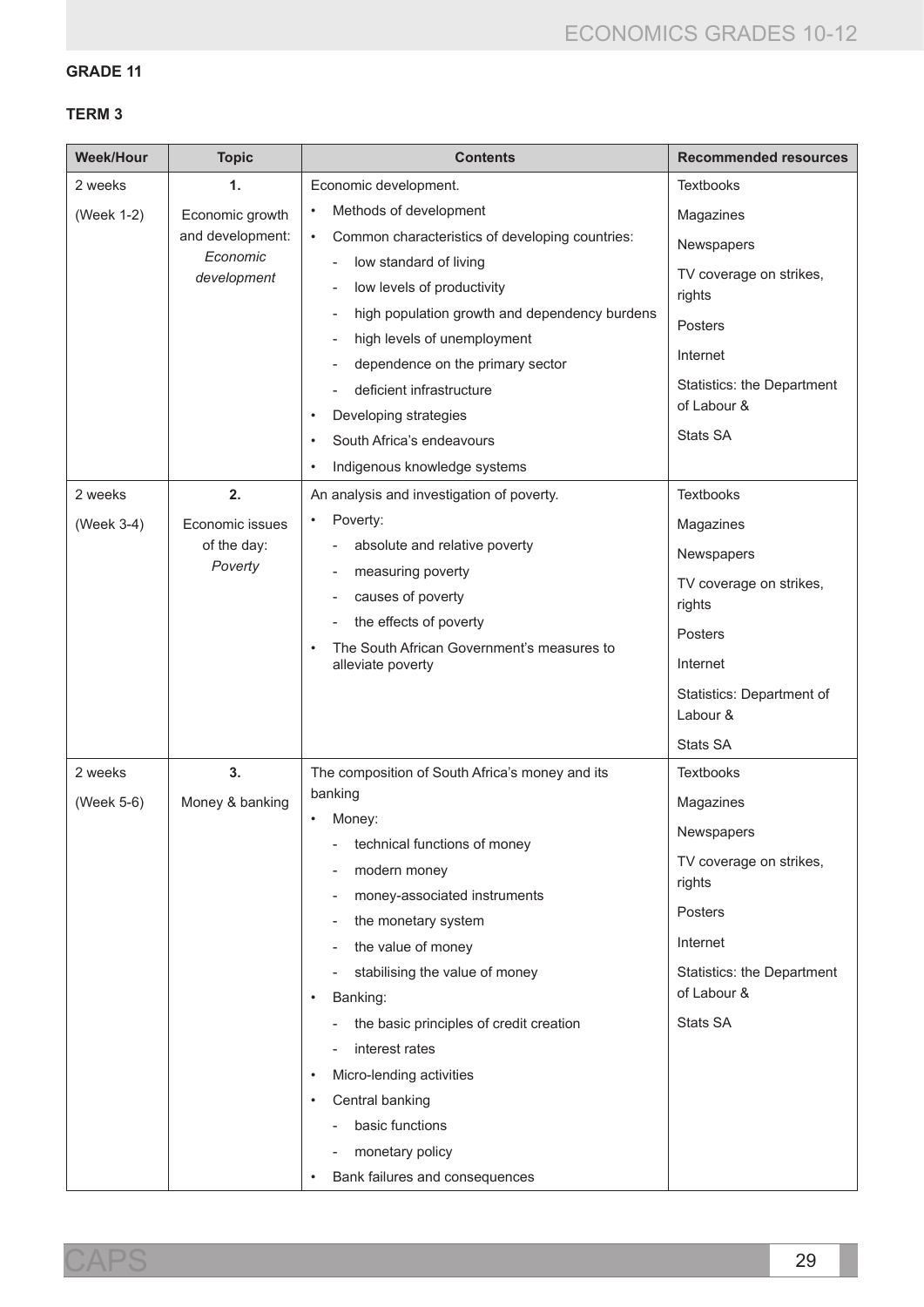| <b>Week/Hour</b>       | <b>Topic</b>                                                                                 | <b>Contents</b>                                                                                                                                                                                                     | <b>Recommended resources</b>                                                      |
|------------------------|----------------------------------------------------------------------------------------------|---------------------------------------------------------------------------------------------------------------------------------------------------------------------------------------------------------------------|-----------------------------------------------------------------------------------|
| 2 weeks                | 4.                                                                                           | South Africa's role and relative economic importance in                                                                                                                                                             | <b>Textbooks</b>                                                                  |
| (Week 7-8)             | Economic growth<br>and development:<br>South Africa's<br>economic<br>importance in<br>Africa | Africa.<br>Africa's economic demarcations, for example, AU and<br>SADC.<br>Comparisons regarding economic indicators:<br>$\bullet$<br>population<br>infrastructure                                                  | Magazines<br>Newspapers<br>TV coverage on South<br>Africa's role in Africa:<br>AU |
|                        |                                                                                              | production<br>$\overline{\phantom{a}}$<br>consumption, poverty and wealth<br>Government finances                                                                                                                    | - SADC<br>Posters<br>Internet                                                     |
|                        |                                                                                              | foreign trade<br>economic freedom and competitiveness<br>Comparison with regard to social indicators:<br>$\bullet$                                                                                                  | Statistics: the Department<br>of Labour &<br>Stats SA                             |
|                        |                                                                                              | poverty and wealth<br>income distribution<br>urbanisation<br>health and HIV/AIDS<br>education<br>the marginalised<br>Economic integration and co-operation, for example:<br>$\bullet$<br><b>SACC</b><br><b>SADC</b> | Cartoons on, for example,<br>AU & SADC                                            |
|                        |                                                                                              | <b>NEPAD</b>                                                                                                                                                                                                        |                                                                                   |
| 2 weeks<br>(Week 9-10) | Revision<br>exercises                                                                        | Revision of the term's work                                                                                                                                                                                         |                                                                                   |

|                    | Term 3: Formal assessment |                            |
|--------------------|---------------------------|----------------------------|
| Form of assessment | Case study                | Controlled Test 2 (1 hour) |
| <b>Total marks</b> | 50                        | 100                        |
|                    | Converted to %            |                            |

*A test should cover the content dealt with during this term.*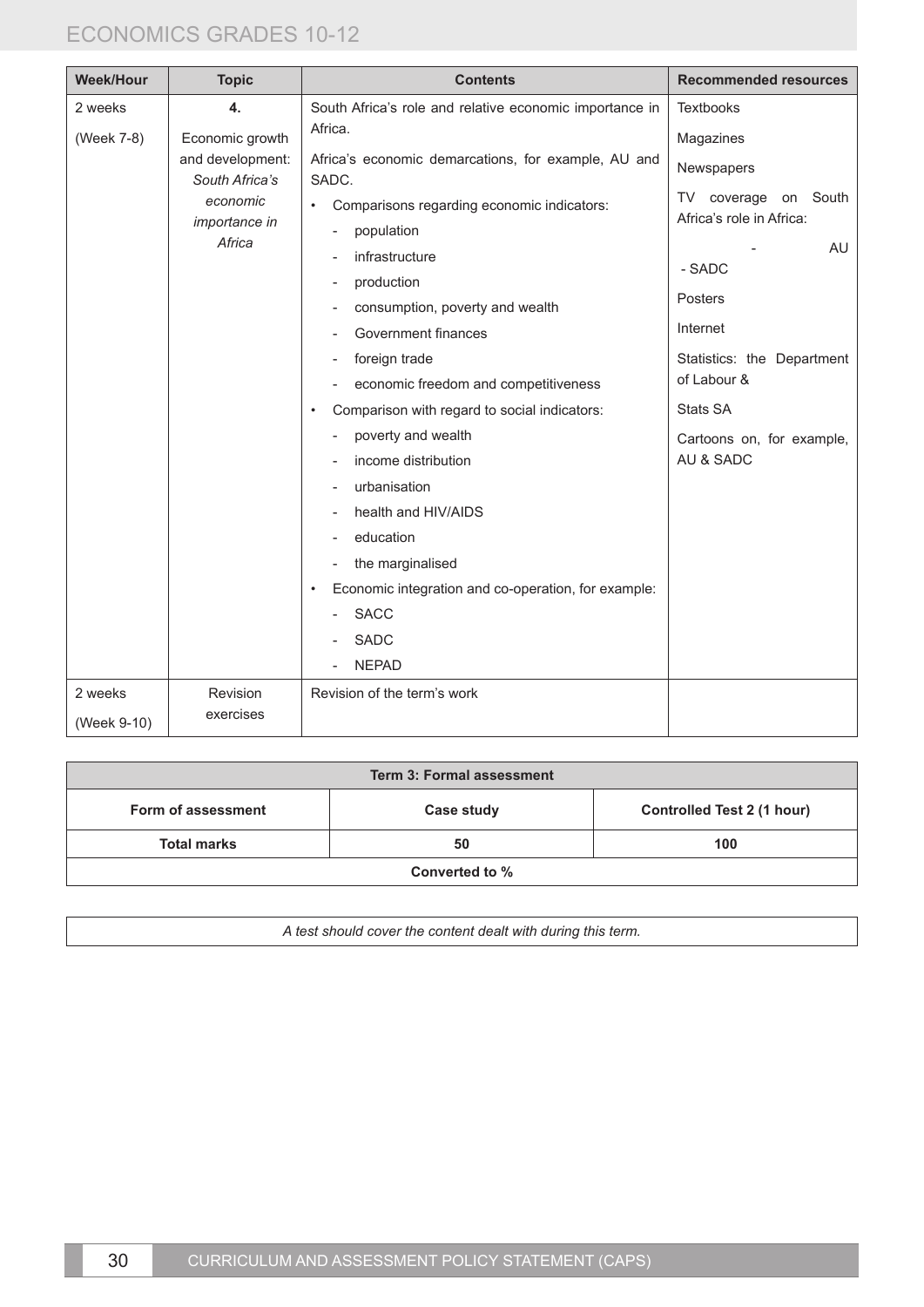### **GRADE 11**

### **TERM 4**

| <b>Week/Hour</b>                                  | <b>Topic</b>                                                                          | <b>Contents</b>                                                                                                                                                                                                                                                                                                                                                                                                                                        | <b>Recommended resources</b>                                                                                                                                                        |
|---------------------------------------------------|---------------------------------------------------------------------------------------|--------------------------------------------------------------------------------------------------------------------------------------------------------------------------------------------------------------------------------------------------------------------------------------------------------------------------------------------------------------------------------------------------------------------------------------------------------|-------------------------------------------------------------------------------------------------------------------------------------------------------------------------------------|
| 2 weeks<br>(Week 1-2)                             | 1.<br>Globalisation                                                                   | Examination and debating of globalisation, its<br>relevance to the North/South divide, and its effects<br>(negative and positive) on South Africa.<br>Meaning<br>$\bullet$<br>Causes<br>$\bullet$<br>Consequences<br>Absolute and comparative advantages and<br>disadvantages<br>North/South divide<br>$\bullet$                                                                                                                                       | <b>Textbooks</b><br>Magazines<br>Newspapers<br>TV coverage on strikes,<br>rights<br><b>Posters</b><br>Internet<br><b>Statistics: the Department</b><br>of Labour &<br>Stats SA      |
| 2 weeks<br>(Week 3-4)                             | 2.<br>Economic Redress:<br>Environmental dete-<br>rioration                           | The environment:<br>The problem<br>Protecting the environment<br>$\bullet$<br>Approaches to sustainability<br>$\bullet$<br>The global and local impact on South Africa<br>$\bullet$                                                                                                                                                                                                                                                                    | <b>Textbooks</b><br>Magazines<br>Newspapers<br>TV coverage on<br>environment<br>Posters<br>Internet<br><b>Statistics: Stats SA</b><br>Cartoons on the<br>environnent                |
| To be<br>incorporated<br>across all the<br>topics | 3.<br>Economic issues of<br>the day, quantitative<br>elements and other<br>essentials | Identification, engagement in and communication<br>of:<br>the economic issues of the day<br>the quantitative elements of economics:<br>$\bullet$<br>derive and apply mathematical expressions<br>calculate and apply co-efficients<br>interpret tables and graphs<br>$\equiv$<br>other essentials:<br>engage in citizenship and life skills<br>$\equiv$<br>essentials<br>participate in subject-related competitions<br>and other practical activities | <b>Textbooks</b><br>Magazines<br>Newspapers<br>Cartoons on population,<br>unemployment and<br>migration<br>Internet<br><b>Statistics: the Department</b><br>of Labour &<br>Stats SA |
| 2 weeks<br>(Week 5-6)                             | Revision                                                                              | Macroeconomics<br>$\bullet$<br>Microeconomics<br>$\bullet$<br>Economic pursuits<br>Contemporary economic issues<br>$\bullet$                                                                                                                                                                                                                                                                                                                           | <b>Textbooks</b>                                                                                                                                                                    |
| 4 weeks (Week<br>$7-10$                           | Year-end examination                                                                  |                                                                                                                                                                                                                                                                                                                                                                                                                                                        |                                                                                                                                                                                     |

|                         | Term 4               |              |
|-------------------------|----------------------|--------------|
| <b>SBA mark</b>         | Year-end examination | <b>Total</b> |
| 650                     | 300                  | 950          |
| <b>Converted to 100</b> |                      | 400          |

Converted marks for Terms 1, 2 and 3 equal a year mark of 100 (25% of the total marks). Add the year mark to the converted *examination mark of 300 (75% of the total marks) to equal 400 marks*

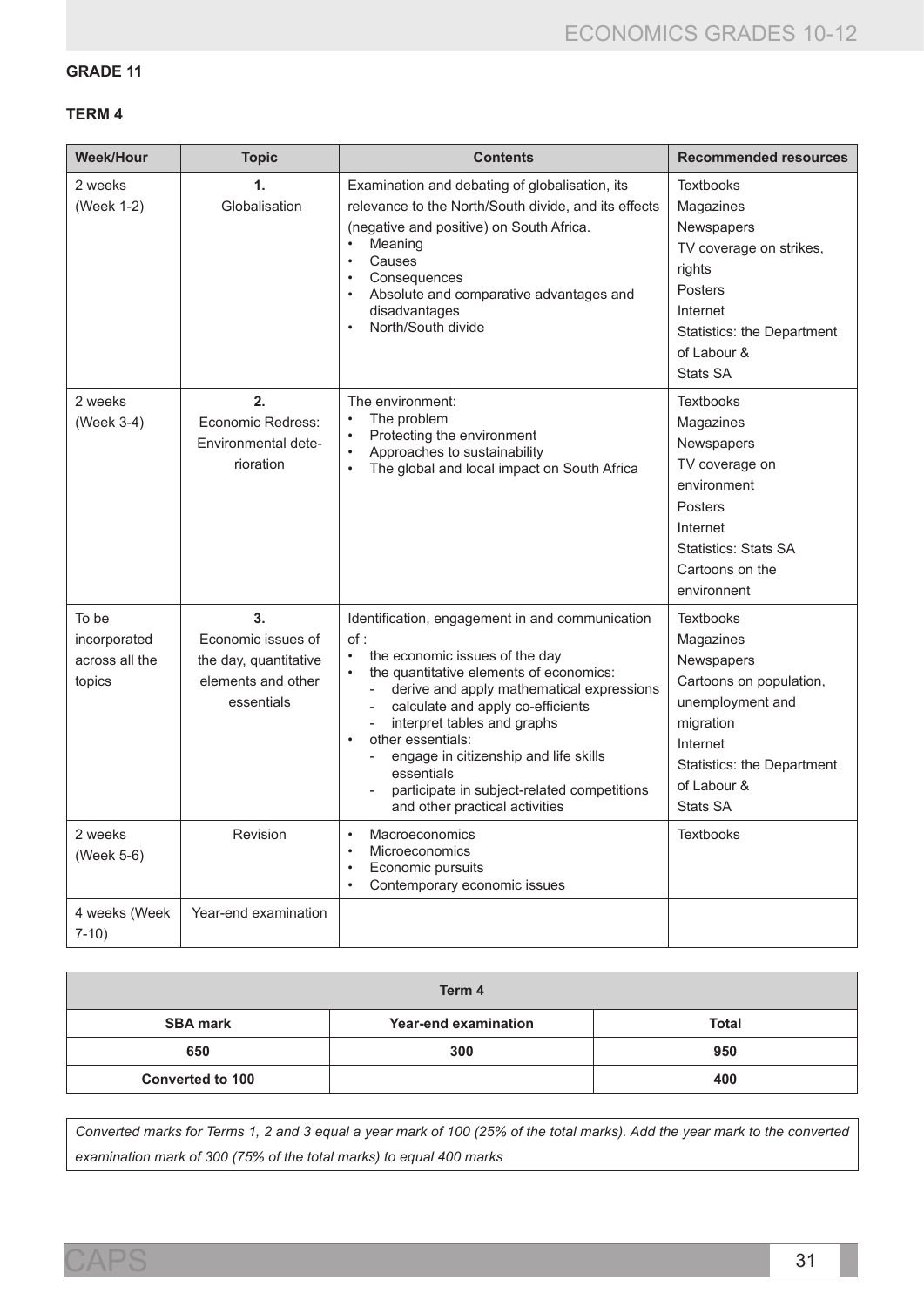| n<br>Dia<br>)<br>50000 |
|------------------------|
| י<br>גור               |
| しつこう<br>i              |
| <b>SAN OF BOOK</b>     |
| -<br>りつに               |

|            |                                                                                                                   |                            |                   |                                     | TERM <sub>1</sub>     |                   |                      |                      |                      |                                           |                                  |                   |                    |
|------------|-------------------------------------------------------------------------------------------------------------------|----------------------------|-------------------|-------------------------------------|-----------------------|-------------------|----------------------|----------------------|----------------------|-------------------------------------------|----------------------------------|-------------------|--------------------|
|            | Week <sub>1</sub>                                                                                                 |                            | Week <sub>2</sub> | Week <sub>3</sub>                   | Week <sub>4</sub>     | Week <sub>5</sub> |                      | Week 6               | Week 7               | Week 8                                    | Week <sub>9</sub>                |                   | Week <sub>10</sub> |
| Topic      | Circular flow                                                                                                     |                            |                   | cycles<br><b>Business</b>           |                       | Public sector     |                      |                      |                      | Economic growth and<br>development        |                                  | Test              |                    |
| Assessment | Informal assessment                                                                                               |                            |                   | Formal Assessment: Assignment       |                       |                   |                      |                      |                      |                                           |                                  | Formal            |                    |
|            |                                                                                                                   |                            |                   |                                     |                       |                   |                      |                      |                      |                                           |                                  | Assessment:       |                    |
|            |                                                                                                                   |                            |                   |                                     |                       |                   |                      |                      |                      |                                           |                                  | Test              |                    |
|            |                                                                                                                   |                            |                   |                                     | <b>TERM2</b>          |                   |                      |                      |                      |                                           |                                  |                   |                    |
|            | Week <sub>1</sub>                                                                                                 | Week <sub>2</sub>          | Week <sub>3</sub> |                                     | Week <sub>4</sub>     | Week <sub>5</sub> | Week 6               |                      | Week 7               |                                           | Week <sub>8</sub>                | Week <sub>9</sub> | Week <sub>10</sub> |
| Topic      | Economic systems:<br>Free trade                                                                                   | ∞<br>Protection            |                   | Dynamics of markets Perfect markets |                       | Imperfect markets | Dynamics of markets: | Market failure       | Dynamics of markets: |                                           | Macroeconomics<br>Microeconomics |                   |                    |
| Assessment | Informal assessment                                                                                               |                            |                   | Formal assessment: Project          |                       |                   |                      |                      |                      |                                           | Mid-year examination             |                   |                    |
|            |                                                                                                                   |                            |                   |                                     | TERM <sub>3</sub>     |                   |                      |                      |                      |                                           |                                  |                   |                    |
|            | Week <sub>1</sub>                                                                                                 | Week <sub>2</sub>          |                   | Week 3                              | Week 4                |                   | Week <sub>5</sub>    | Week 6               | Week 7               |                                           | Week 8                           | Week <sub>9</sub> | Week <sub>10</sub> |
| Topic      | Growth &                                                                                                          | Growth &                   |                   | Basic Economic                      | Basic                 | Tourism &         |                      | Basic                |                      | Macroeconomics, Microeconomics, Economic  |                                  |                   |                    |
|            | development                                                                                                       | development:<br>Industrial | concepts          |                                     | problem &<br>economic | Economic          | redress: Environ     | economic<br>problem: |                      | Pursuits and Contemporary economic issues |                                  |                   |                    |
|            |                                                                                                                   | development                |                   |                                     | Economic              |                   | sustain-ability      | Environ-             |                      |                                           |                                  |                   |                    |
|            |                                                                                                                   |                            |                   |                                     | issues of the<br>day  |                   |                      | sustain-<br>ability  |                      |                                           |                                  |                   |                    |
| Assessment | Informal assessment                                                                                               |                            |                   | Formal: Case study and Test         |                       |                   |                      |                      |                      | Preliminary examination                   |                                  |                   |                    |
|            |                                                                                                                   |                            |                   |                                     | <b>TERM4</b>          |                   |                      |                      |                      |                                           |                                  |                   |                    |
|            | Week <sub>1</sub>                                                                                                 | Week <sub>2</sub>          |                   | Week <sub>3</sub>                   | Week <sub>4</sub>     | Week <sub>5</sub> |                      | Week 6               | Week 7               | Week 8                                    |                                  | Week <sub>9</sub> | Week <sub>10</sub> |
| Topic      | Revision and Consolidation of: Macroeconomics, Microeconomics, Economic Pursuits and Contemporary economic issues |                            |                   |                                     |                       |                   |                      |                      |                      |                                           |                                  |                   |                    |
| Assessment | Formal Assessment:                                                                                                |                            |                   |                                     | Year-end examination  |                   |                      |                      |                      |                                           |                                  |                   |                    |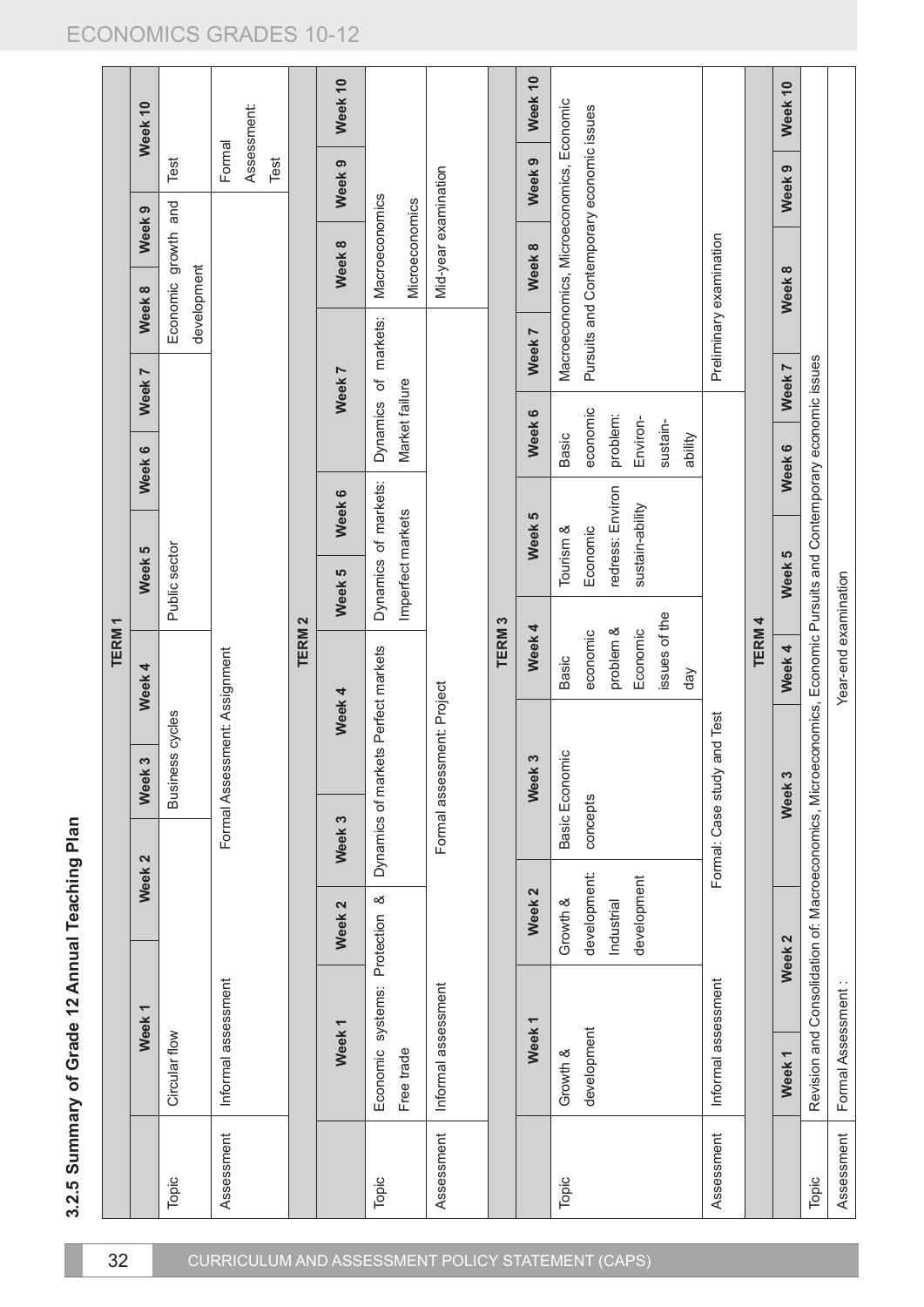# **3.2.6 Annual Teaching Plan GRADE 12**

# **TERM 1**

| <b>Week/Hour</b> | <b>Topic</b>               | <b>Contents</b>                                                                                                                                                                                                                                                                | <b>Recommended resources</b>                 |
|------------------|----------------------------|--------------------------------------------------------------------------------------------------------------------------------------------------------------------------------------------------------------------------------------------------------------------------------|----------------------------------------------|
| 2 weeks          | 1.                         | Presentation of the circular flow model as a macroeconomic                                                                                                                                                                                                                     | <b>Textbooks</b>                             |
| (Week 1-2)       | Circular flow              | model: deducing and analysing the national account                                                                                                                                                                                                                             | Cartoons on unemployment                     |
|                  |                            | aggregates; derive and apply the multiplier.<br>The open economy circular flow model                                                                                                                                                                                           | Magazines                                    |
|                  |                            | The markets                                                                                                                                                                                                                                                                    | Newspapers                                   |
|                  |                            | National account aggregates and conversions                                                                                                                                                                                                                                    | Posters                                      |
|                  |                            | The multiplier:                                                                                                                                                                                                                                                                |                                              |
|                  |                            | Definition of multiplier effect                                                                                                                                                                                                                                                |                                              |
|                  |                            | explanation of the multiplier process aided with a<br>circular flow and examples                                                                                                                                                                                               |                                              |
| 2 weeks          | 2.                         | Analysis and explanation of business cycles and how they                                                                                                                                                                                                                       | <b>Textbooks</b>                             |
| (Week 3-4)       | <b>Business</b>            | are used in forecasting.                                                                                                                                                                                                                                                       | Magazines, Newspapers                        |
|                  | cycles                     | The composition and features of business cycles                                                                                                                                                                                                                                | TV coverage on elements                      |
|                  |                            | Explanations<br>$\bullet$                                                                                                                                                                                                                                                      | like new car sales                           |
|                  |                            | Government policy                                                                                                                                                                                                                                                              | Posters, Internet                            |
|                  |                            | The new economic paradigm (smoothing of cycles)<br>Features underpinning forecasting with regard to                                                                                                                                                                            | Statistics: SARB Quarterly                   |
|                  |                            | business cycles                                                                                                                                                                                                                                                                | <b>Bulletin &amp; Stats SA</b>               |
| 3 weeks          | 3.                         | Evaluation of the role of the public sector in the economy with                                                                                                                                                                                                                | <b>Textbooks</b>                             |
| (Week 5-7)       | Public sector              | special reference to its socio-economic responsibility in the<br>South African context.                                                                                                                                                                                        | Magazines                                    |
|                  |                            | The composition and necessity of the public sector                                                                                                                                                                                                                             | Newspapers                                   |
|                  |                            | Problems of public sector provisioning                                                                                                                                                                                                                                         | Cartoons on public sector                    |
|                  |                            | Objectives of the public sector and its budgets                                                                                                                                                                                                                                | involvement                                  |
|                  |                            | Fiscal policy (including the Laffer curve)                                                                                                                                                                                                                                     | Internet                                     |
|                  |                            | Reasons for public sector failure                                                                                                                                                                                                                                              | Stats SA &                                   |
|                  |                            | Infuse where appropriate: national macroeconomic policy<br>and service delivery with regard to socio-economic rights,<br>education, health, the environment, social security, convention<br>of the rights of the child, taxation, and compensation for<br>human rights abuses. | <b>SARB Quarterly Bulletin</b>               |
| 3 weeks          | 4.                         | Examination of the foreign exchange market, the establishment                                                                                                                                                                                                                  | <b>Textbooks</b>                             |
| (Week 8-10)      | Economic                   | of exchange rates, and how the balance of payments account<br>is affected.                                                                                                                                                                                                     | Magazines                                    |
|                  | growth and<br>development: | The main reasons for international trade                                                                                                                                                                                                                                       | Newspapers                                   |
|                  | Foreign                    | The balance of payments                                                                                                                                                                                                                                                        | News bulletins on latest                     |
|                  | exchange                   | Foreign exchange markets<br>$\bullet$                                                                                                                                                                                                                                          | exchange rates                               |
|                  | market<br>(Globalisation)  | The establishment of foreign exchange rates                                                                                                                                                                                                                                    | Internet                                     |
|                  |                            | Corrections of BOP surplus and deficit (disequilibria)<br>$\bullet$                                                                                                                                                                                                            | Stats SA & SARB Quarterly<br><b>Bulletin</b> |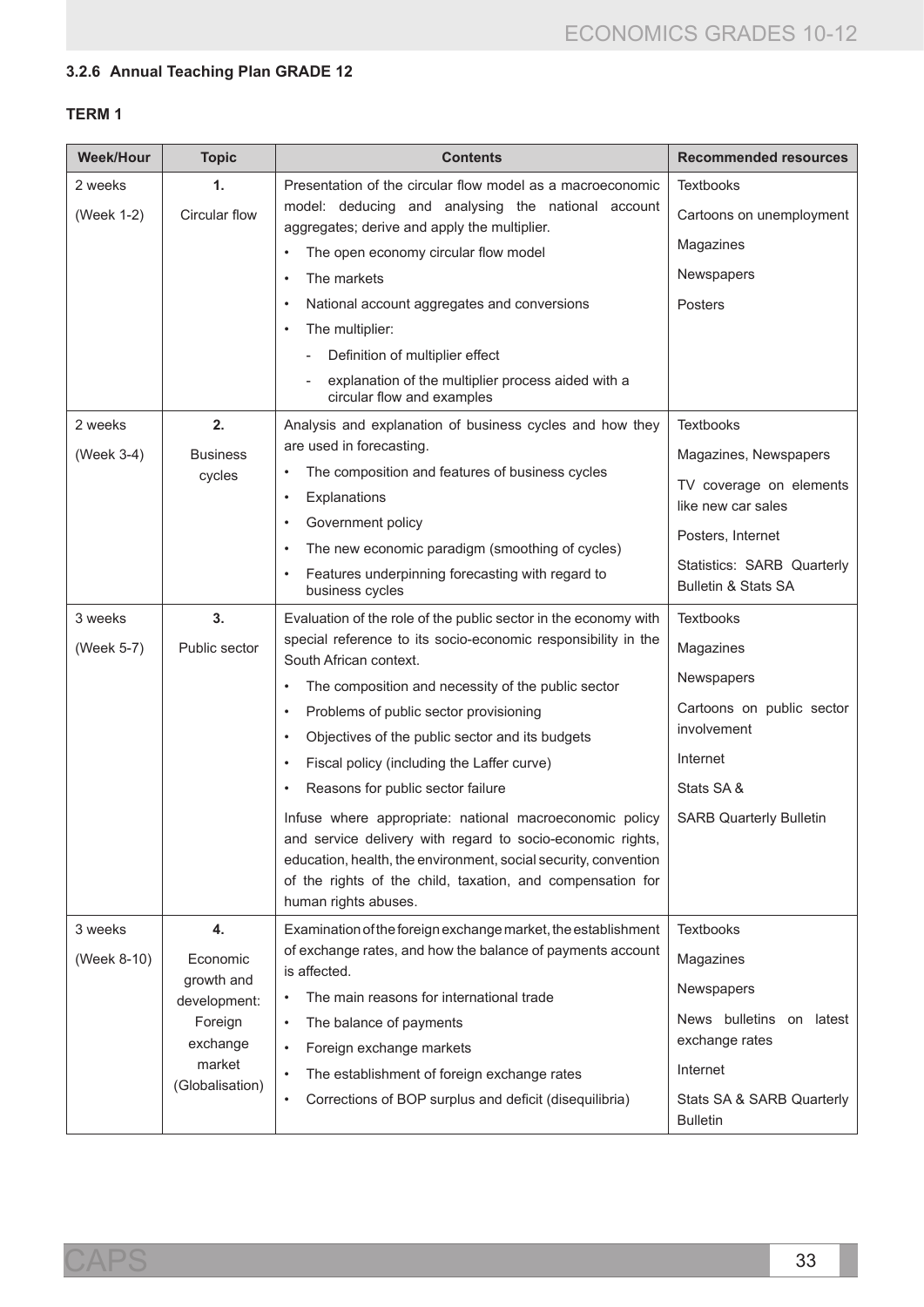|                    | <b>Term 1: Formal assessment</b> |                        |
|--------------------|----------------------------------|------------------------|
| Form of assessment |                                  | <b>Controlled Test</b> |
|                    | <b>Assignment</b>                | (1 hour)               |
| <b>Total marks</b> | 50                               | 100                    |
|                    | Converted to %                   |                        |

Learners must be able to answer problem-solving questions using critical and creative thinking. These include the solving of real life problems within the context of the Economics curriculum. Data response, cas studies and essay/report writing are very *important.*

#### *Daily assessment is important to monitor teaching and learning*

*A project must be given to learners at the end of Term 1 to be submitted in Term 2*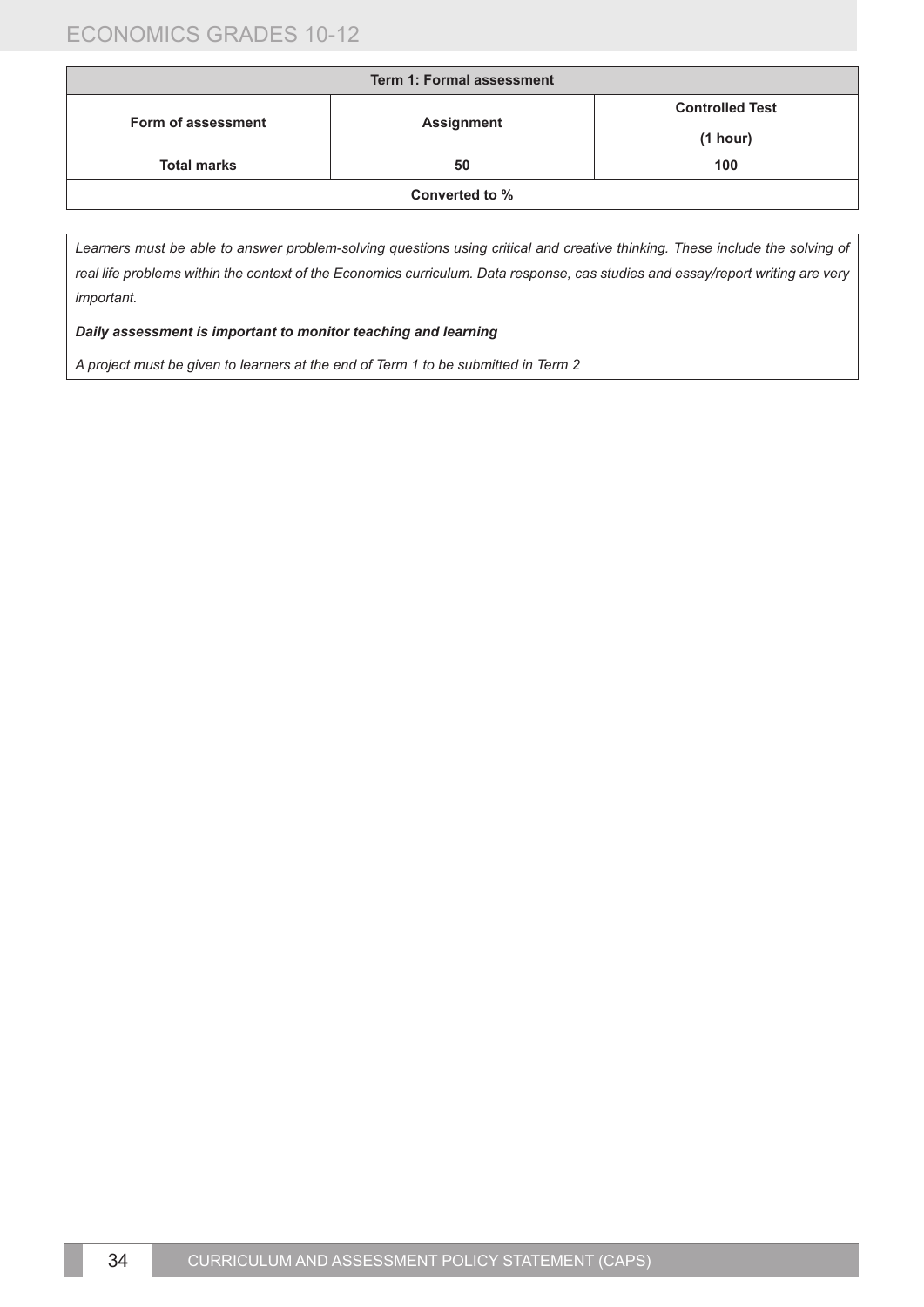# **TERM 2**

| <b>Week/Hour</b>       | <b>Topic</b>                                                                  | <b>Contents</b>                                                                                                                                                                                                                                                                                                                                                           | <b>Recommended resources</b>                                                                                                                                                                      |
|------------------------|-------------------------------------------------------------------------------|---------------------------------------------------------------------------------------------------------------------------------------------------------------------------------------------------------------------------------------------------------------------------------------------------------------------------------------------------------------------------|---------------------------------------------------------------------------------------------------------------------------------------------------------------------------------------------------|
| 2 weeks<br>(Week 1-2)  | 1.<br>Economic<br>systems:<br>Protection<br>and free trade<br>(Globalisation) | Discussion of protectionism and free trade; evaluating<br>the South African international trade policies and major<br>protocols in terms of these.<br>Export promotion<br>$\ddot{\phantom{0}}$<br>Import substitution<br>Protectionism (the arguments)<br>$\bullet$<br>$\bullet$<br>Free trade (the arguments)<br>A desirable mix<br>$\bullet$<br>Evaluation<br>$\bullet$ | <b>Textbooks</b><br>Cartoons on protection<br>Magazines<br>Newspapers<br><b>Posters</b><br>Internet                                                                                               |
| 2 weeks<br>(Week 3-4)  | 2.<br>Dynamics of<br>markets: Perfect<br>markets                              | Examination of the dynamics of perfect markets with the<br>aid of cost and revenue curves.<br>Perfect competition<br>$\bullet$<br>Individual business and industry<br>$\bullet$<br>$\bullet$<br>Market structure<br>Output<br>$\bullet$<br>Profits<br>$\bullet$<br>Losses and supply<br>$\bullet$<br>Competition policies<br>$\bullet$                                    | <b>Textbooks</b><br>Magazines, Newspapers<br>TV coverage on trends in<br>markets<br>Posters, Internet<br>Statistics: the Department<br>of Labour,<br>Stats SA & SARB Quarterly<br><b>Bulletin</b> |
| 2 weeks<br>(Week 5-6)  | 3.<br>Dynamics<br>of markets:<br>Imperfect<br>markets                         | Examination of the dynamics of imperfect markets with the<br>aid of cost and revenue curves.<br>The dynamics of imperfect markets with the aid of<br>$\bullet$<br>cost and revenue curves<br>Monopolies<br>$\bullet$<br>Oligopolies<br>$\bullet$<br>Monopolistic competition<br>$\bullet$                                                                                 | <b>Textbooks</b><br>Magazines<br>Newspapers<br>Cartoons on Eskom, Bill<br>Gates. Internet<br>Statistics: the Department<br>of Labour & Stats SA                                                   |
| 1 week<br>(Week 7)     | 4.<br>Dynamics of<br>markets: Market<br>failures                              | Explanation of the reasons for and consequences of<br>market failures. Reflect on cost-benefit analysis.<br>The causes of market failures<br>$\bullet$<br>Consequences of market failures<br>$\bullet$<br>$\bullet$<br>Cost-benefit analysis                                                                                                                              | <b>Textbooks</b><br>Magazines, Newspapers<br>Cartoons on market failures<br>Internet<br>Statistics: Department of<br>Labour & Stats SA                                                            |
| 1 week<br>(Week 8)     | Revision<br>exercises                                                         | Revision of topics covered during the first two terms.                                                                                                                                                                                                                                                                                                                    | <b>Textbooks</b><br>All relevant material needed                                                                                                                                                  |
| 2 weeks<br>(Week 9-10) |                                                                               | Mid-year examination                                                                                                                                                                                                                                                                                                                                                      |                                                                                                                                                                                                   |

|                    | <b>Term 2: Formal assessment</b> |                                          |
|--------------------|----------------------------------|------------------------------------------|
| Form of assessment | <b>Research project</b>          | <b>Mid-year examination</b><br>(3 hours) |
| <b>Marks</b>       | 50                               | 300                                      |
|                    | Converted to %                   |                                          |

*Note: Project - Term 2*

*This project was given in Term 1. Learners should complete the project for Term 2 and submit.*

*The contents dealt with in Terms 1 and 2 should be revised for the mid-year examination.*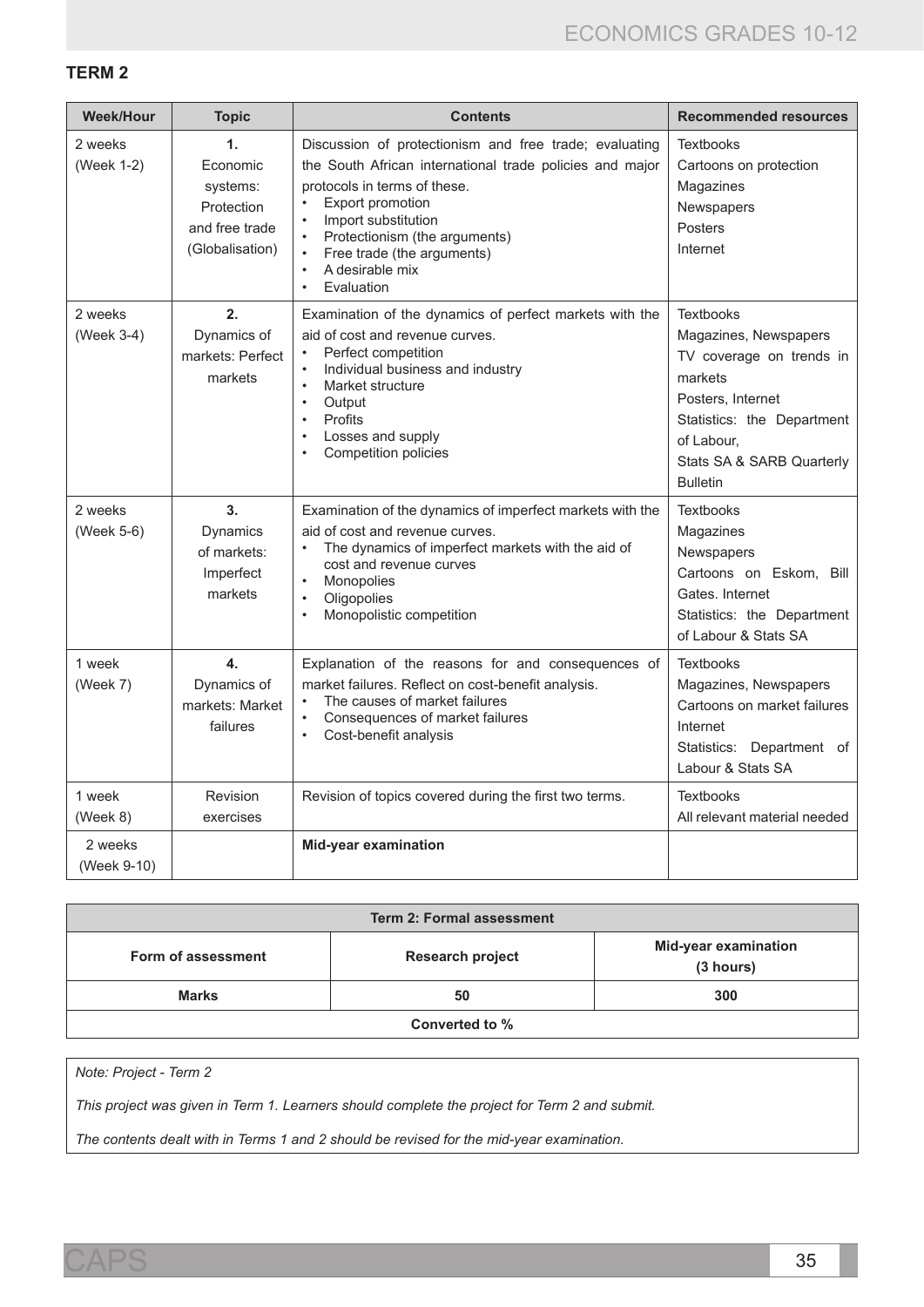# **GRADE 12**

# **TERM 3**

| <b>Week/Hour</b>                         | <b>Topic</b>                                                                                                                           | <b>Contents</b>                                                                                                                                                                                                                                                                                                                                                                                                                                                                                                                                                                                                           | <b>Recommended resources</b>                                                                                                                                                                                                                              |
|------------------------------------------|----------------------------------------------------------------------------------------------------------------------------------------|---------------------------------------------------------------------------------------------------------------------------------------------------------------------------------------------------------------------------------------------------------------------------------------------------------------------------------------------------------------------------------------------------------------------------------------------------------------------------------------------------------------------------------------------------------------------------------------------------------------------------|-----------------------------------------------------------------------------------------------------------------------------------------------------------------------------------------------------------------------------------------------------------|
| 1 week<br>(Week 1)<br>1 week<br>(Week 2) | $\mathbf{1}$<br>Economic growth<br>& development<br>2.<br>Economic growth<br>and development:<br>Industrial<br>development<br>policies | Comparison of South African growth and development<br>policies in terms of international benchmarks; highlight<br>the North/South divide.<br>The demand-side approach<br>$\bullet$<br>The supply-side approach<br>$\bullet$<br>Evaluation of the approaches used in South Africa<br>٠<br>The North/South divide<br>$\bullet$<br>South Africa's industrial development policies and their<br>suitability in terms of international best practice.<br>Industrial development<br>$\bullet$<br>Regional development<br>$\bullet$<br>South Africa's endeavours<br>$\bullet$<br>The appropriateness of South African strategies | <b>Textbooks</b><br>Cartoons on growth and<br>development<br>Magazines<br>Newspapers<br>Posters<br>Internet<br><b>Textbooks</b><br>Magazines<br>Newspapers<br>TV coverage on strikes,<br>rights<br>Posters, Internet<br><b>Statistics: the Department</b> |
| 1 week<br>(Week 3)                       | 3.<br>Economics:<br>basic concepts &<br>quantitative<br>elements:<br>Economic and<br>social performance<br><i>indicators</i>           | Analysis of the South African economic and social<br>performance indicators and their uses.<br>The performance of an economy<br>٠<br>Economic indicators:<br>inflation rate<br>foreign trade<br>employment<br>productivity<br>interest rates<br>money supply<br>Social indicators:<br>demographics<br>health and nutrition<br>education<br>services<br>housing and urbanisation<br>International comparisons<br>٠                                                                                                                                                                                                         | of Labour<br><b>Textbooks</b><br>Magazines<br>Newspapers<br>Cartoons on population,<br>unemployment and<br>migration<br>Internet<br>Statistics: the Department<br>of Labour & Stats SA                                                                    |
| 1 week<br>(Week 4)                       | 4.<br>Economic issues<br>of the day: Inflation                                                                                         | Analysis and investigation of inflation and the policies<br>used to combat it.<br>Inflation<br>٠<br>Types and characteristics of inflation<br>$\bullet$<br>Causes and consequences of inflation<br>٠<br>The inflation problem in South Africa<br>٠<br>Measures to combat inflation                                                                                                                                                                                                                                                                                                                                        | <b>Textbooks</b><br>Cartoons on unemployment<br>Magazines<br>Newspapers<br>Posters                                                                                                                                                                        |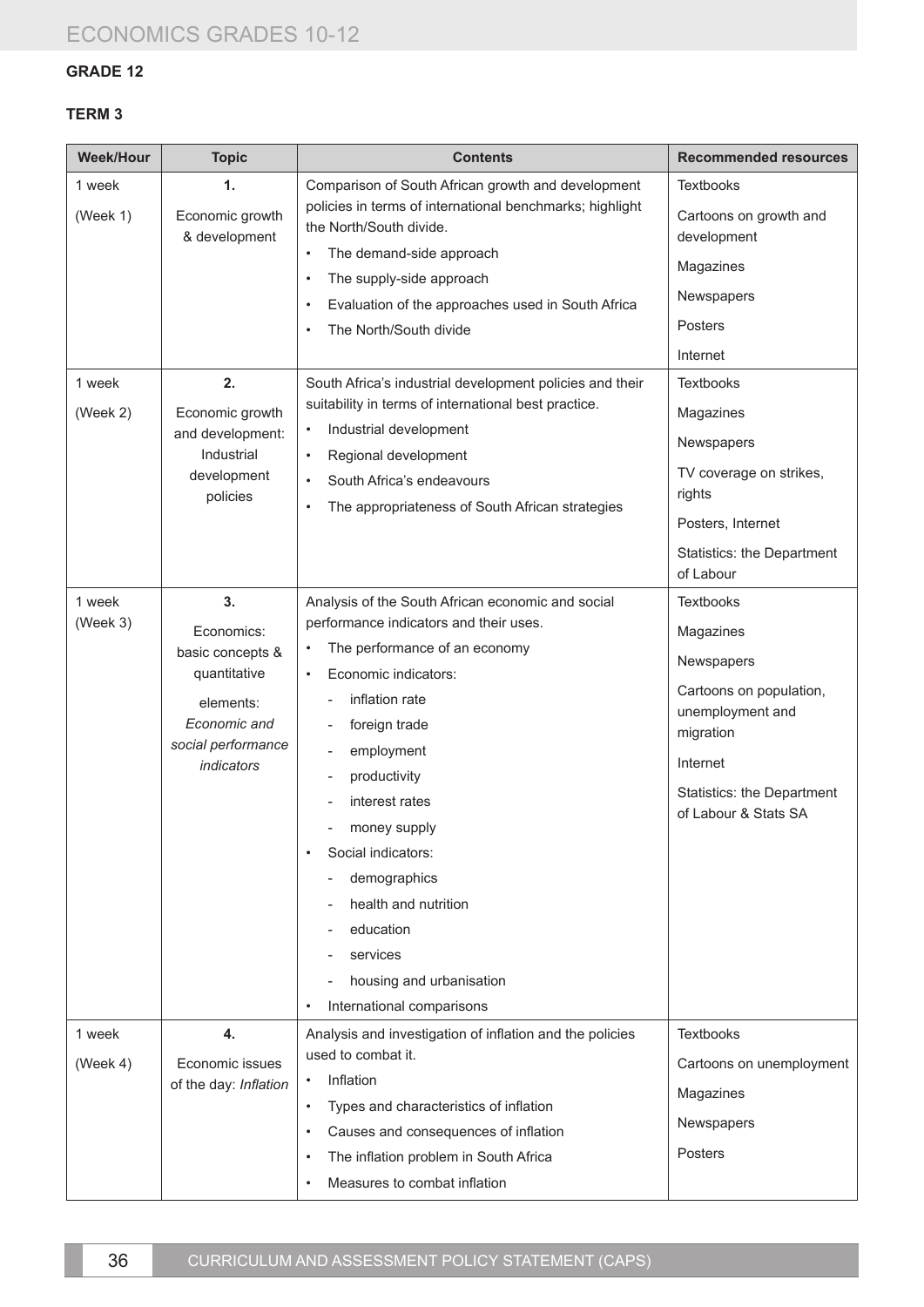| <b>Week/Hour</b>                                  | <b>Topic</b>                                                                 | <b>Contents</b>                                                                                                                                                                                                                                                                                                                                                                                                                                                                                                                    | <b>Recommended resources</b>                                                                                                                                                                  |
|---------------------------------------------------|------------------------------------------------------------------------------|------------------------------------------------------------------------------------------------------------------------------------------------------------------------------------------------------------------------------------------------------------------------------------------------------------------------------------------------------------------------------------------------------------------------------------------------------------------------------------------------------------------------------------|-----------------------------------------------------------------------------------------------------------------------------------------------------------------------------------------------|
| 1 week<br>(Week 5)                                | 5.<br>Tourism &<br>Economic<br>Redress:<br>(Environmental<br>sustainability) | Debating the economic importance of tourism to South<br>Africa and suggesting policies to promote it. Refer to the<br>importance of indigenous knowledge systems.<br>Tourism:<br>reasons for its growth<br>the effects<br>the benefits<br>South Africa's profile (indigenous knowledge<br>systems)<br>policy suggestions                                                                                                                                                                                                           | <b>Textbooks</b><br>Cartoons on unemployment<br>Magazines<br>Newspapers<br>Posters                                                                                                            |
| 1 week<br>(Week 6)                                | 6.<br>Basic economic<br>problem:<br>Environmental<br>sustainability          | Analysis of environmental sustainability, investigating<br>recent international agreements in this regard, for<br>example, the Rio de Janeiro and Johannesburg summits.<br>The state of the environment<br>Measures to ensure sustainability<br>Major international agreements (Rio de Janeiro and<br>Johannesburg summits)                                                                                                                                                                                                        |                                                                                                                                                                                               |
| To be<br>incorporated<br>across all<br>the topics | Economic issues,<br>quantitative<br>elements and<br>other essentials.        | Identification, engagement in and communication of<br>economic issues of the day; quantitative elements of<br>economics and other essentials.<br>The economic issues of the day.<br>$\bullet$<br><b>Quantitative elements of Economics:</b><br>$\bullet$<br>derive and apply mathematical expressions<br>calculate and apply co-efficient<br>interpret tables and graphs<br>Other essentials:<br>engage in citizenship and life skills essentials<br>participate in subject-related competitions and<br>other practical activities | <b>Textbooks</b><br>Magazines<br>Newspapers<br>Cartoons on population,<br>unemployment and<br>migration<br>Internet<br>Statistics: the Department<br>of Labour & Stats SA                     |
| 2 weeks<br>(Week 7-8)                             | Revision                                                                     | Macroeconomics<br>Microeconomics<br>Economic pursuits<br>Contemporary economic issues                                                                                                                                                                                                                                                                                                                                                                                                                                              | Textbooks<br>All relevant materials<br>needed to prepare for the<br>examination, for example,<br>summaries, notes, previous<br>questions papers, revision<br>exercises and/or class<br>tests. |
| 2 weeks<br>(Week 9-10)                            |                                                                              | <b>Preliminary examination</b>                                                                                                                                                                                                                                                                                                                                                                                                                                                                                                     |                                                                                                                                                                                               |

|                    | <b>Term 3: Formal assessment</b> |      |                                             |
|--------------------|----------------------------------|------|---------------------------------------------|
| Form of assessment | Case study                       | Test | <b>Preliminary examination</b><br>(3 hours) |
| <b>Total marks</b> | 50                               | 100  | 300                                         |
|                    | Converted to %                   |      |                                             |

A preliminary examination should cover the entire syllabus and the structure of the question paper should resemble the final *examination question paper.*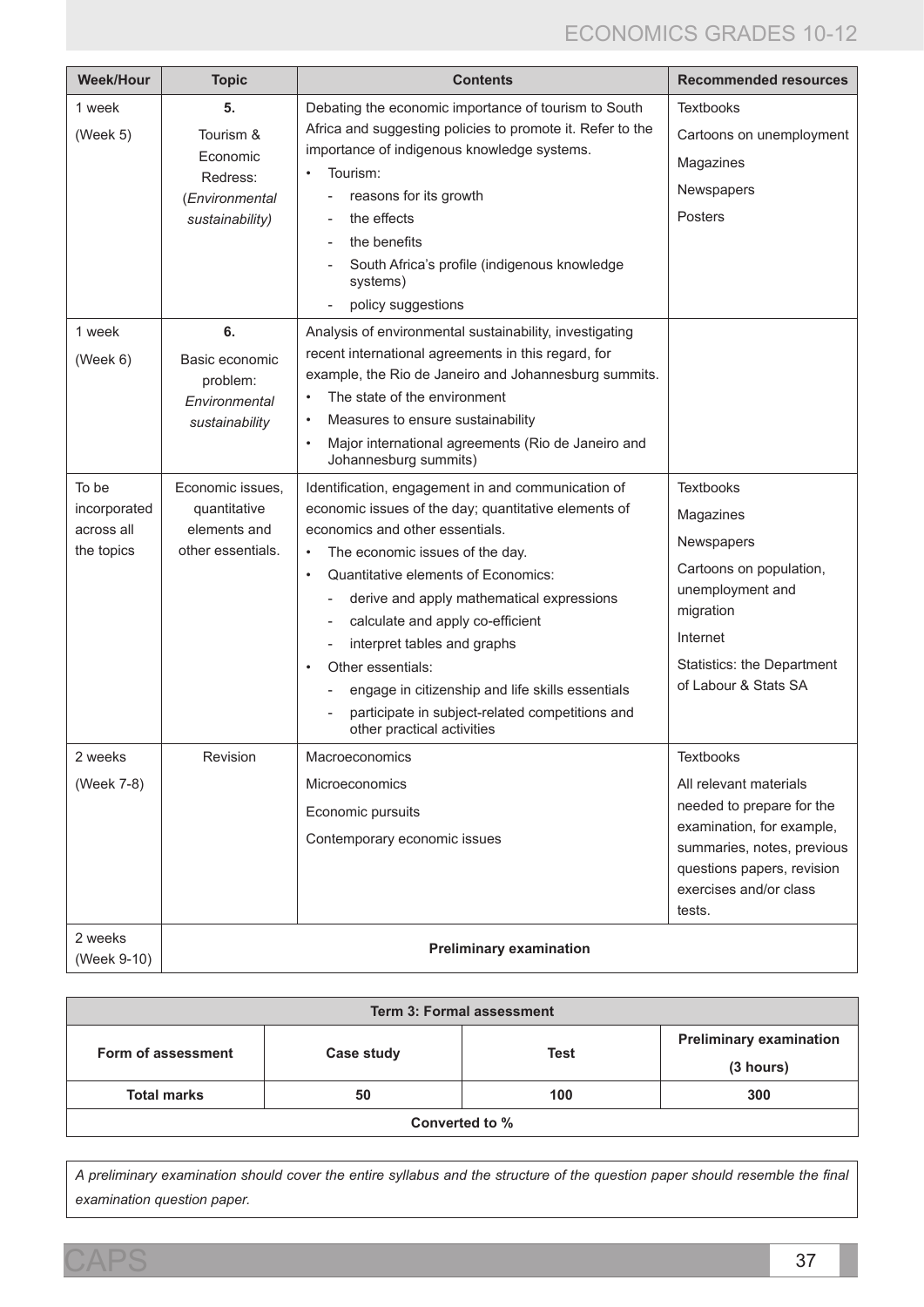# **GRADE 12**

### **TERM 4**

| <b>Week/Hour</b>      | <b>Topic</b>  | <b>Content</b>               | Recommended<br><b>Resources</b>                                                                                                                                                                           |
|-----------------------|---------------|------------------------------|-----------------------------------------------------------------------------------------------------------------------------------------------------------------------------------------------------------|
| 4 weeks               | Revision and  | Macroeconomics               | Previous question papers                                                                                                                                                                                  |
| (Week 1-4)            | consolidation | <b>Microeconomics</b>        | <b>Textbook exercises</b>                                                                                                                                                                                 |
|                       |               | <b>Economic Pursuits</b>     | Exemplar papers                                                                                                                                                                                           |
|                       |               | Contemporary economic issues | Examination guidelines                                                                                                                                                                                    |
|                       |               |                              | All relevant materials<br>needed to prepare for the<br>examination, for example,<br>summaries, notes, previous<br>question papers and<br>memos revision exercises.<br>class tests and quarterly<br>tests. |
| 6 weeks<br>(Week 5-0) |               | NSC year-end examination     |                                                                                                                                                                                                           |

|                         | Term 4                      |                         |
|-------------------------|-----------------------------|-------------------------|
| <b>Year mark</b>        | <b>Year-end examination</b> | <b>Total</b>            |
| 950                     | 300                         | 1250                    |
| <b>Converted to 100</b> |                             | <b>Converted to 400</b> |

Converted marks for Terms 1 to 3 including the trial examination marks equals a converted year mark of 100 (25% of the total marks). Add the year mark to the converted examination mark of 300 (75% of the marks) to equal 400 marks.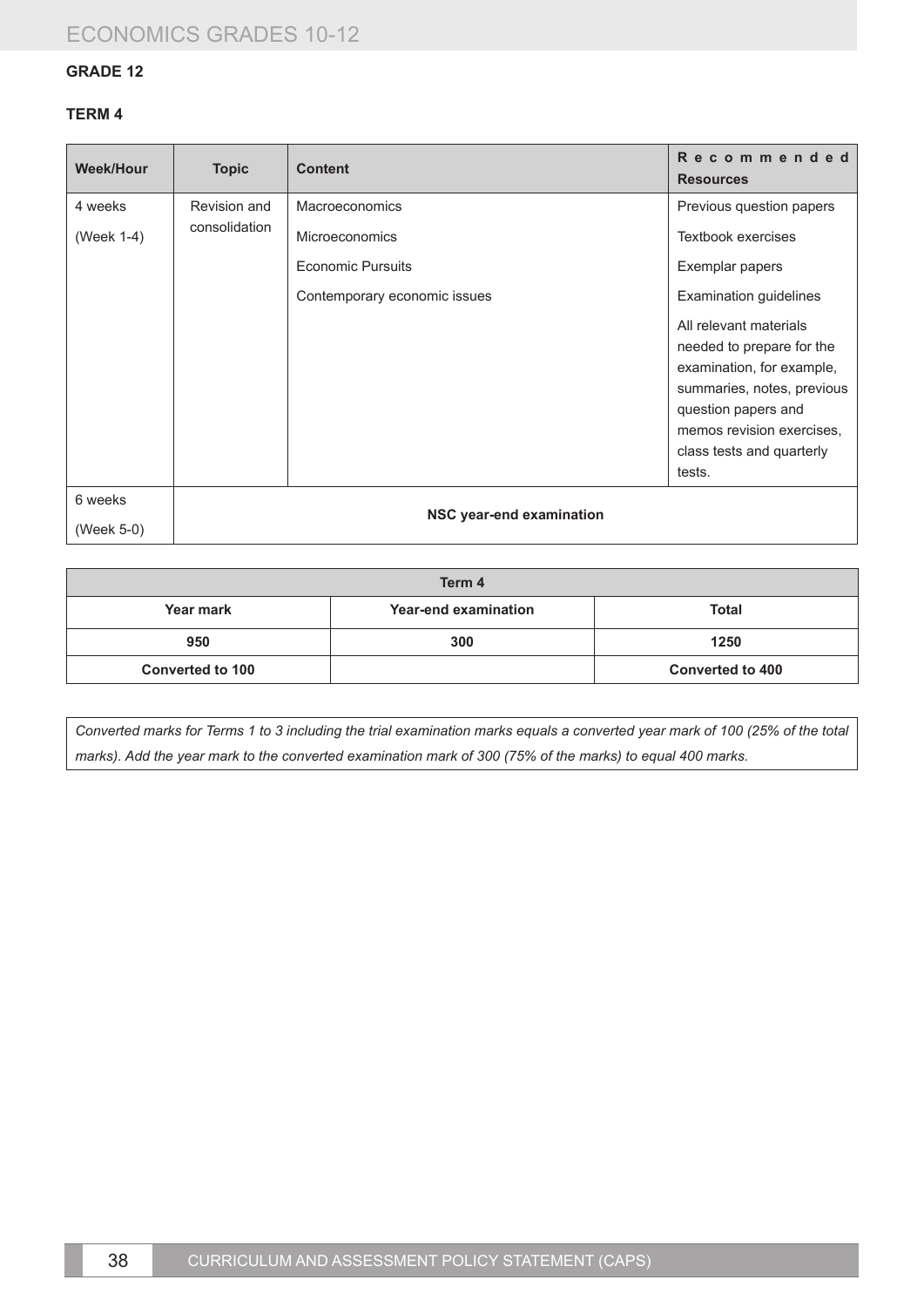# SECTION 4

### **4.1 Assessment in Economics**

Assessment is a continuous, planned process of identifying, gathering and interpreting information about the performance of learners, using various forms of assessment. It involves four steps: generating and collecting evidence of achievement; evaluating this evidence; recording the findings and using this information to understand and thereby assist the learner's development in order to improve the process of learning and teaching.

Assessment should be both informal (Assessment for Learning) and formal (Assessment of Learning). In both cases regular feedback should be provided to learners to enhance the learning experience.

Assessment in Economics focuses on the knowledge, skills and values inherent in the activities of production, consumption and exchange. The study and assessment of Economics must not only cover essential knowledge, skills and principles related to how various organisations use resources to satisfy their needs, but should also promote the critical awareness of the benefits of responsible and sensitive resource uitilisation.

Economics covers valuable skills such as responsibility, accountability, problem solving, analysis, interpretation and decision making that prepare learners for participation in, contribution to and survival in a complex economic society. Teachers must take all these skills into account when planning teaching, learning and assessment activities.

### **4.2 Informal or daily assessment**

Assessment for Learning aims to continuously collect information on a learner's achievement that can be used to improve their learning.

Informal assessment is a daily monitoring of learners' progress. This is done through observations, discussions, practical demonstrations, learner-teacher conferences, informal classroom interactions, etc. Informal assessment may be as simple as stopping during the lesson to observe learners or to discuss with learners how learning is progressing. Informal assessment should be used to provide feedback to the learners and to inform planning for teaching, but need not be recorded. It should not be seen as separate from learning activities in the classroom. Learners or teachers can mark these informal assessment tasks.

Self assessment and peer assessment actively involves learners in assessment. This is important as it allows learners to learn from and reflect on their own performance. The results of the informal daily assessment tasks are not formally recorded unless the teacher wishes to do so. The results of daily assessment tasks are not taken into account for promotion and certification purposes.

### **4.3 Formal assessment**

All assessment tasks that make up a formal programme of assessment for the year are regarded as Formal Assessment. Formal assessment tasks are marked and formally recorded by the teacher for progression and certification purposes. All Formal Assessment tasks are subject to moderation for the purpose of quality assurance and to ensure that appropriate standards are maintained.

Formal assessment provides teachers with a systematic way of evaluating how well learners are progressing in a grade and in a particular subject. Examples of formal assessments include tests, examinations, practical tasks,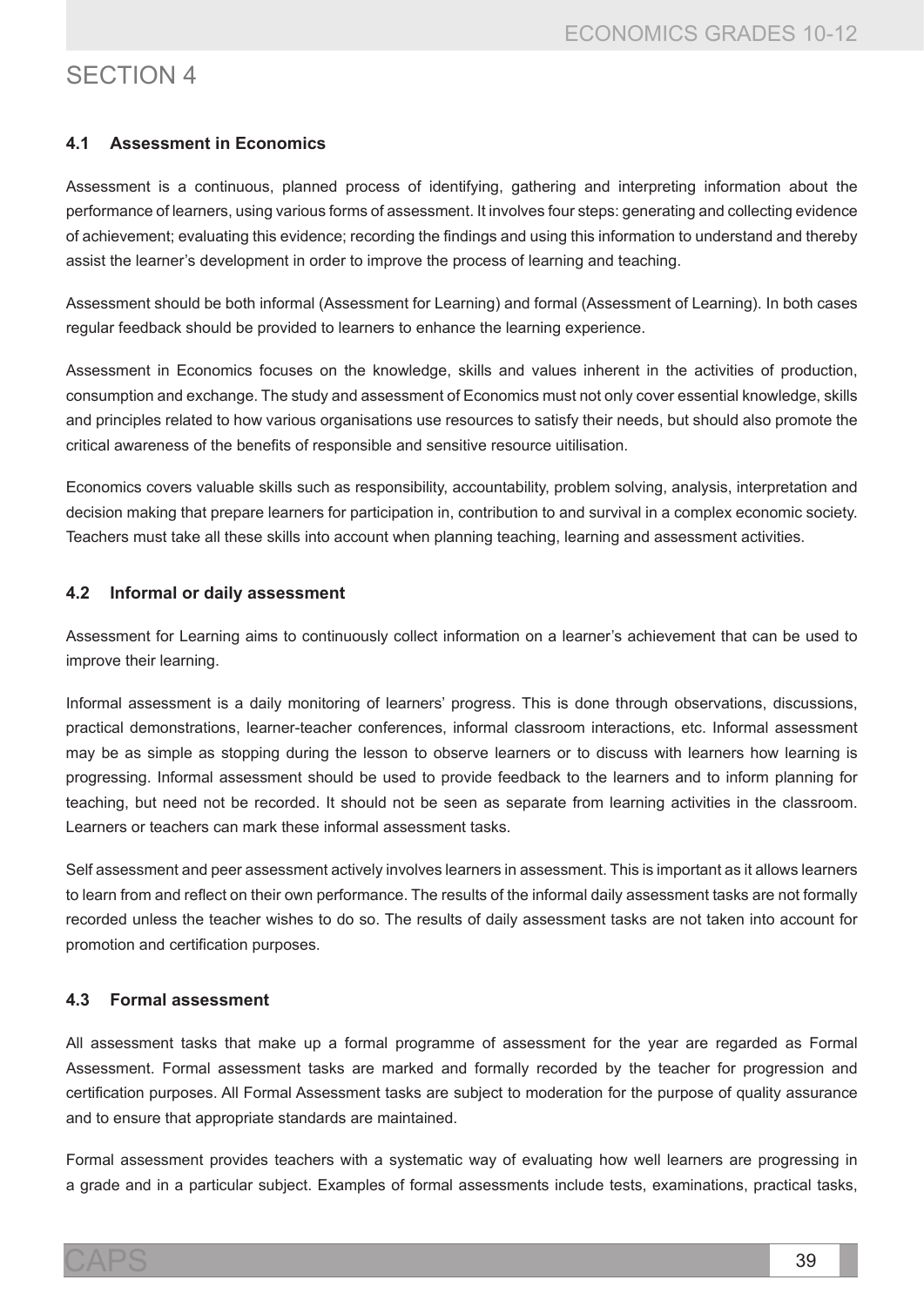projects, oral presentations, demonstrations, performances, etc. Formal assessment tasks form part of a year-long formal Programme of Assessment in each grade and subject.

The Programme of Assessment for Economics in Grades 10 and 11 comprises seven tasks which are internally assessed. Of the seven tasks, the six tasks which are completed during the school year make up 25% of the total mark for Economics, while the end-of-year examination is the seventh task and makes up the remaining 75%.

In Grade 12, assessment consists of two components: a Programme of Assessment which makes up 25% of the total mark for Economics and an external examination which makes up the remaining 75%. The Programme of Assessment for Economics comprises seven tasks which are internally assessed. The external examination is externally set and moderated.

The forms of assessment used should be age and developmental level appropriate. The design of these tasks should cover the content of the subject and include a variety of tasks designed to achieve the objectives of the subject.

Formal assessments must cater for a range of cognitive levels and abilities of learners as shown below:

#### **Table 1**

| <b>Cognitive Levels</b> | <b>Activity</b>                                        | <b>Percentage of Task</b> |
|-------------------------|--------------------------------------------------------|---------------------------|
| Knowledge and           | Basic thinking skills (e.g. factual recall, low-level  | 30%                       |
| Comprehension           | application and low-level comprehension)               |                           |
| Levels 1 and 2          |                                                        |                           |
| Application and         | Middle-order thinking skills (e.g. more advanced       | 40%                       |
| Analysis                | application, interpretation and low-level analysis)    |                           |
| Levels 3 and 4          |                                                        |                           |
| Synthesis and           | Higher-order thinking skills (e.g. advanced analytical | 30%                       |
| Evaluation              | skills, synthesis and evaluation)                      |                           |
| Levels 5 and 6          |                                                        |                           |

### **4.4 Programme of assessment**

The Programme of Assessment is designed to spread formal assessment tasks in all subjects in a school throughout a term. The requirements (number and nature of tasks) for Economics are indicated below:

The Programme of Assessment in Grade 10

|                                   |            | Term 1 | Term 2  |         |               | Term 3 |                       |               | Term 4 |  |
|-----------------------------------|------------|--------|---------|---------|---------------|--------|-----------------------|---------------|--------|--|
| Assessment                        | Assignment | Test   | Project | Midyear | Study<br>Case | Test   | mark<br>Year          | exam<br>Final | Total  |  |
| Total marks                       | 50         | 100    | 50      | 200     | 50            | 100    | 550                   | 300           |        |  |
| Converted<br>to a<br>mark out of: |            |        |         |         |               |        | $550 + 5.5$<br>$=100$ | 300           | 400    |  |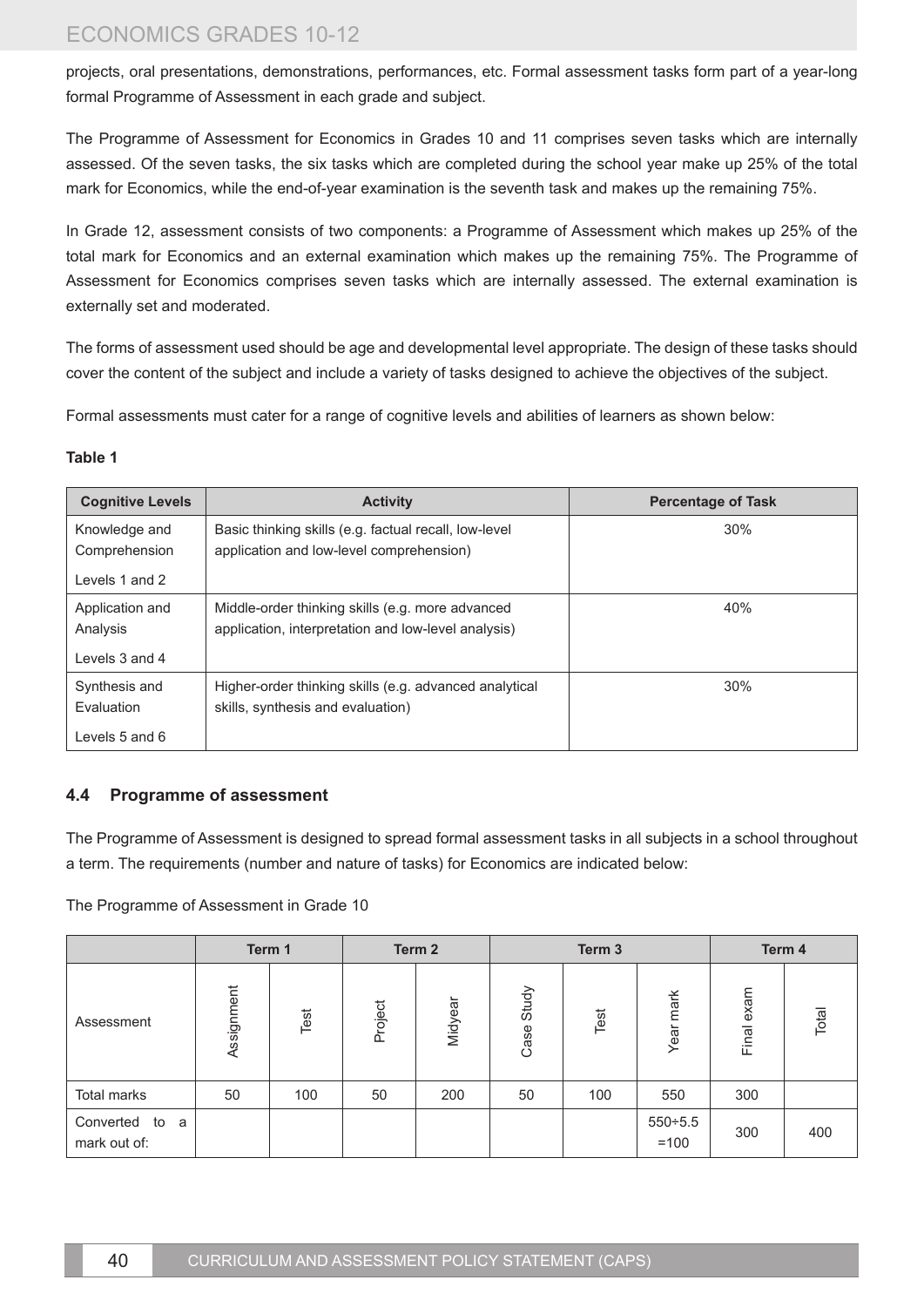#### The Programme of Assessment in Grade 11

|                                | Term 1     |      |         | Term 2  | Term 3        |      |                        |            | Term 4 |
|--------------------------------|------------|------|---------|---------|---------------|------|------------------------|------------|--------|
| Assessment                     | Assignment | Test | Project | Midyear | Study<br>Case | Test | mark<br>Year           | Final exam | Total  |
| Total marks                    | 50         | 100  | 50      | 300     | 50            | 100  | 650                    | 300        |        |
| Converted to a<br>mark out of: |            |      |         |         |               |      | $650 + 6.5$<br>$= 100$ | 300        | 400    |

### The Programme of Assessment in Grade 12

|                                |            | Term 1 |         | Term 2   | Term 3        |      |               | Term 4         |               |       |
|--------------------------------|------------|--------|---------|----------|---------------|------|---------------|----------------|---------------|-------|
| Assessment                     | Assignment | Test   | Project | Mid-year | Study<br>Case | Test | exam<br>Trial | mark<br>Year   | exam<br>Final | Total |
| Total marks                    | 50         | 100    | 50      | 300      | 50            | 100  | 300           | $950 \div 9.5$ | 300           |       |
| Converted to<br>a mark out of: |            |        |         |          |               |      |               | 100            | 300           | 400   |

### **4.4.1 Other forms of assessment**

#### **Project**

A project in each of the grades is mandatory. Only one project per annum is recommended per grade. When preparing a project, consider the following minimum requirements:

- Learners should be given the necessary guidance prior to the commencement of the project and progress must be monitored.
- All criteria used to assess the project must be discussed with the learners.
- Generally, projects are given a longer period of time as they involve some form of research, consolidating and choosing relevant information and preparing a written document as evidence.
- Projects generally work well if they are structured around some form of problem.
- Research often forms part of the project the project is the evidence of the research conducted. However, sometimes projects involve the development of skills.
- The purpose of a research assignment / project is to develop the research, critical thinking and problemsolving skills of learners.

Projects should ideally be given to learners towards the end of a particular term, e.g. the first term for submission during the **next** (second) term.

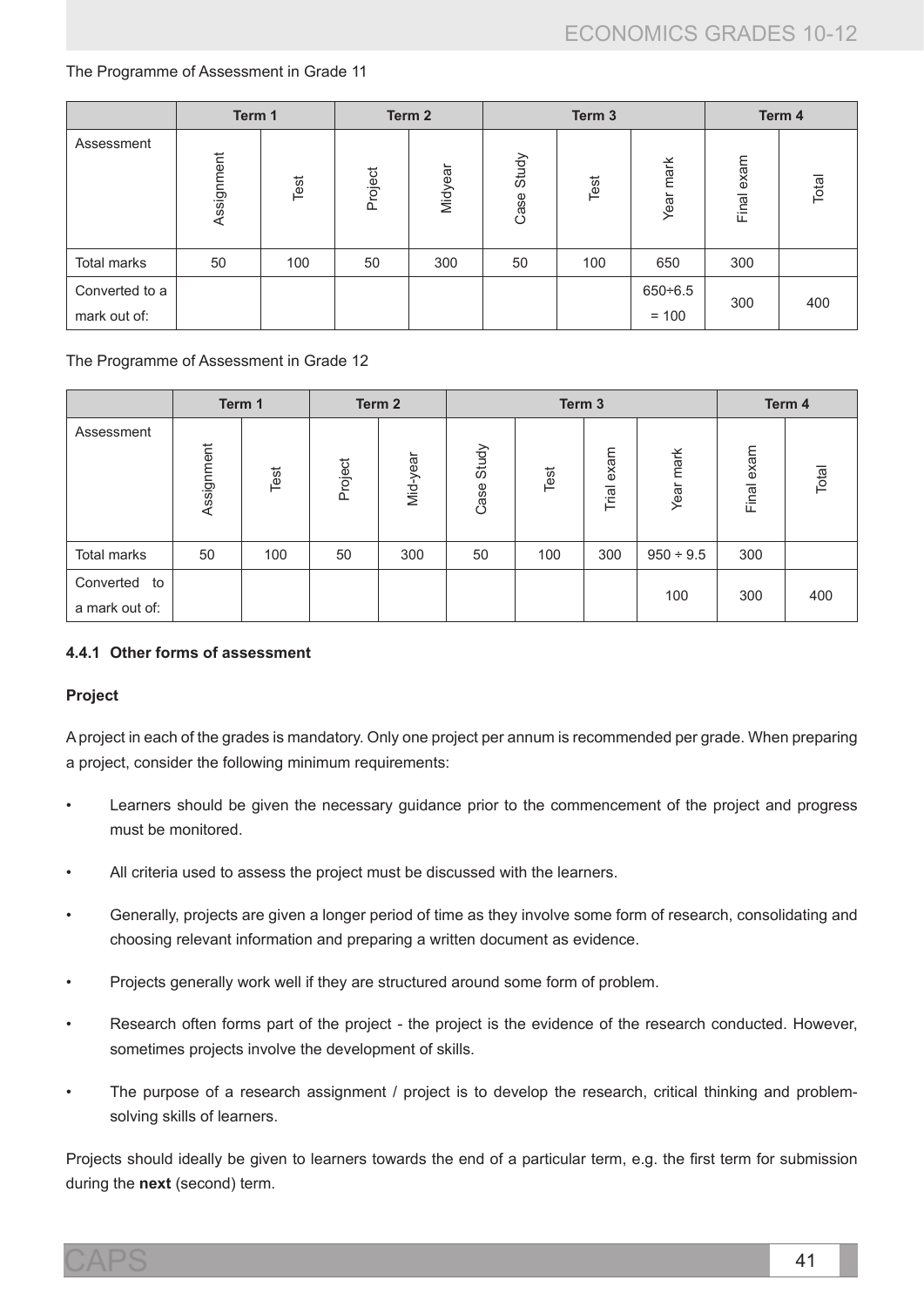# **Presentation**

Presentations can be written or oral, but there must be evidence of the presentation. All criteria used to assess the presentation must be discussed with the learners prior to the commencement of the presentation.

The use of computers to do a presentation should be encouraged where the resources are available.

#### **Case Study**

- Case studies are a very good way of keeping the subject up to date and relevant.
- Learners are presented with a real-life situation, a problem or an incident related to the topic.
- They are expected to assume a particular role in articulating the position.
- They would draw on their own experience, the experience of peers or prior learning to interpret, analyse and solve the problem or problems.
- Newspaper articles, magazine articles, TV or radio presentations form excellent case studies.
- Learners have to read and/or listen, digest the information and then make informed decisions.
- Questions can be from lower order direct quotes from the article to higher order when they are asked to analyse comments and possibly make suggestions.

#### **Report**

A report is generally the written evidence of a survey, analysis or investigation. Generally, this will be shorter than a project and more specific to the topic, e.g. the business has come to you for advice on their liquidity. Often this implies consulting with an expert for advice on some problem - therefore it links very well with problem solving.

#### **Tests**

Two tests, written under **controlled** conditions, are prescribed for Grades 10-12. These tests should adhere to the following:

- They should be completed by all classes in the same grade on the same day.
- All learners write the same test, completed under examination conditions.
- Questions must comply with year-end examination standards.
- Where there is more than one teacher, agreement must be reached on the scope, as well as the date and time of the test.
- The duration of each of these tests should be at least one hour for 100 marks.
- Tests should cover the different cognitive levels as in examinations. See table on cognitive levels under 'Examinations' in the section that follows.
- Tests should also include problem-solving questions.
- Tests should cover a range of integrated topics, as determined by the work schedule and assessment plan.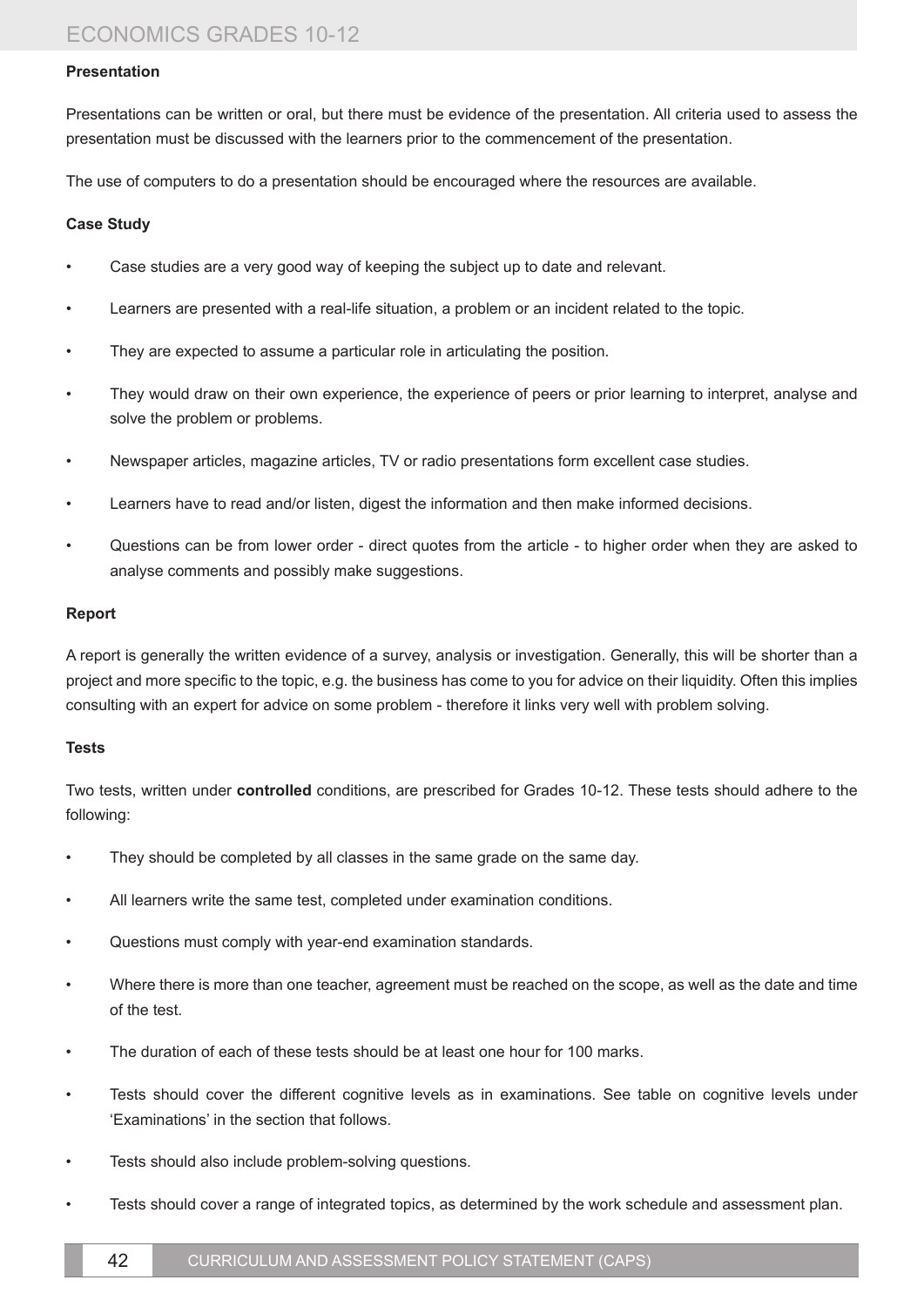The two tests should be written in Terms 1 and 3.

### **4.4.2 Examinations**

#### *The following guidelines should be considered when constructing examinations:*

*• Content*

| 00%<br>Content stipulated specifically for the grade |  |
|------------------------------------------------------|--|
|------------------------------------------------------|--|

*• Cognitive levels*

| Basic thinking skills (e.g. factual recall, low-level application and low-level comprehension)       | $30\%$ |
|------------------------------------------------------------------------------------------------------|--------|
| Middle-order thinking skills (e.g. more advanced application, interpretation and low-level analysis) | 40%    |
| Higher-order thinking skills (e.g. advanced analytical skills, synthesis and evaluation)             | 30%    |

#### **Problem solving**

Approximately 10% of all examinations should address problem-solving questions. These include the solving of reallife problems within the context of the Economics curriculum.

Problem-solving questions must also cover a range of cognitive skills (lower, middle and higher order) to cater for all learners but within the context of the learners.

While ratio and analysis can form very interesting problem solving questions, the topic goes a lot further and should be integrated into all aspects of the curriculum so that the learners develop the skills to apply their knowledge acquired.

#### **Mid-year examinations**

Below is an outline of the structure of the mid-year examinations in each of the grades:

| <b>Grades</b> | Paper | Time                 | <b>Marks</b> | <b>Topics</b>           |
|---------------|-------|----------------------|--------------|-------------------------|
| Grade 10      |       | 1 hour               | 100          | Paper 1: Macroeconomics |
| Grade 11      |       | $1\frac{1}{2}$ hours | 150          | Paper 2: Microeconomics |
| Grade 12      |       | $1\frac{1}{2}$ hours | 150          |                         |

| <b>Exam Paper 1 and 2</b> | <b>Section A</b>       | <b>Section B</b>               | <b>Section C</b>               | <b>Total</b>         |
|---------------------------|------------------------|--------------------------------|--------------------------------|----------------------|
| Grade 10                  | Compulsory<br>20 marks | 1 from 2 questions<br>40 marks | 1 from 2 questions<br>40 marks | 100 marks each paper |

### **Trial examination (Grade 12 only)**

A trial examination is one of the seven tasks of the programme of assessment for **Grade 12**. Ideally the trial examination should cover the full scope of the Grade 12 curriculum and should model the final Grade 12 examination. Below is an outline of the structure of the trial examination:

|          | <b>Paper</b> | <b>Time</b>          | <b>Marks</b> | <b>Macroeconomics &amp;</b><br><b>Economic pursuits</b> | <b>Microeconomics &amp; Contemporary</b><br><b>Economic Issues</b> |
|----------|--------------|----------------------|--------------|---------------------------------------------------------|--------------------------------------------------------------------|
| Grade 12 |              | $1\frac{1}{2}$ hours | 150          | 25 % & 25 %                                             | 25% & 25 %                                                         |

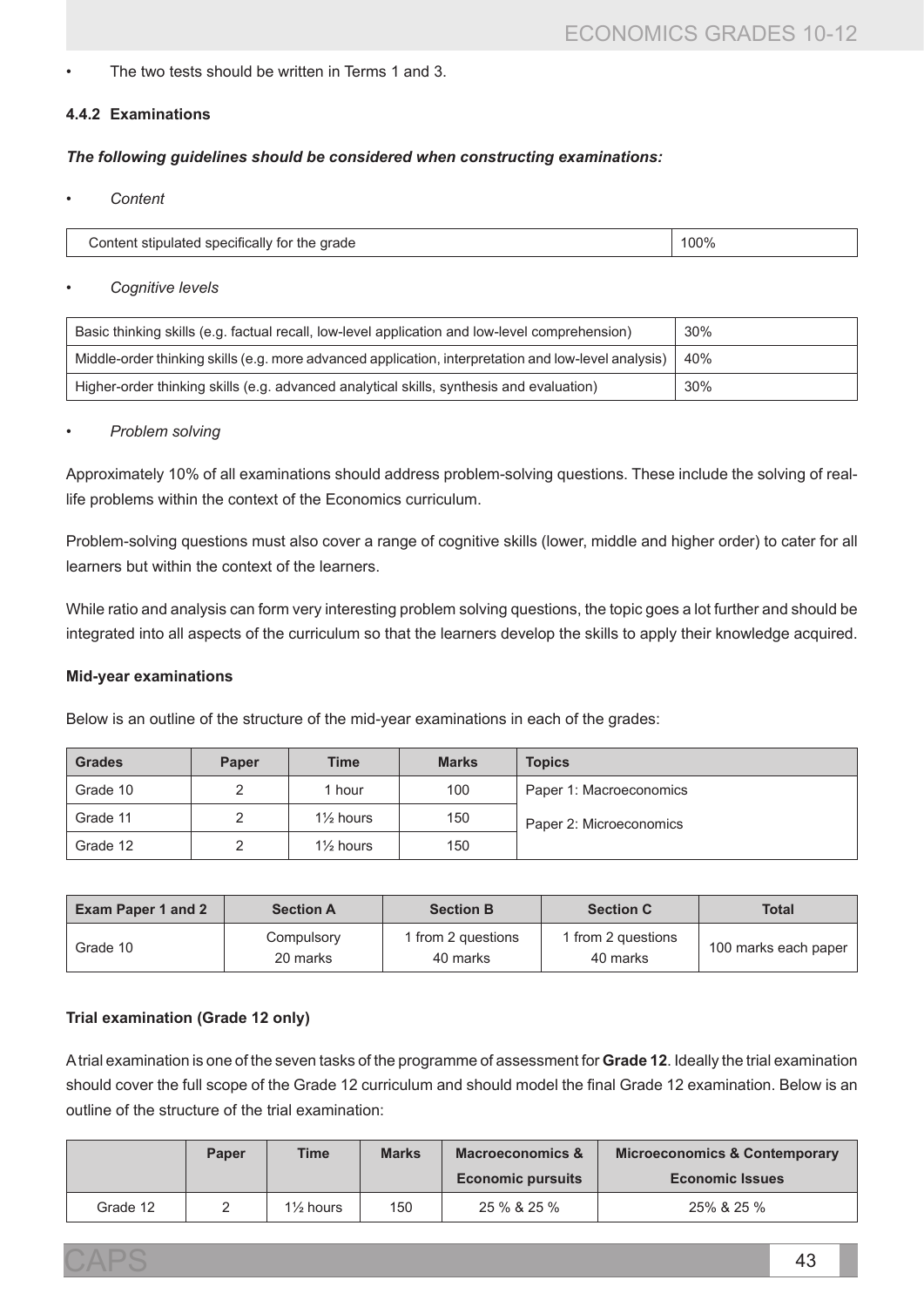# **End-of-year examinations**

All grades in the FET band should write 2 x 1½-hour examination papers of 150 marks each as a final examination.

The following is an outline of how the topics should be covered in the end-of-year examinations:

|             | Paper | <b>Time</b>          | <b>Marks</b> | Macroeconomics &  | Microeconomics & contemporary |
|-------------|-------|----------------------|--------------|-------------------|-------------------------------|
|             |       |                      |              | economic pursuits | economic issues               |
| Grade 10-12 |       | $1\frac{1}{2}$ hours | 150          | 25 % & 25 %       | 25% & 25 %                    |

# **4.5 Recording and reporting**

Recording is a process in which the teacher documents the level of a learner's performance in a specific assessment task. It indicates learner progress towards the achievement of the knowledge as prescribed in the Curriculum and Assessment Policy Statements. Records of learner performance should provide evidence of the learner's conceptual progression within a grade and her / his readiness to progress or promote to the next grade. Records of learner performance should also be used to verify the progress made by teachers and learners in the teaching and learning process.

Reporting is a process of communicating learner performance to learners, parents, schools, and other stakeholders. Learner performance can be reported in a number of ways. These include report cards, parents' meetings, school visitation days, parent-teacher conferences, phone calls, letters, class or school newsletters, etc. Teachers in all grades report in percentages against the subject. Seven levels of competence have been described for each subject listed for Grades R-12. The various achievement levels and their corresponding percentage bands are as shown in the Table below.

| <b>RATING CODE</b> | <b>DESCRIPTION OF COMPETENCE</b> | <b>PERCENTAGE</b> |
|--------------------|----------------------------------|-------------------|
|                    | Outstanding achievement          | $80 - 100$        |
| 6                  | Meritorious achievement          | $70 - 79$         |
| 5                  | Substantial achievement          | $60 - 69$         |
| 4                  | Adequate achievement             | $50 - 59$         |
| 3                  | Moderate achievement             | $40 - 49$         |
| 2                  | Elementary achievement           | $30 - 39$         |
|                    | Not achieved                     | $0 - 29$          |

#### **CODES AND PERCENTAGES FOR RECORDING AND REPORTING**

Note: The seven point scale should have clear descriptors that give detailed information for each level.

Teachers will record actual marks against the task by using a record sheet; and report percentages against the subject on the learners' report cards.

# **4.6 Moderation of assessment**

Moderation refers to the process that ensures that the assessment tasks are fair, valid and reliable. Moderation should be implemented at school, district, provincial and national levels. Comprehensive and appropriate moderation practices must be in place for the quality assurance of all subject assessments.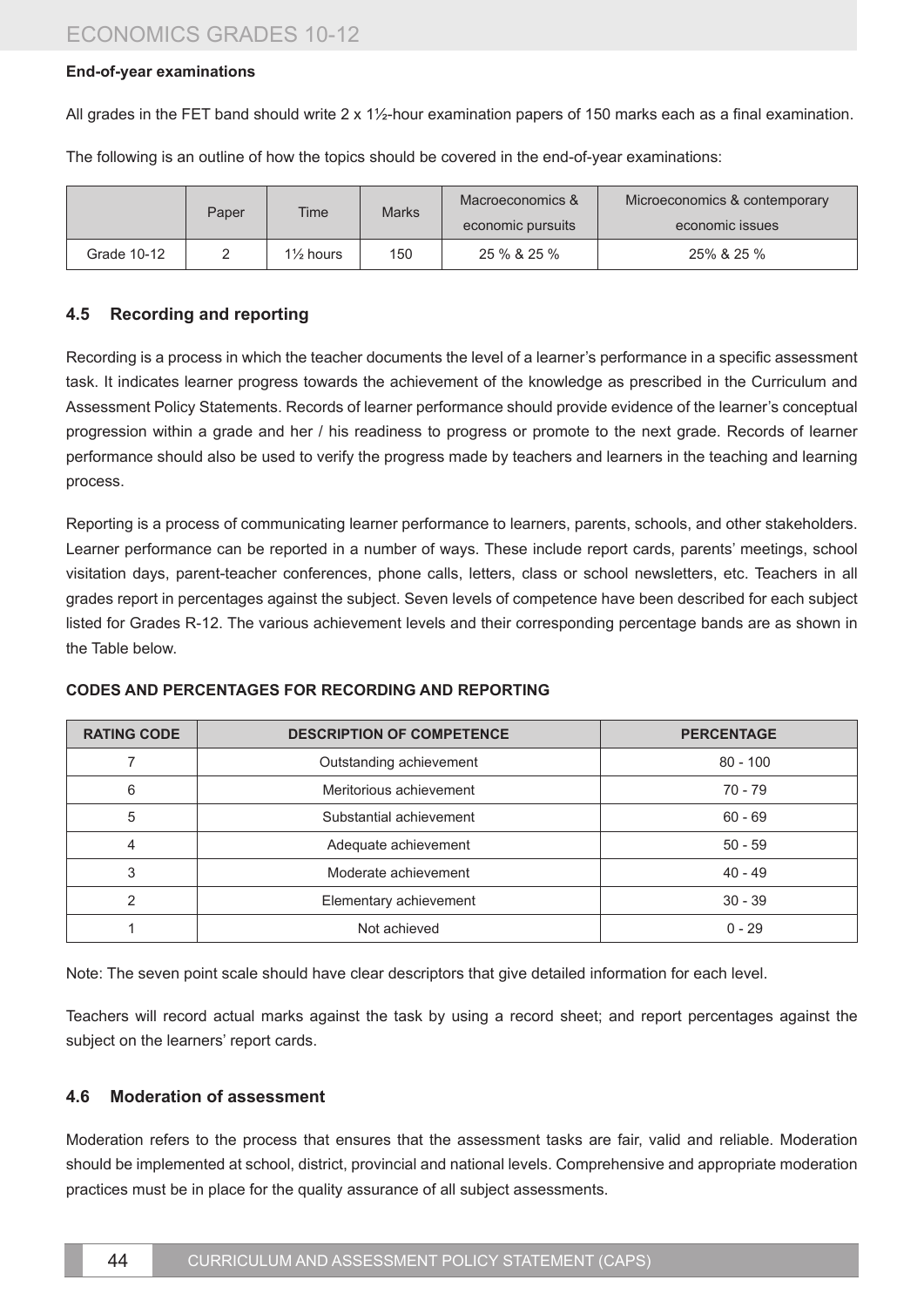All Grade 10 and 11 tasks are internally moderated, while Grade 12 tasks should be externally moderated. The subject head for Economics or head of department for the Business, Commerce and Management subjects at the school will generally manage this process.

### **4.6.1 Formal Assessment (SBA)**

All Grade 10 and 11 tasks are internally moderated, while Grade 12 tasks should be externally moderated. The subject head for Economics or Head of Department for the Business, Commerce and Management subjects at the school will generally manage this process.

### **4.7 Annexure**

#### **ECONOMICS GRADE 12 NSC EXAMINATION GUIDELINE**

#### **THE NEW STRUCTURE OF THE ECONOMICS PAPER IS AS FOLLOWS:**

The Economics examination consists of TWO 1½ hour papers of 150 marks each.

Each of these TWO question papers comprises of SIX questions divided into three sections. Question ONE is COMPULSORY and there are FIVE other questions from which THREE must be answered. The detailed requirements for each section are indicated below.

### **SECTION A (Compulsory)**

#### **QUESTION 1:**

| 1.1           | Multiple choice items:                  | $8 \times 2$ [16] |
|---------------|-----------------------------------------|-------------------|
|               | 1.2 Matching:                           | $8 \times 1$ [8]  |
| 1.3           | True/False / Fill in the missing word : | $6 \times 1$ [6]  |
| <b>TOTAL:</b> |                                         | [30]              |

#### **SECTION B**

Answer any **TWO** questions from this section.

#### **Questions 2 - 4**

One question set on a specific module / chapter.

All questions to follow a similar format.**EXAMPLE:**

#### **QUESTION 2**

| <b>TOTAL:</b> |                                                                           | $[40] X 2 = 80$    |
|---------------|---------------------------------------------------------------------------|--------------------|
| 2.3           | Compare, Contrast; Draw; Solve; Distinguish; Differentiate, Explain, etc. | $2 \times 8$ [16]  |
| 2.2           | Data response: Extracts; Stats; Tables; Graphs; Cartoons,                 | $10 \times 2$ [20] |
| 2.1           | Name any TWO                                                              | $2 \times 2 [4]$   |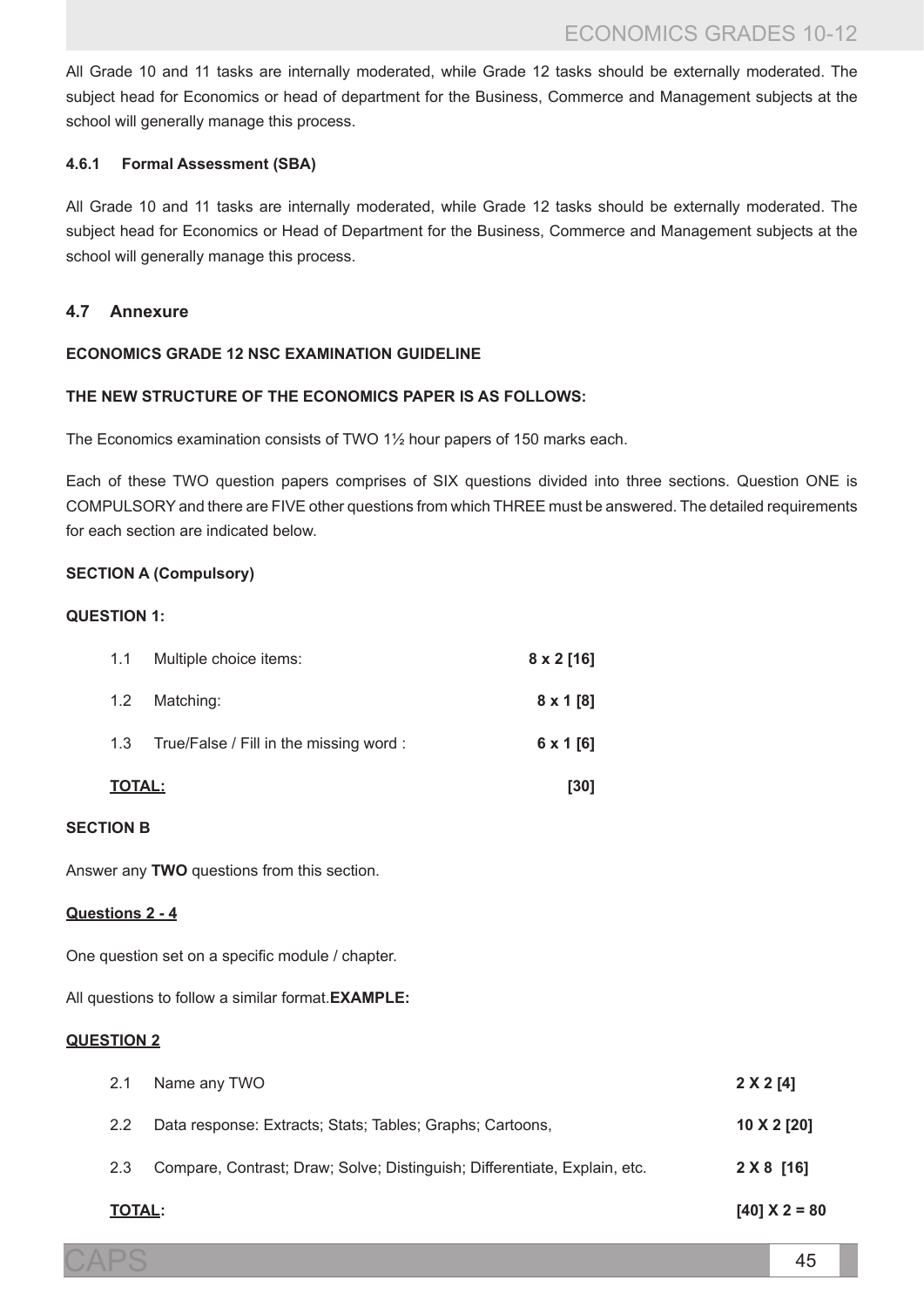# **SECTION C**

Answer any **ONE** question from this section.

#### **Questions 5 & 6**

Will include: **Essay responses**, and **non-essay responses**, e.g.

Reports/Minutes/Memoranda/Formal Letters

One question from each TOPIC:

Each question carries 40 marks, allocated as follows:

- • Format 5 marks
- Body 30 marks
- Interpretation of question 5 marks (As per Assessment Grid)

### **Each substantive fact within the Body will carry 2 marks. TOTAL: 1 X 40 [40]**

#### **GRAND TOTAL AS PER QUESTION PAPER: [150]**

#### **4.8 General**

This document should be read in conjunction with:

- 4.8.1 *National policy pertaining to the programme and promotion requirements of the National Curriculum Statement Grades R-12*; and
- 4.8.2 The policy document, *National Protocol for Assessment Grades R-12.*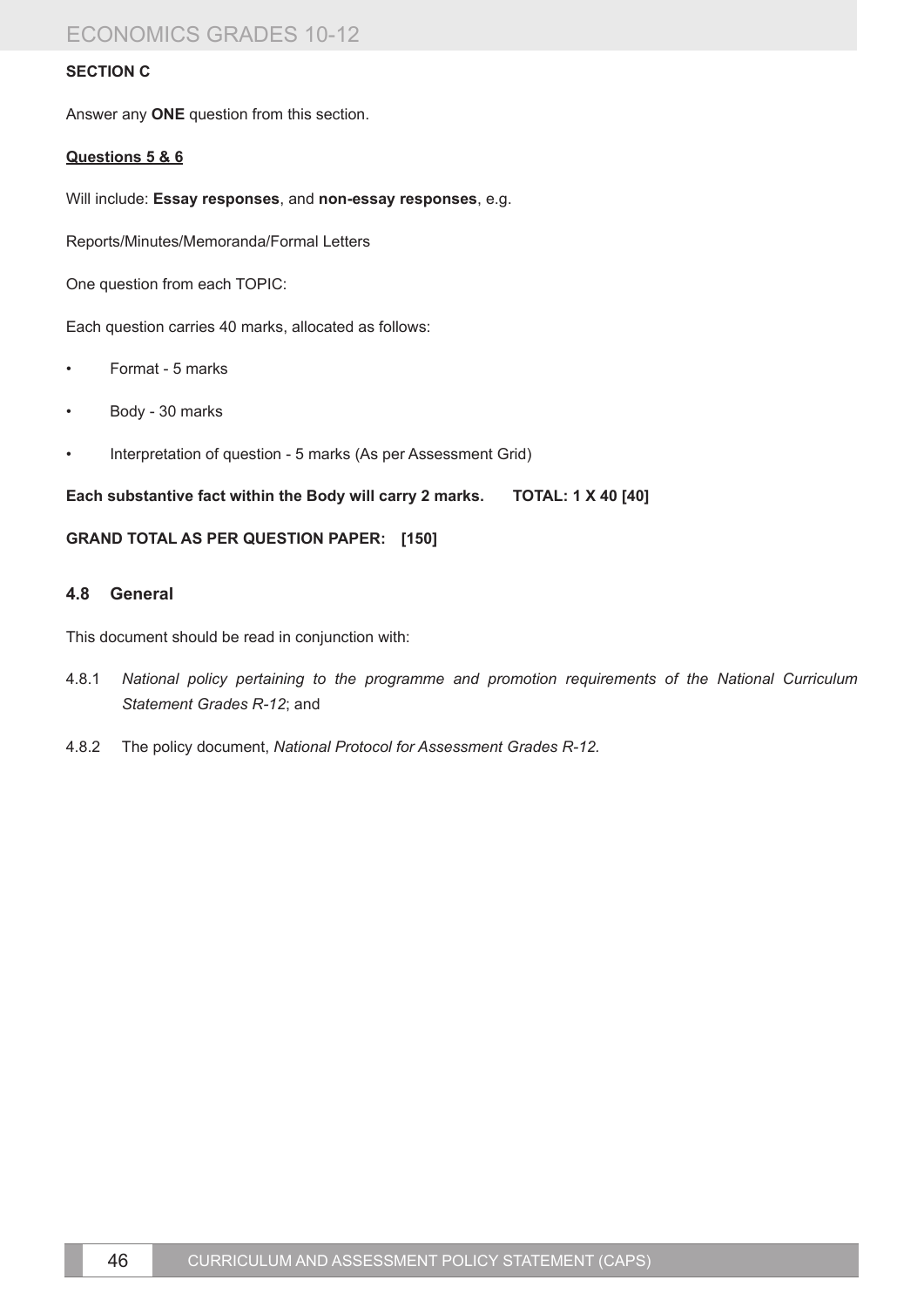